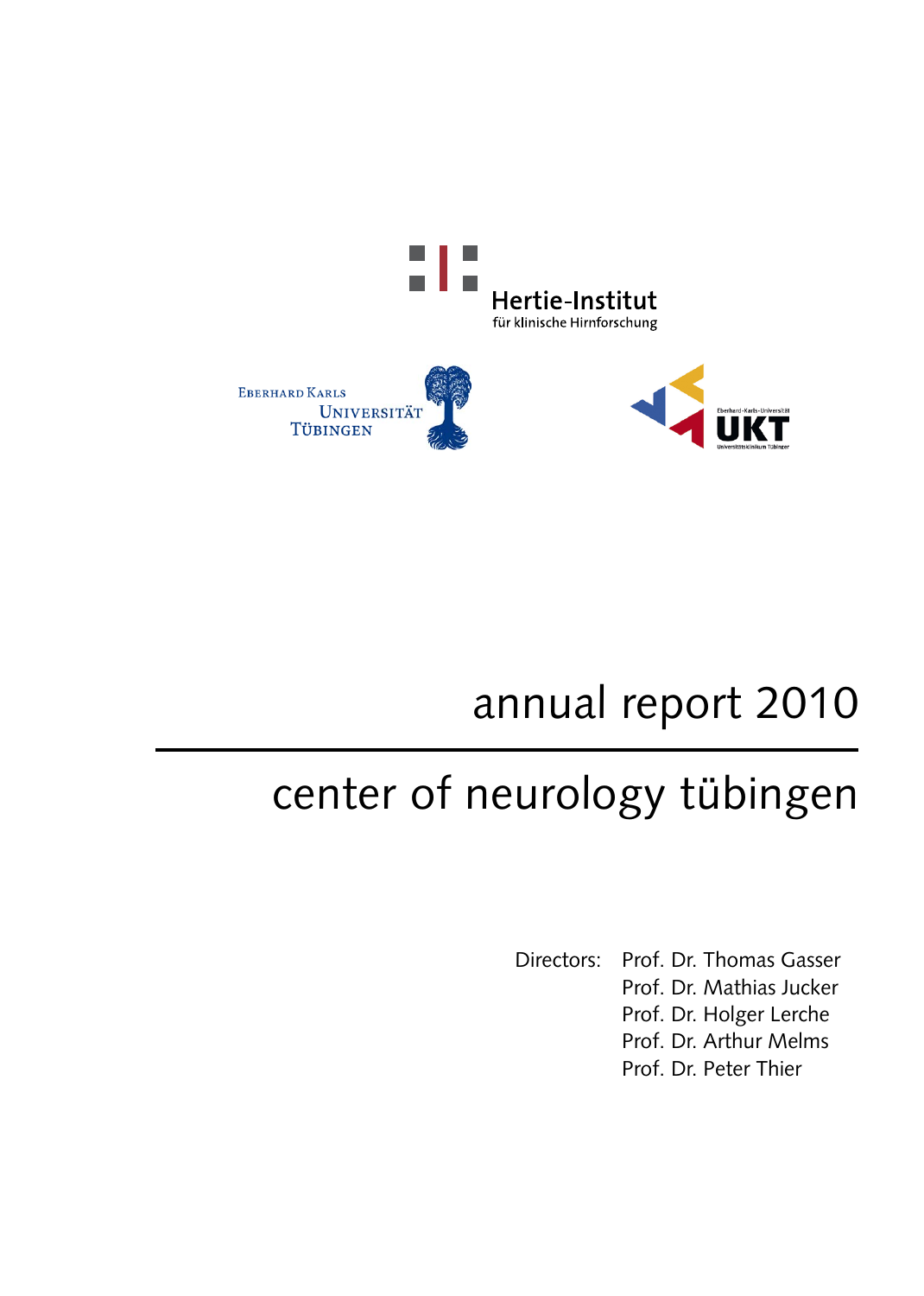### **The Center of Neurology - 2010 - Annual Report**



Panorama view of FIN, topping-out ceremony.

The Center of Neurology at the University of Tuebingen was founded in 2001. It unites the Hertie Institute for Clinical Brain Research (HIH) and the University Clinic for Neurology in an organizational structure with the mission to promote excellence in research and patient care. Presently, the center consists of four clinical departments (General Neurology, Epileptology, Neurodegeneration and Cognitive Neurology) and one basic science department (Cellular Neurology).

The four clinical departments provide inpatient and outpatient care within the University Hospital, while their clinical and basic research groups are part of the Hertie Institute.

The Charitable Hertie Foundation has provided around 24 million Euros until 2010 and has signed a contract with the University to continue its support to the Center of Neurology on an even higher level until 2015.

In less than 10 years of its existence, the Hertie Institute has grown to more than 200 scientists of all levels, from PhD students to full professors. It is home to a total of 23 research groups, 20 of them within the aforementioned departments, three as junior research groups, not associated with particular departments. The first of these groups, which has been established in 2006, has just successfully passed its first evaluation by the board of trustees of the Hertie-Institute and has been promoted from "junior" to "independent" group status.

In 2010, scientists at the Center of Neurology have obtained more than 6,5 million Euro in third party funding and have published more than 200 papers in peer reviewed journals.

The new Department of Neurology with focus on Epileptology has started operations in November 2009 and has quickly become a visible component of the center. It attracts a growing number of inand outpatients with paroxysmal neurological disorders, in particular those with difficulties to treat epilepsies, but also pain and muscle disorders. An Electroencephalography (EEG) -monitoring unit for presurgical workup of pharmacoresistant epilepsies and differential diagnosis of episodic disorders has been successfully established, which is run in close cooperation with the neurosurgery department. The research is focussed on genetics, pharmacogenetics and pathophysiological mechanisms of epilepsies and related disorders.

The Hertie Institute is part of a growing neuroscience community in Tuebingen. Several research groups of the HIH are also members of the excellence cluster "Werner Reichardt Center for Integrative Neuroscience" (CIN) which was founded in 2008, comprising about 70 principal investigators

Figure 1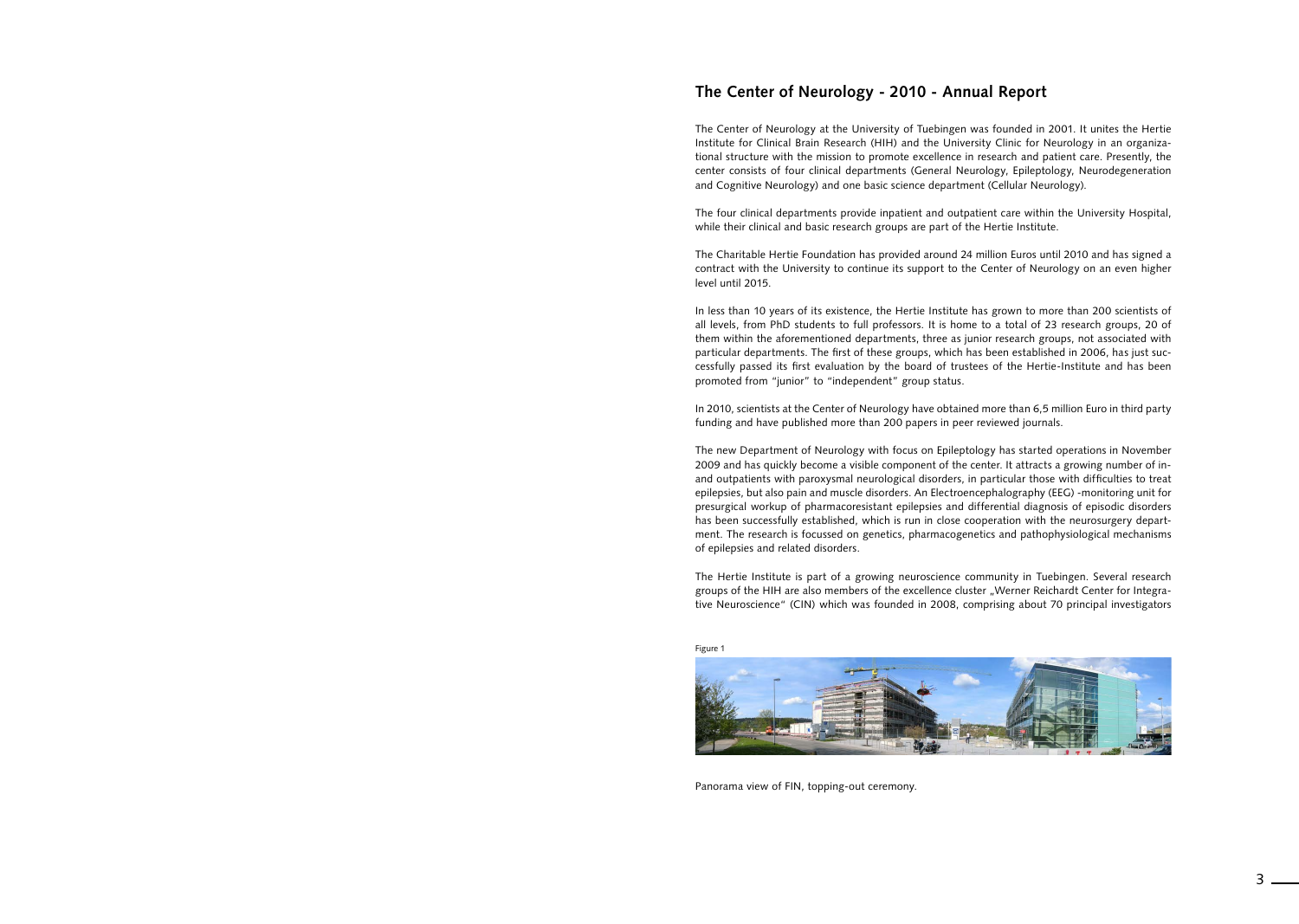### **The Center of Neurology**

from various faculties, the MPI for Biological Cybernetics and the Fraunhofer Institute IPA. Among others, the CIN has set up 5 new professorships and 13 independent junior research groups in various areas of the basic and applied neurosciences. The last recruitments could be successfully finalized in 2010.

The German Center of Neurodegenerative Diseases (DZNE), which was founded as a partner institute in 2009, successfully secured the funding for the new building with generous contributions from the Medical Faculty, the University Hospital, the Land Baden-Wuerttemberg and is looking forward to an exciting new research environment.

The new research building on the Schnarrenberg neuroscience campus, which will also house HIHgroups, has grown (figure 1), the topping out-ceremony was held on July 8, 2010. The building is projected to go into operation in spring 2012. The projected DZNE building will be located on the same campus and will hopefully be finished in 2014 (figure 2).

A vision of the Neuroscience Campus of the future in Tuebingen: The Hertie Institute for Clinical Brain Research (bottom), the Werner Reichardt Center for Integrative Neuroscience (middle, under construction), and the German Center for Neurodegenerative Diseases (at the top, in planning).

Figure 2



## **Organisation**

### **Board of Directors**

Prof. Dr. Thomas Gasser (chairman)

Prof. Dr. Mathias Jucker

Prof. Dr. Holger Lerche

Prof. Dr. Arthur Melms

Prof. Dr. Hans-Peter Thier

### **Managing Director**

Wolfgang Pfaff

### **Board of Trustees**

Prof. Dr. Konrad Beyreuther (chairman) Prof. Dr. Johannes Dichgans Prof. Dr. Hans-Joachim Heinze Prof. Dr. Klaus-Peter Hoffmann Prof. Dr. Wieland B. Huttner Prof. Dr. Michael Madeja Prof. Dr. Richard Meyermann Prof. Dr. Wolf Singer Prof. Dr. Heinz Wässle Prof. Dr. Otmar D. Wiestler

4 5 5 and 20  $\sigma$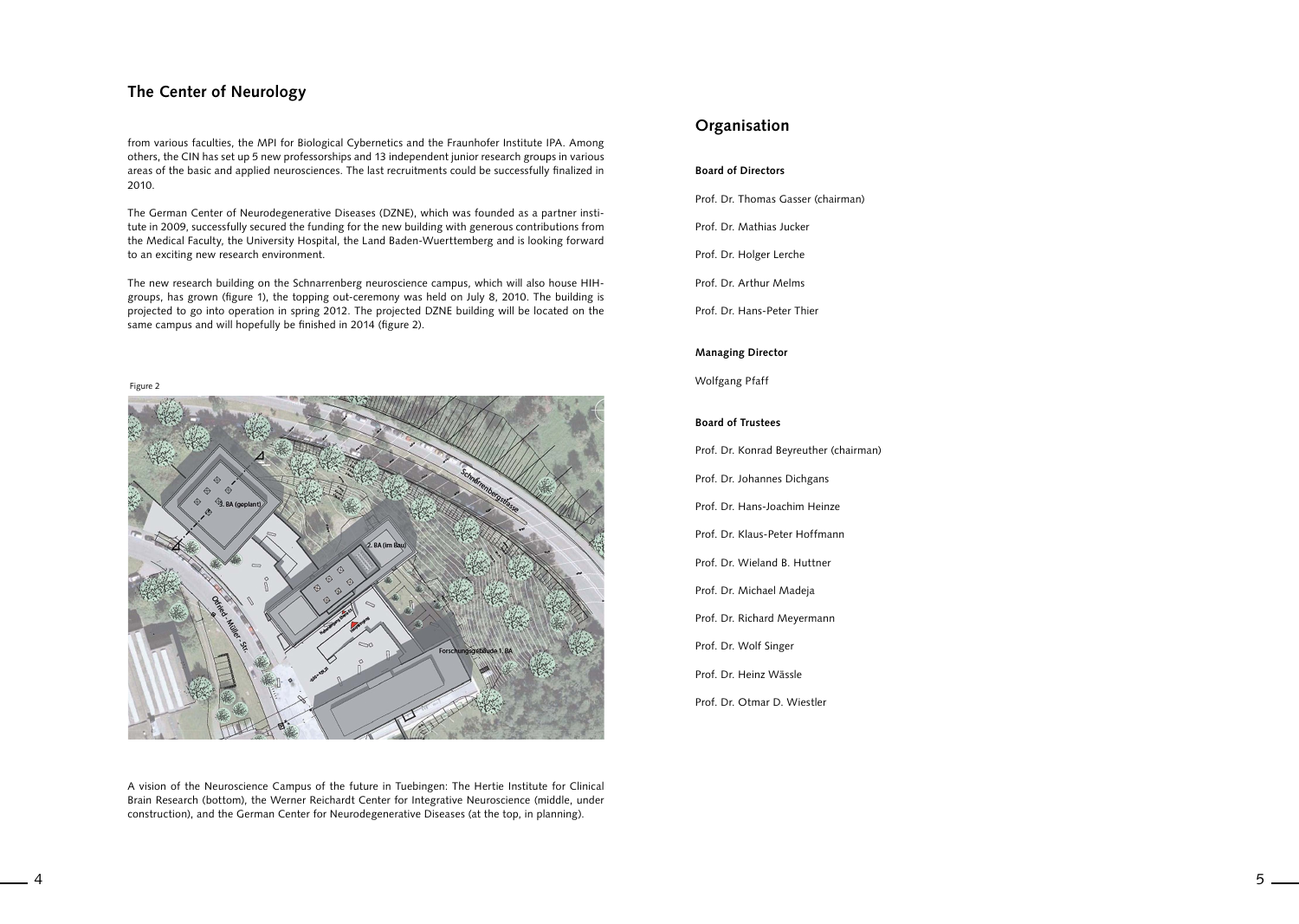**Clinical Staff Clinical Performance Data Scientific Staff Clinical Studies Third-Party Funding Publications Awards, Habilitations, Theses Conferences Student Training**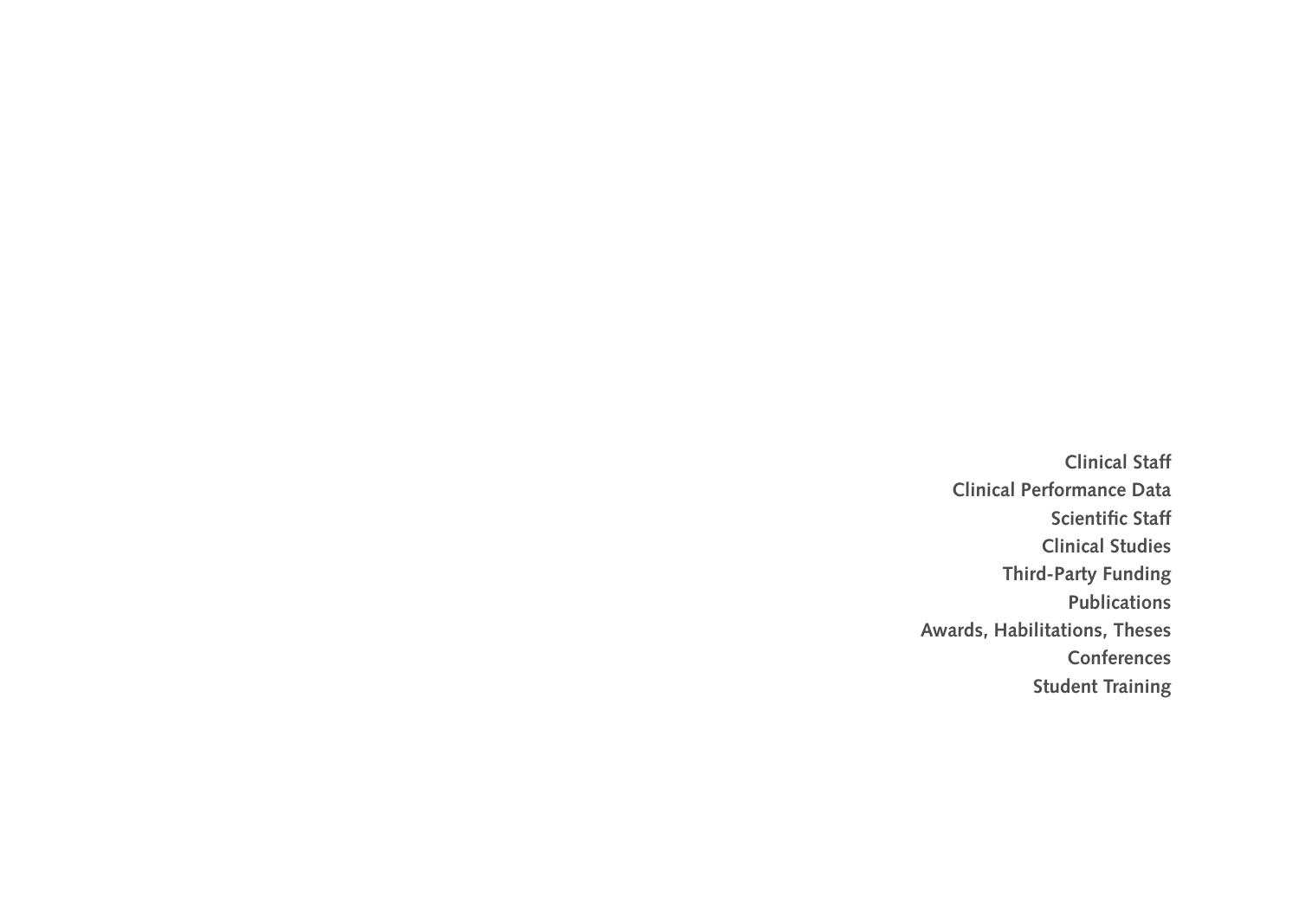# **Clinical Staff**

Dr. C. Bux gy) Prof. Dr. T. Haarmeier

> A. Clermont Dr. C. Frischholtz O. Preische M. Varga

## **General Neurology / Neurology and Epileptology**

### **Head of Department of General Neurology**

Prof. Dr. A. Melms (Acting-Chairman)

### **Attending physicians**

| Dr. F. Asmus                          | PD Dr. F. Bischof |
|---------------------------------------|-------------------|
| Dr. J. Erharhaghen (neuro-cardiology) |                   |

Dipl.-Ing. R. Berndt (Electronics, together with the Department of Cognitive Neurology) G. Hipp T. Stehle

### **Residents**

| Dr. M. Albert | Dr. C. Braun    |
|---------------|-----------------|
| Dr. C. Fiola  | Dr. K. Freitag  |
| K. Horber     | Dr. B. Liske    |
| Dr. C. Schell | D. Schlak       |
| M. Wolf       | L. Zitzlsperger |

### **Technical staff**

### **Professorship for Neurorehabilitation**

Prof. Dr. H. Ackermann PD Dr. I. Hertrich M. Borutta (Technician)

### **Head of Department of Neurology and Epileptology**

Prof. Dr. H. Lerche (Chairman)

## **Attending physicians**

PD Dr. Y. Weber

### **Residents (Dept. Lerche)**

| F. Becker     | Dr. I. Bucurescu |
|---------------|------------------|
| Dr. K. Friebe | A.-G. Heidrich   |
| Dr. S. Klamer | Dr. G. Orhan     |
| Dr. T. Ulrich | Dr. L. Zeltner   |
|               |                  |

### **Technical staff**

| S. Bentz | J. Gollub | C. Hengsberg |
|----------|-----------|--------------|
| S. Rau   | A. Schmid |              |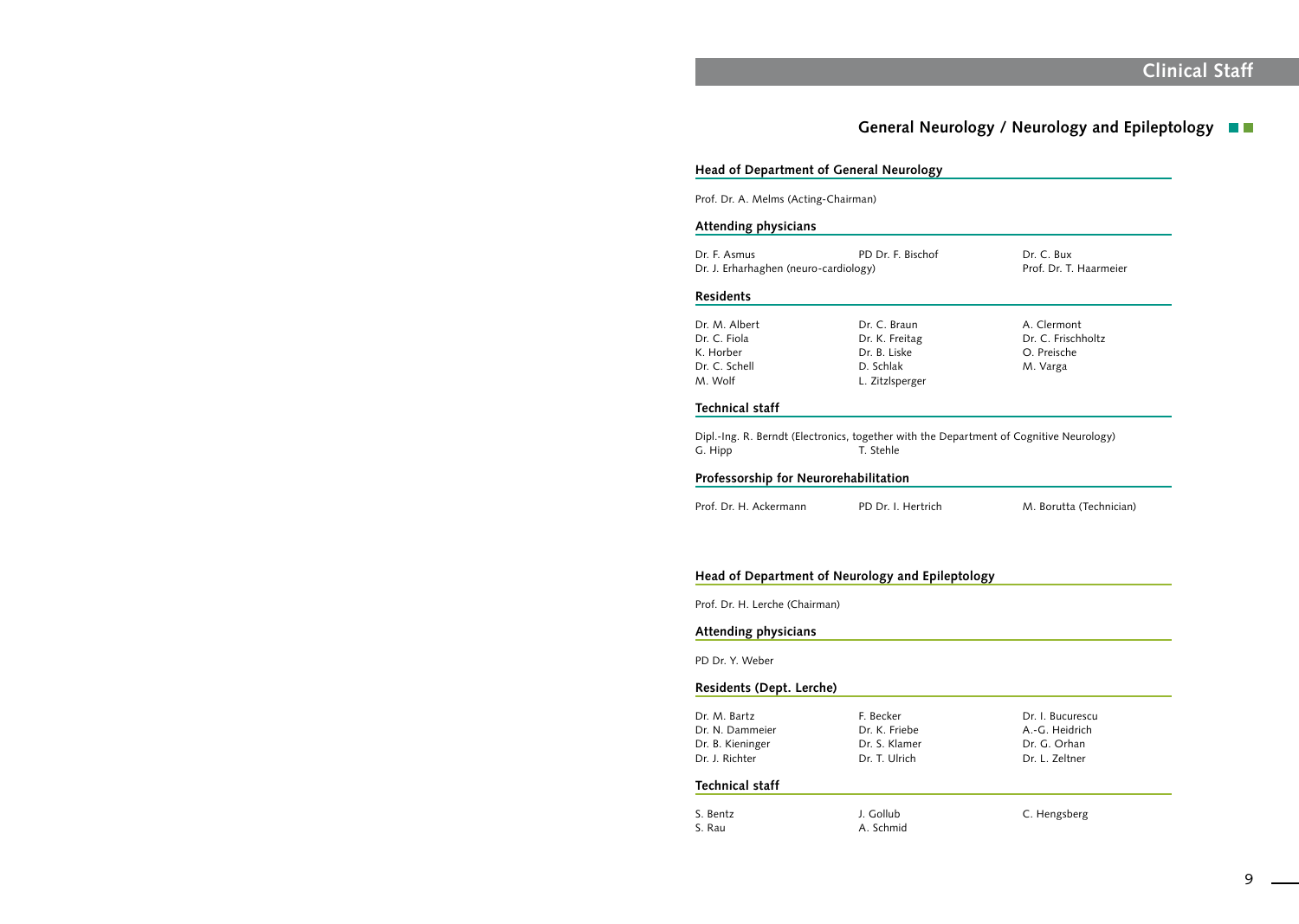## Neurodegenerative Diseases / Cognitive Neurology **Nursing / Technical / Administrative Staff**

E. Dubois (CFS Chemistry) (ENG) C. Friedrich (ENG)

J. Grimm (Grimm A. Deutsch (EP)

### **Senior staff**

L. Wollny, M. Renner (PDL)

### **Ward 43/45**

C. Assenheimer, S. Baltes, C. Baur, S. Becht, M. Besser, F. Chmell, S. Clement, C. Cuk, J. Eisele, B. Eisemann, S. Erath-Digeser, R. Fais, M. Glöckle, M. Grunwald, W. Hansen, H. Henger, S. Herter, A. Hesse, M. Heymann, A. Hoffmann, E. Kern, B. Kloster, O. Krämer, J. Kronmüller, S. Kurz, T. Kutscher, A. Langmann, R. Mahler, M. Maurer, C. Ott, D. Pachollek, M. Schaible, M.Schiel, H. Scholpp, H. Schüler, K. Schweinbenz, A. Siegle, K. Siegle, L. Stengel, E. Theilacker, I. Utsch-Sellnow

### **Ward 42**

A. Eisele, G. Häfele, R. Maier-Korneck, I. Sadowski, U. Schweizer, S. Sciarrone, G. Siegl

### **Intensive Care/Stroke Unit**

K. Eggart, U. Fischer, J. Fischer, M. Föll, S. Fuchs, S. Grumann, F. Hauber, C. Hildbrand, H. Holzapfel, K. Huber, I. Jankowsky, R. Johner, P. Kaschowitz, D. Kleck, U. Kocher, M. Kunz, I. Lange, C. Löw, M. Lohmüller, S. Mekanovic, N. Melzer, A. Mögle, C. Moosmann, B. Moryson, N. Müller, P. Nipprasch, M. Rauch, C. Reuter, C. Romeikat, T. Rottmann, B. Sahin, M. Schäfer, J. Schmuck, L. Schneider, T. Striebich, L. Villinger, A. Weber, G. Weise, E. Wener-Buck, B. Werner, D. Zeller, U. Zimmermann, S. zum Felde

- PD Dr. S. Breit Dr. K. Brockmann Dr. A. Gänslen Dr. J. Godau Dr. H. Huber Dr. K. Karle Dr. T. Lindig The Dr. C. Linnemann PD Dr. W. Maetzler Dr. J. Müller vom Hagen Dr. J. Schicks Dr. R. Schüle-Freyer Dr. K. Srulijes Dr. M. Synofzik Dr. T. Wächter Dr. D. Weiß Dr. I. Wurster
- 

### **Ward 41**

R. Frey, M. Gockner, M. Grunwald, J. Kraus, A. Schmid, B. Wurster

### **Case / Occupancy Management**

U. Braun, S. Clement, W. Eissler, C. Tomschitz

### **Technicians**

| M. Dengler (EEG)       |
|------------------------|
| A. Eckert (CSF Chemist |
| R. Mahle (EEG, Neuros  |
| B. Wörner (EEG)        |
|                        |

### **Secretaries**

S. Bentz, E. Biesinger, G. Gonglach-Pfannenschmidt, I. Marterer, J. Miller, K. Otterbach, C. Riegraf, D. Wieder, D. Thomma

### **Medical Documentation**

S. Brandner, C. Brick, H. Feuerbacher

### **Heads of Department of Neurology with Focus on Neurodegenerative Diseases**

Prof. Dr. T. Gasser (Chairman) Prof. Dr. L. Schöls (Vice-Chairman, Section Head)

### **Attending physicians**

Prof. Dr. D. Berg Prof. Dr. R. Krüger

### **Residents**

### **Neuropsychologists**

Dr. I. Liepelt-Scarfore Dr. S. Gräbner-Sultan

### **Heads of Department of Cognitive Neurology**

Prof. Dr. P. Thier (Chairman) Prof. Dr. Dr. H.-O. Karnath (Vice-Chairman, Section Head)

### **Physicians**

Prof. Dr. T. Haarmeier Dr. J. Pomper Dipl.-Psych. P. Rebassoo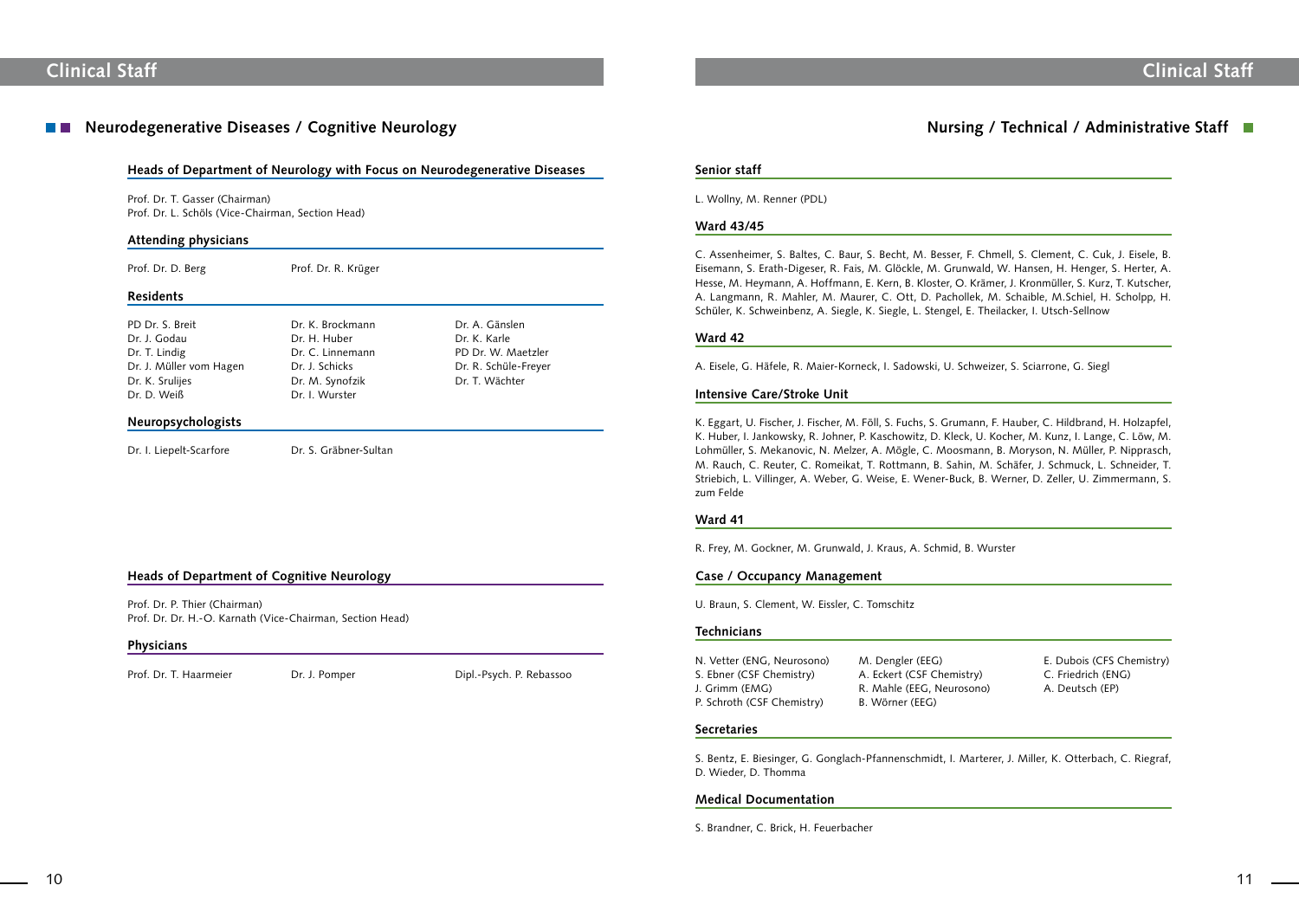# **Scientific Staff**

PD Dr. U. Naumann

U. Hamacher

P. Hoffmann C. Steiert

Dr. Y. Liu Dr. G. Teodorescu

H. Löffler

### Inpatient Care

Number of admissions: 4.470 (2009: 4.361)

Length of stay: 5,0 days (2009: 5,5)

Case-Mix-Index: 1,46 (2009: 1,53)



Figure 1: In-patient Diagnosis Groups 2010

### Outpatient Care

In 2010 we had 13.819 consultations in the neurological outpatient clinic; of these 20% were inpatients from other departments of the University Hospital Tübingen.

## **Clinic for Neurology General Neurology / Neurology and Epileptology / Neurology and Epileptology <b>and**

M. Bock S. Lauxmann A. Naros T. Schneider

|                                            | <b>Acting Director of the Department of General Neurology</b> |                      |
|--------------------------------------------|---------------------------------------------------------------|----------------------|
| Prof. Dr. A. Melms                         |                                                               |                      |
| <b>Group leaders</b>                       |                                                               |                      |
| Prof. Dr. H. Ackermann                     | PD F. Bischof                                                 | PD Dr.               |
| Scientific staff                           |                                                               |                      |
| Dr. E. Adamopoulou<br>J. My Lin Lam        | Dr. S. Anders<br>K. M. Strauss                                | J. Klose             |
| <b>Technical staff</b>                     |                                                               |                      |
| S. Altenberendt<br>C. Herrmann             | J. Barthels<br>S. Pöschel                                     | U. Ham               |
| <b>Medical Doctoral / Diploma Students</b> |                                                               |                      |
| I. Fischer<br>F. Piehl<br>L. Weber         | A. Hauser<br>O. Podlech                                       | P. Hoffi<br>C. Steie |

### **Director of the Department of Neurology and Epileptology**

| Prof. Dr. H. Lerche                                           | PD Dr. Y. Weber                             |                             |
|---------------------------------------------------------------|---------------------------------------------|-----------------------------|
| Scientific staff                                              |                                             |                             |
| F. Becker<br>Dr. U. Hedrich<br>Dr. S. Maljevic<br>J. Schubert | Dr. N. Dammeier<br>Dr. Y. Liao<br>S. Müller | Y. Füll<br>Dr. Y.<br>Dr. G. |
| <b>Technical staff</b>                                        |                                             |                             |
| Y. Colakoglu<br>A. Vargas                                     | N. Jezutkovic                               | H lö1                       |

### **Medical Doctoral / Diploma Students**

# **Clinical Performance Data**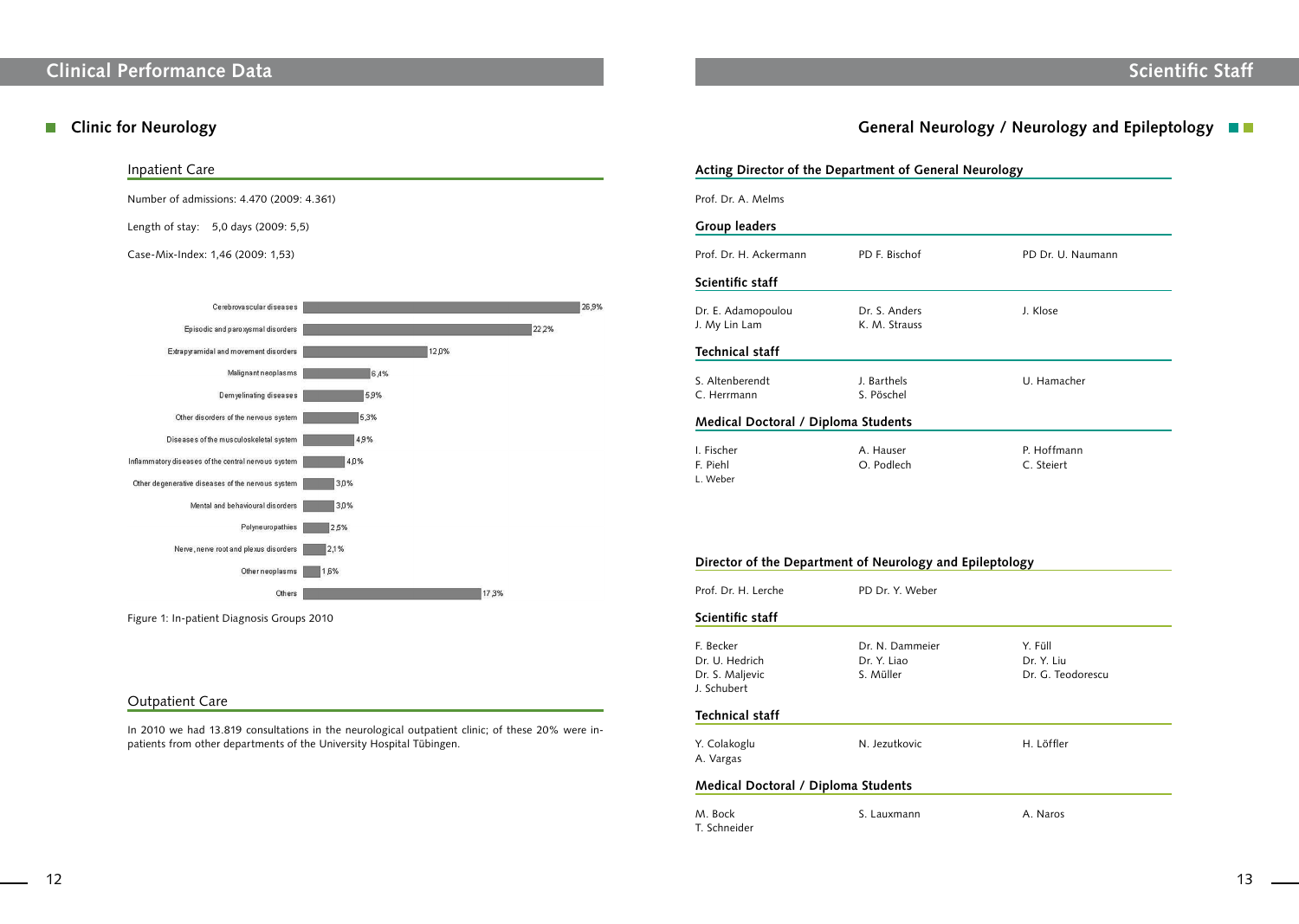## **Neurodegenerative Diseases Neurodegenerative Diseases**

### **Neurodegenerative Diseases (DZNE)**

F. Schiele

- S. Bauer M. Bentele T. Brüssel D. Cerkez E. Dietzel N. Dorst K. F. Ermisch A. Feseker E. Grüner M. Heim M. Hobert B. Kattner K. Knauel J. Lang D. Madzar K. Müller N. Philipp N. Röhrich E. Schäffer D. Schmid-Bielenberg S. Schürger E. Silberhorn V. Stoycheva B. Unmuth C. U. Wahl
- A.-K. Wevers

| Prof. Dr. T. Gasser              |                                                                       |                                    | C. Boden                         | A. Hauser            |
|----------------------------------|-----------------------------------------------------------------------|------------------------------------|----------------------------------|----------------------|
| <b>Group leaders</b>             |                                                                       |                                    |                                  |                      |
| Dr. F. Asmus                     | Prof. Dr. D. Berg                                                     | Prof. Dr. P. Kahle                 |                                  |                      |
| Prof. Dr. R. Krüger              | Prof. Dr. L. Schöls                                                   |                                    | <b>Medical Doctoral Students</b> |                      |
| Scientific staff                 |                                                                       |                                    | A. Abaza                         | G. Amexi-Olibia      |
|                                  | PD Dr. S. Breit                                                       | Dr. K. Brockmann                   | D. Baumann<br>C. Bormann         | G. Baysal            |
| Dr. Dr. S. Biskup<br>L. Burbulla | D. Ciceri                                                             |                                    | C. Bubser                        | S. Brenner           |
| H. Demant Hansen                 |                                                                       | E. Cornejo Castro<br>Dr. F. Fiesel | J. Christ                        | V. Bürgstein         |
|                                  | A. Dhingra                                                            |                                    |                                  | K. Czarkowski        |
| C. Funke                         | Dr. N. Funk                                                           | Dr. A. Gaenslen                    | S. Dilger                        | C. Döring            |
| M. García-Miralles               | S. Geisler                                                            | Dr. J. Godau                       | A. Droby<br>E. Fehlert           | M. Ellerbrock        |
| Dr. S. Gräber-Sultan             | Dr. A. Gröger                                                         | K. Holmström                       | K. Fischerkeller                 | C. Fenske            |
| Dr. H. Huber                     | Dr. K. Karle                                                          | N. Kieper                          |                                  | K. Greulich          |
| Dr. G. Krebiehl                  | Dr. T. Lindig                                                         | Dr. C. Linnemann                   | J. Hallwachs                     | P. Heide             |
| Dr. R. Liscic                    | PD Dr. W. Maetzler                                                    | E. Otroshehenko                    | D. Heine                         | M. Herfurth          |
| E. Rannikko                      | H. Schell                                                             | Dr. J. Schicks                     | F. Hofer                         | M. Kampmeyer         |
| B. Schmid                        | S. Schmid                                                             | Dr. R. Schüle-Freyer               | S. Keller                        | S. Kleinhaus         |
| C. Schulte                       | Dr. M. Sharma                                                         | Dr. W. Springer                    | T. Kukiolka                      | A. Kuhn              |
| Dr. K. Srulijes                  | Dr. M. Synofzik                                                       | C. Thömmes                         | J. Lehmann                       | M. Linzner           |
| J. Vetter                        | Dr. C. Wersinger                                                      | Dr. M. Wölfle                      | A. Meyer                         | S. Meyer             |
| Dr. I. Wurster                   |                                                                       |                                    | M. Nechyporenko                  | T. Ngamsri           |
|                                  |                                                                       |                                    | F. Pieper                        | D. Prakash           |
|                                  | Scientific staff - German Center of Neurodegenerative Diseases (DZNE) |                                    | J. Rolinger                      | A. K. Schäfer        |
|                                  |                                                                       |                                    | R. Schäuffele                    | C. Schelling         |
| F. Hans                          | A. Hummel                                                             | C. Rotermund                       | U. Schröder                      | T. Schubert          |
| P. Sood                          | Dr. W. Springer                                                       | J. Vetter                          | V. Siegert                       | N. Spinnler          |
| Dr. C. Wersinger                 |                                                                       |                                    | J. Stirnkorb                     | R. Stockner          |
|                                  |                                                                       |                                    | E.-M. Strohmeier                 | I. Swid              |
| Technical staff / Administration |                                                                       |                                    | C. Urban<br>S. Weber             | A. Vogel<br>A. Wendt |
|                                  |                                                                       |                                    | R. Wüst                          |                      |
| M. Albers                        | C. Deuschle                                                           | C. Erhardt                         |                                  |                      |
| Dr. B. Faust                     | A. Hauser                                                             | T. Heger                           |                                  |                      |
| K. Hesse                         | T. König                                                              | S. Krambeer                        |                                  |                      |
| U. Küstner                       | G. Lutz                                                               | <b>B.</b> Maurer                   |                                  |                      |
| P. Mech                          | D. Möckel                                                             | Dr. A. Oehmig                      |                                  |                      |
| I. Posner                        | M. Rüdiger Albers                                                     | H. Schmid                          |                                  |                      |
|                                  |                                                                       |                                    |                                  |                      |
| S. Schwarze<br>D. Skujat         | S. Seidel<br>S. Weber                                                 | A. Seibel                          |                                  |                      |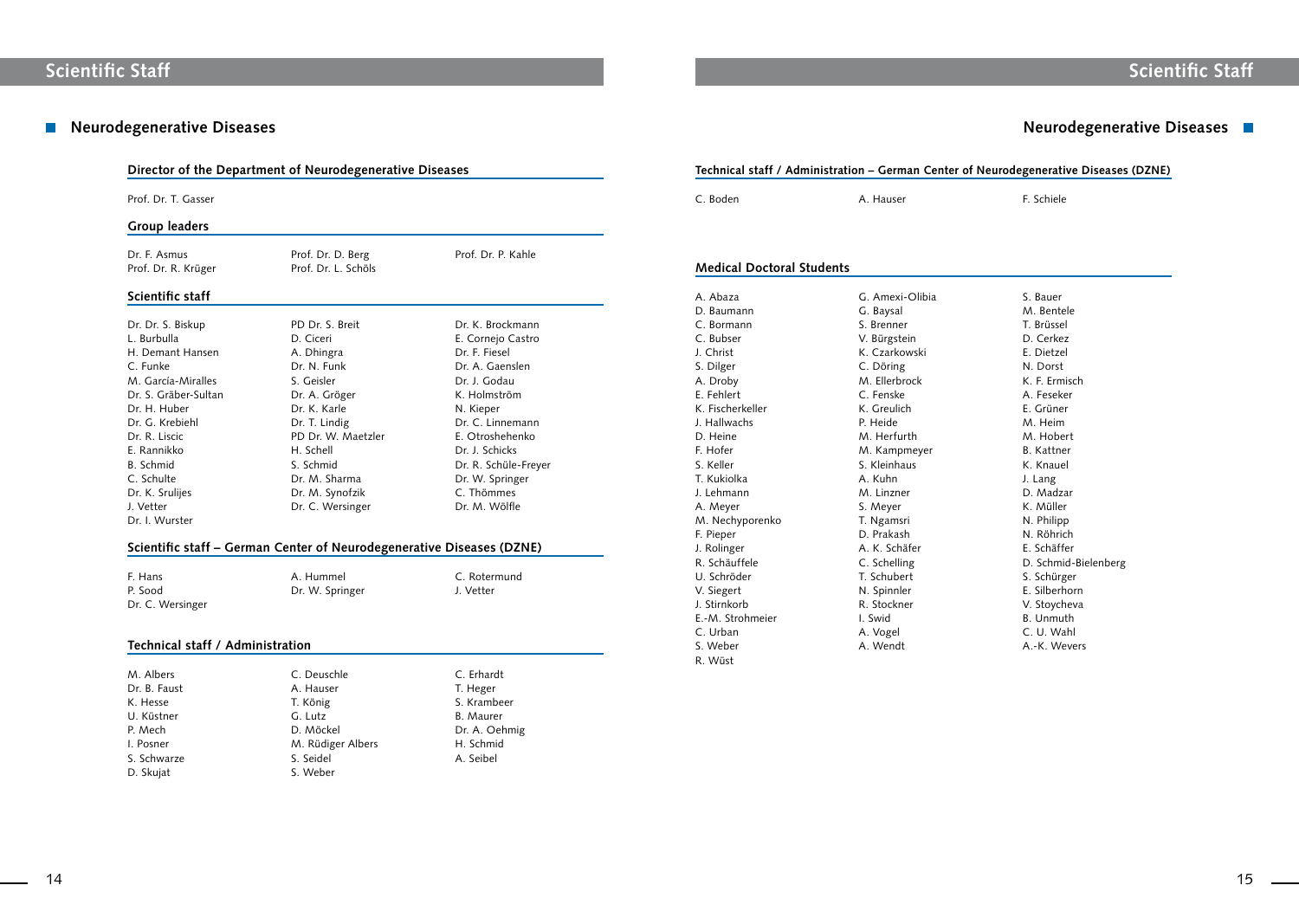D. Eicke Dr. T. Hamaguchi S. Käser A. Nagarathinam Dr. B. Wegenast-Braun

A. Bühler C. Krüger

S. Fritschi Dr. C. Liebig

### **Mbd** Diploma Students

N. Lauinger

**Independent** 

- G. Jia (DZNE stipend)
- R. Puttagunta
- Y. Joshi (DZNE stipend)

|                                                                                                    | Director of the Department of Cellular Neurology                               |  |
|----------------------------------------------------------------------------------------------------|--------------------------------------------------------------------------------|--|
| Prof. Dr. M. Jucker                                                                                |                                                                                |  |
| <b>Group leaders</b>                                                                               |                                                                                |  |
| Dr. F. Baumann                                                                                     | Dr. E. Kilger                                                                  |  |
| Scientific staff                                                                                   |                                                                                |  |
| Dr. J. Coomaraswamy<br>Dr. Y. Eisele<br>J. Hefendehl<br>F. Langer<br>Dr. J. Odenthal<br>H. Wölfing | B. Eftekharzadeh<br>S. Grathwohl<br>G. Heilbronner<br>L. Maia<br>Dr. N. Varvel |  |
| Technical staff / Administration                                                                   |                                                                                |  |
| L. Behrends<br>S. Eberle<br>U. Obermüller<br>A. Fulgencio-Maisch (on maternity leave)              | I. Breuer<br><b>B.</b> Graus<br>C. Schäfer                                     |  |
| <b>Neurodegenerative Diseases (DZNE)</b>                                                           | Scientific & Technical staff – German Center of                                |  |
| A. Bosch<br>S. Grathwohl                                                                           | Dr. Y. Eisele<br>M. Hruscha                                                    |  |
|                                                                                                    | Medical Doctoral Students / Master Students / D                                |  |
| G. Bayraktar<br>J. Jüngling                                                                        | J. Finkbeiner<br>S. Weiss                                                      |  |
|                                                                                                    | Independent Junior Research Group 'Neuroregene                                 |  |
| Dr. Dr. S. Di Giovanni                                                                             |                                                                                |  |
| <b>Scientific Staff</b>                                                                            |                                                                                |  |
| E. Floriddia<br>R. Linder<br>Dr. G. Quadrato                                                       | K. Forsberg<br>Dr. T. Nguyen<br>Dr. Khizr Rathore                              |  |

Dr. P. Dicke Prof. Dr. M. Giese Prof. Dr. T. Haarmeier Dr. M. Himmelbach Prof. Dr. U. Ilg Prof. Dr. Dr. Dr. H.-O. Karnath

### **Director of the Department of Cognitive Neurology**

Prof. Dr. P. Thier

### **Group leaders**

Dr. A. Lindner **Prof. Dr. C. Schwarz** PD Dr. F. Sultan

C. Bergner A. Burghardt H. Eissler A. M. Friemann C. Gebert C. Gebert M. Gössling R. Hertrich Carl L. Jourdan F. Kümmel G. Maurer T. Sauvigny P. Schellhorn **I. Schmeh** J. Schwarz C. Wilke

Dr. A. Benali Dr. D. Brugger V. Caggiano Dr. E. Chiovetto A. Christensen N. Daddaoua P. Georgieva Dr. H. Hicheur chenkova Dr. W. Ilg W. Linzenbold K. Marciniak Dr. J. A. Martin U. Mihhulowicz J. R. Müller S. Ölschläger L. Omlor Dr. C. Pedroarena A. Pilacinski aupt Dr. J. Pomper J. Rennig J. Suchan C. Waiblinger B. Wirxel

## ■ Cognitive Neurology **Cellular Neurology / Independent Junior Research Groups**

### **Scientific staff**

| A. Atabaki                                | T. Beck         |
|-------------------------------------------|-----------------|
| U. Biber                                  | S. Borchers     |
| C. Budziszewski                           | Dr. S. Butovas  |
| Dr. E. Chiovetto                          | A. Christenser  |
| Dr. D. Endres                             | F. Fleischer    |
| Dr. B. de Haan                            | S. Hamodeh      |
| Dr. E. Huberle                            | Dr. A. Ignasho  |
| B. Joachimsthaler (DZNE stipend) A. Kundu |                 |
| A. Maia Chagas                            | A. Mandler      |
| Dr. J. A. Martin                          | U. Mihhulowi    |
| A. Mukovskiy                              | S. Obermeyer    |
| L. Omlor                                  | Dr. C. Pedroar  |
| B. Piotrowska                             | Dr. T. Pflugsha |
| M. Prsa                                   | C. Puzicha      |
| B. Ritzinger                              | A. Smilgin      |
| N. Taubert                                | F. Vintila      |
| M. Wallscheid (DZNE stipend)              | C. Wiebel       |
| I. Zündorf                                |                 |

### **Technical staff / Administration**

R. Berndt **I. Breitkreuz** I. Breitkreuz **U. Großhennig** D. Heller-Schmerold A. Klein C. Pascht K. Rohweder S. Smidt

### **Medical Doctoral Students**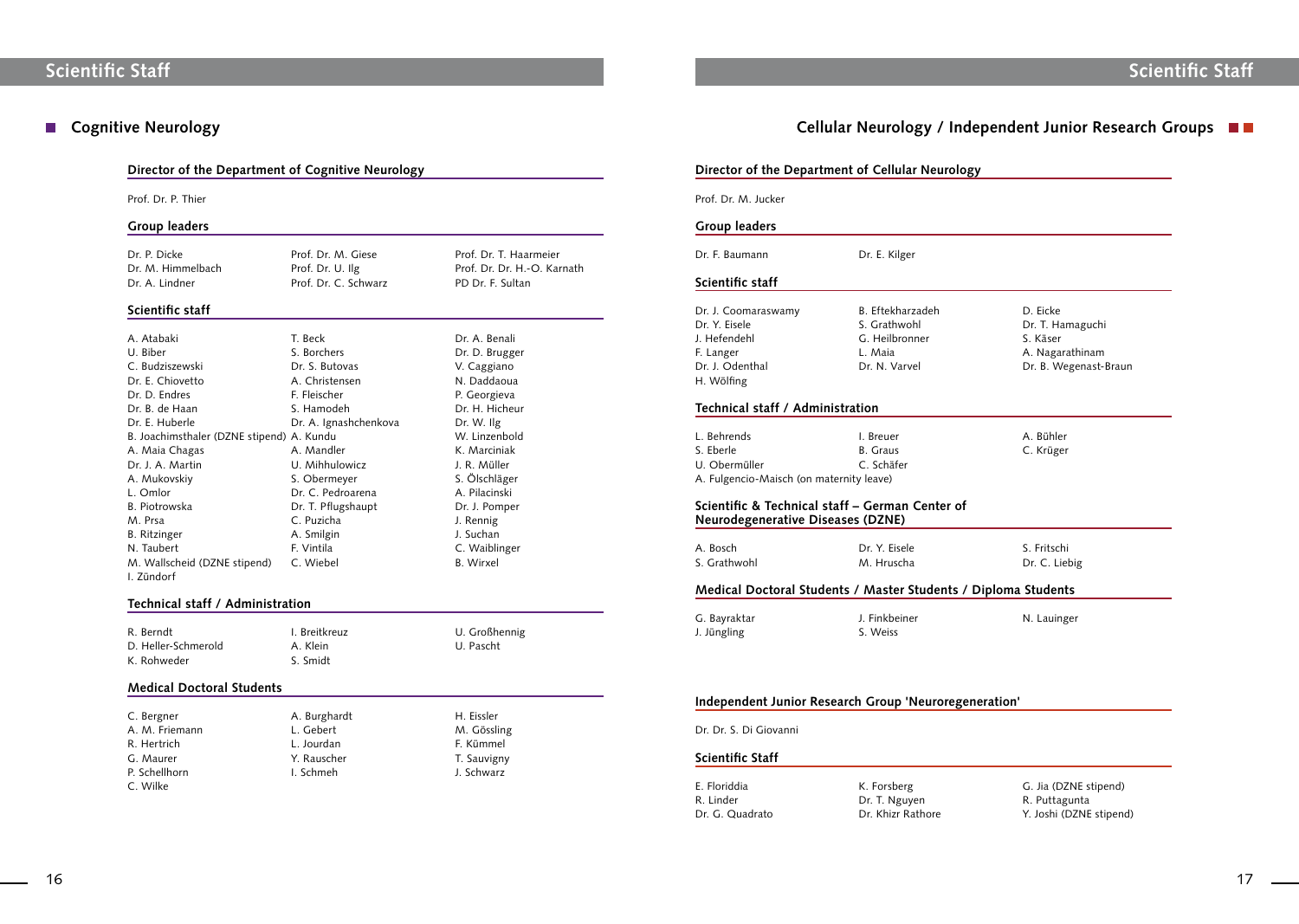#### Independent Junior Research Groups / Hertie Institute Administration **General Administration** General Neurology **N TELEVISION**

# **Clinical Studies**

### **ral Neurology**

**AX200 for the treatment of ischemic stroke A randomized, double-blind, placebo-controlled, phase II trial** . Melms, T. Haarmeier

### . Melms, A. Luft

**n** extension of the 24-month double-blind, randomized, **multicenter, placebo-controlled, parallel-group study comparing efficacy and safety of FTY720 1.25 mg and**  bo in patients with relapsing-remitting multiple sclerosis

acebo and Avonex controlled dose finding study to evaluate vith relapsing-remitting multiple sclerosis. Melms, F. Bischof

**Parallel-group, Monotherapy, Active-control Study to aclizumab High Yield Process) versus Avonex® (IFN β-1a)** 

fety and efficacy of ONO-4641 in patients with relapsing-

**H** trial of bevacizumab and radiotherapy followed by **b** radiotherapy followed by temozolomide monotherapy in **patients with net included MGMT-promoter (GLARIUS)** Braun, C. Bux

off) versus radiotherapy for first-line therapy of anaplastic domized phase III

### radiotherapy in patients with low grade gliomas after

8/26033) (phase III, recruitment ongoing) Braun (previously F. Schmidt)

rahlentherapie der Gliomatosis cerebri

### domisierten Prüfung der Kombination aus Bestrahlung +

| Technical staff / Administration                                      |               |                 |                                                                  | <b>Clinical Studies - Department of General Neurology</b>                                                                                 |
|-----------------------------------------------------------------------|---------------|-----------------|------------------------------------------------------------------|-------------------------------------------------------------------------------------------------------------------------------------------|
| A. Wuttke                                                             |               |                 |                                                                  | AX200 for the treatment of ischemic stroke A randomized, double-blind, placebo-                                                           |
|                                                                       |               |                 | Enrolled patients: 11                                            | Investigators: A. Melms, T. Haarmeier                                                                                                     |
| <b>Medical Doctoral Students / Master Students</b>                    |               |                 |                                                                  |                                                                                                                                           |
| C. Jacob                                                              | J. Yashashree |                 | Stroke in young Fabry patients (sifap1)<br>Enrolled patients: 44 | Investigators: A. Melms, A. Luft                                                                                                          |
| Leader of the Independent Junior Research Group 'Synaptic Plasticity' |               |                 |                                                                  | FREEDOMS Extension Study; CFTY720D2301: An extension of the 24-month d                                                                    |
|                                                                       |               |                 |                                                                  | multicenter, placebo-controlled, parallel-group study comparing efficacy and safe                                                         |
| Dr. T. M. Rasse                                                       |               |                 |                                                                  | 0.5 mg administered orally once dailyversus placebo in patients with relapsing-re                                                         |
|                                                                       |               |                 | Enrolled patients: 7                                             | Investigators: A. Melms                                                                                                                   |
| Scientific Staff                                                      |               |                 |                                                                  |                                                                                                                                           |
|                                                                       |               |                 |                                                                  | WA 21493: A Phase II, multicenter, randomized, placebo and Avonex controlled dos                                                          |
| S. Chandradoss                                                        | P. Füger      | J. V. Kern      |                                                                  | the efficacy and safety of ocrelizumab in patients with relapsing-remitting multiple                                                      |
| Dr. B. Lasky                                                          | J. Ng         | Dr. D. Stanchev | Enrolled patients: 2                                             | Investigator: A. Melms, F. Bischof                                                                                                        |
| V. Sreekumar (DZNE stipend)                                           | Y. Zhang      | J.-Y. Zhu       |                                                                  |                                                                                                                                           |
| Technical staff / Administration                                      |               |                 |                                                                  | DECIDE; Multicenter, Double-blind, Randomized, Parallel-group, Monotherapy                                                                |
|                                                                       |               |                 |                                                                  | Determine the Efficacy and Safety of DAC HYP (Daclizumab High Yield Process) v<br>in Patients with Relapsing-Remitting Multiple Sclerosis |
| J. Bloschies                                                          | R. Zinser     |                 | Enrolled patients: 1                                             | Investigators: A. Melms, F. Bischof                                                                                                       |
|                                                                       |               |                 |                                                                  |                                                                                                                                           |
| Medical Doctoral Students / Master Students / Bachelor Students       |               |                 |                                                                  | A double blind, placebo-controlled study of the safety and efficacy of ONO-4641                                                           |
|                                                                       |               |                 | remitting multiple sclerosis                                     |                                                                                                                                           |
| K. Daub                                                               | S. Hannan     | A. Serafin      | Enrolled patients: 3                                             | Investigators: A. Melms, F. Bischof                                                                                                       |
| V. Siegert                                                            |               |                 |                                                                  |                                                                                                                                           |
|                                                                       |               |                 |                                                                  | A randomized, open-label, multi-center Phase II trial of bevacizumab and r                                                                |
| Independent Junior Research Group 'Learning and Memory'               |               |                 |                                                                  | bevacizumab and irinotecan vs. temozolomide and radiotherapy followed by temo                                                             |
| Dr. I. Ehrlich                                                        |               |                 | Enrolled patients: 2                                             | patients with newly diagnosed glioblastoma and a non-methylated MGMT-promo<br>Investigator: C. Braun, C. Bux                              |
|                                                                       |               |                 |                                                                  |                                                                                                                                           |
| Scientific Staff                                                      |               |                 |                                                                  | NOA-08: Temozolomide (one week on/one week off) versus radiotherapy for first                                                             |
|                                                                       |               |                 |                                                                  | astrocytoma and glioblastoma in the elderly: a randomized phase III                                                                       |
| D. Asede                                                              | Dr. D. Bosch  | C. Hübner       | study (Methvsalem) (phase III, recruitment ongoing)              |                                                                                                                                           |
|                                                                       |               |                 | Enrolled patients: 44                                            | Investigator: C. Braun (previously W. Wick)                                                                                               |
| Technical staff / Administration                                      |               |                 |                                                                  |                                                                                                                                           |
|                                                                       |               |                 |                                                                  | Primary chemotherapy with temozolomide vs. radiotherapy in patients with                                                                  |
| A. Gall                                                               |               |                 | stratification                                                   |                                                                                                                                           |
|                                                                       |               |                 |                                                                  | for genetic 1p loss: a phase III study (EORTC 22033/26033) (phase III, recruitment                                                        |
|                                                                       |               |                 | Enrolled patients: 12                                            | Investigator: C. Braun (previously F. Schmidt)                                                                                            |
|                                                                       |               |                 |                                                                  | NOA05 Phase II-Studie zur Chemotherapie und Strahlentherapie der Gliomatosis                                                              |
| <b>Hertie Institute Administration</b>                                |               |                 | Enrolled patients: 12                                            | Investigator: C. Braun (previously U. Herrlinger)                                                                                         |
| W. Pfaff (Business Manager)                                           |               |                 |                                                                  | OSAG101 Multizentrische Phase III-Studie zur randomisierten Prüfung der Kombir                                                            |
| F. Bunjes                                                             | B. Hoffmann   | R. Sadeghi      | Temodal + OSAG 101 versus Bestrahlung + Temodal                  |                                                                                                                                           |
| L. Überall                                                            |               |                 | Enrolled patients: 16                                            | Investigator: A. Melms (previously J. Steinbach)                                                                                          |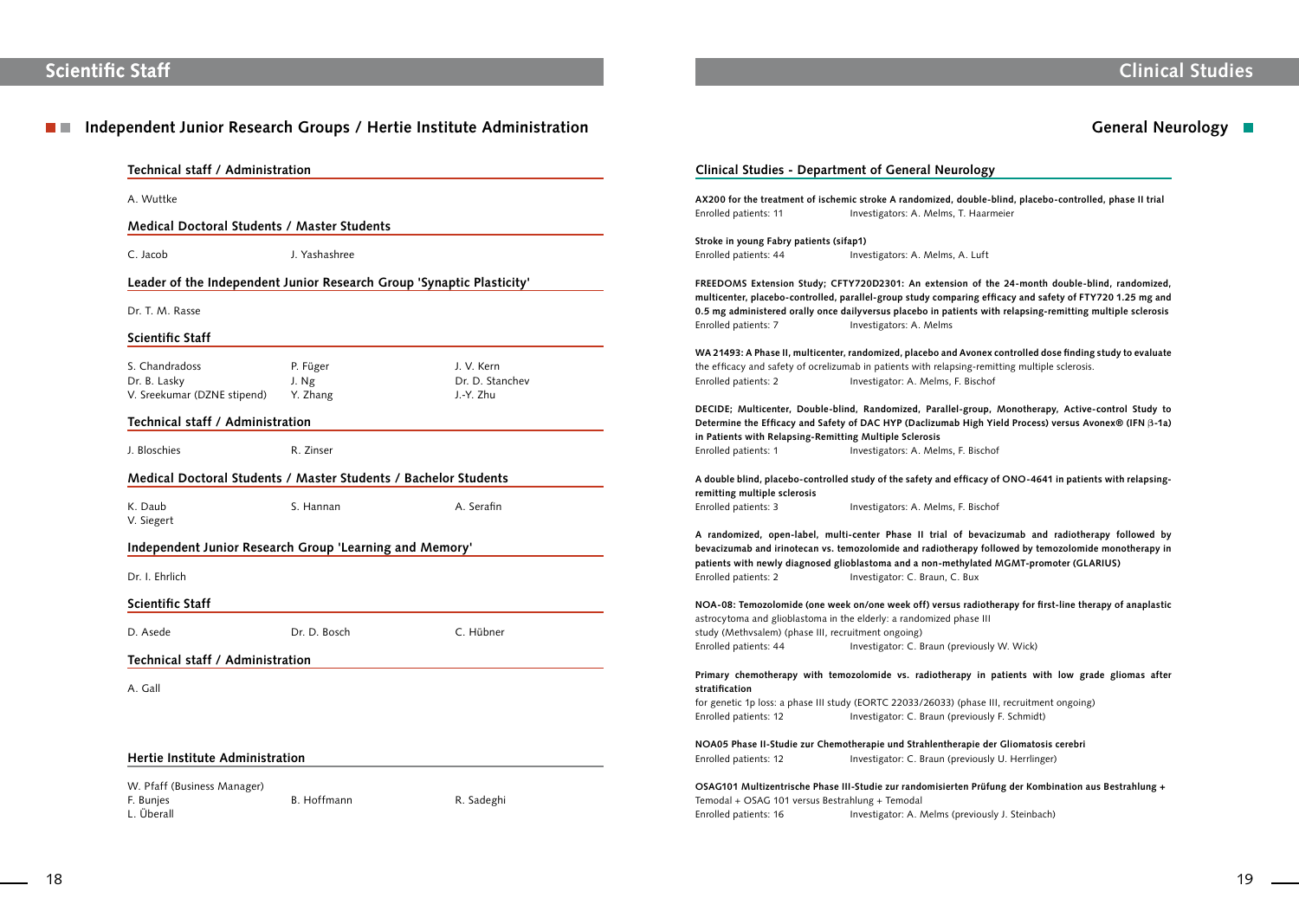**Pardoprunox: A multi-centre, randomized, double-blind, Pramipexole-controlled Phase III study to assess the efficacy of Pardoprunox in reducing L-dopa induced dyskinesias (recruitment ongoing)** Enrolled patients: 4 Investigators: H. Huber, I. Wurster, W. Maetzler, K. Brockmann, D. Berg

**CAFQ056A2208: A multi-centre, randomized, double-blind, placebo-controlled Phase-III-study to assess the efficacy of AFQ056 in reducing L-dopa induced dyskinesias (recruitment ongoing)** Enrolled patients: 4 Investigators: K. Srulijes, H. Huber, I. Wurster, D. Berg

**RIVA Post marketing observational study on the effect of Rivastigmin in Parkinson's disease with dementia. Verlaufsbeobachtungsstudie Studie von Novartis (phase IVb, recruitment ongoing)** Enrolled patients: 8 Investigators: K. Srulijes, D. Berg, and co-workers

**PSP – Noscira: A Randomized, double-blind, placebo-controlled pararallel-group-Study to evaluate the Safety, Tolerability and Efficacy of two different oral doses of NP031112, a GSK-Inhibitor, versus placebo in the Treatment of patients with mild to moderate progressive supranuclear palsy. (recruitment ongoing)** Enrolled patients: 4 Investigators: K. Srulijes, M. Maetzler, D. Berg

**MSA-RAS 202 Multi-center, randomized, double-blind, Placebo-controlled study to assess the efficacy, safety, an tolerability of Rasagiline Mesylate 1 mg in patients with multiple system atrophy of the parkinsonian subtype (MSA-P) (phase IIb, recruitment ongoing)** Enrolled patients: 1 Investigators: K. Srulijes, I. Wurster, D. Berg

**The Effect of Deep Brain Stimulation of the Subthalamic Nucleus (STN-DBS) on Quality of Life in Comparison to Best Medical Treatment in Patients with Complicated Parkinson's Disease and Preserved Psychosocial Competence (EARLYSTIM-study) (recruitment completed)** Enrolled patients: 11 Investigators: R. Krüger, A. Gharabaghi, S. Breit, T. Wächter, D. Weiss

**Motion 27918 - A phase III, double-blind, placebo-controlled randomized trial to determine the efficacy and safety of a low (50mg/day) and high (100mg/day) dose of safinamide, as add-on-therapy, in subjects with early idiopathic Parkinson's Disease treated with a stable dose of a single dopamine agonist (recruitment ongoing)**

Enrolled patients: 3 Investigators: I. Wurster, D. Berg

**Protocol RGB 113905, an Open-Label, Flexible-dose Study of Retigabine Immediate Release (IR) as Adjunctive Therapy to Specified Monotherapy Antiepileptic Treatments in Adults with Partial-Onset Seizures** Enrolled patients: 4 Investigator: H. Lerche, Y. Weber, G. Orhan, P. Körtvelyessy

> **Wirksamkeit und Sicherheit der Tiefen Hirnstimulation des Nucleus pedunculopontinus zur Behandlung von Parkinson-Patienten mit ausgeprägter Gangstörung** Enrolled patients: 1 Investigators: Breit, R. Krüger, A. Gharabaghi, C. Plewnia

> **Relevant (Registry to Evaluate Advanced PD Treatment): a prospective, multi-center, multi-national, structured data collection initiative compiling data on the treatment of patients with Advanced Parkinson's Disease. (recruitment ongoing)** Enrolled patients: 8 Investigators: T. Gasser, D. Berg, R. Krüger, K. Srulijes, H. Huber, D. Weiss

> **Auswirkungen der Tiefen Hirnstimulation auf prozedurale Lernprozesse bei idiopathischen Parkinson Patienten – Analyse von zentralen Kohärenzmustern (recruitment completed)** Enrolled patients: 26 Investigators: R. Krüger, T. Wächter, D. Weiss, J. Lin Lam

### **Neurology and Epileptology / Neurodegenerative Diseases**

### **Clinical Studies - Department of General Neurology and Epileptology**

**BGG492: Novartis 2207, A 12-week, multi-center, randomized, double-blind, placebo-controlled efficacy and safety study examining seizure frequency of BGG\$)" capsules administrated orally three times daily (TID) as adjunctive treatment in patients with partial onset seizures** Enrolled patients: 1 Investigator: H. Lerche, Y. Weber, P. Körtvelyessy, G. Orhan

**A non-interventional observation study to evaluate the tolerance and the attacks with Vimpat as an add-on therapy to an existing anti-epileptic therapy in patients with focal attacks with or mutant secondary generalized attacks in the daily clinical practice in Germany**

Enrolled patients: 7 Investigator: H. Lerche, Y Weber, S. Klammer, L. Schwendemann

### **Clinical Studies - Department of Neurodegenerative Diseases**

#### **Parkinson's disease**

**Collection and analysis of biological fluids obtained from pre- and symptomatic patients carrying pathogenic LRRK2 mutations: Establishment of a correlation between Parkinson's Disease symptoms and selected, quantifiable markers in those fluids**

Enrolled patients: 81 Investigators: K. Brockmann, A. di Santo, D. Berg, T. Gasser

**TVP Multi-Center, open-label, follow-up study designed to evaluate the long-term effects of Rasagiline in Parkinson´s disease subjects who participated the ADAGIO-study (phase IV, recruitment completed)** Enrolled patients: 8 Investigators: A. Gaenslen, D.Berg

**Relevant (Registry to Evaluate Advanced PD Treatment): a prospective, multi-center, multi-national, structured data collection initiative compiling data on the treatment of patients with Advanced Parkinson's Disease. (recruitment completed)**

Enrolled patients: 8 Investigators: T. Gasser, D. Berg, R. Krüger, K. Srulijes, H. Huber, D. Weiss

**Trust (Transdermal Rotigotine User Surveillance Study): A naturalistic, multisite, observational study of Rotigotine Transdermal Patch and other currently prescribed therapies in patients with Idiopathic Parkinson's Disease (recruitment ongoing)**

Enrolled patients: 6 Investigators: H. Huber, K. Srulijes, D. Berg

**SETTLE: A multi-centre, randomized, double-blind, placebo-controlled, parallel-group Phase III study to assess the efficacy of Safinamide in reducing L-dopa induced dyskinesias (recruitment ongoing)** Enrolled patients: 2 Investigators: H. Huber, I. Wurster, J. Godau, K. Brockmann, D. Berg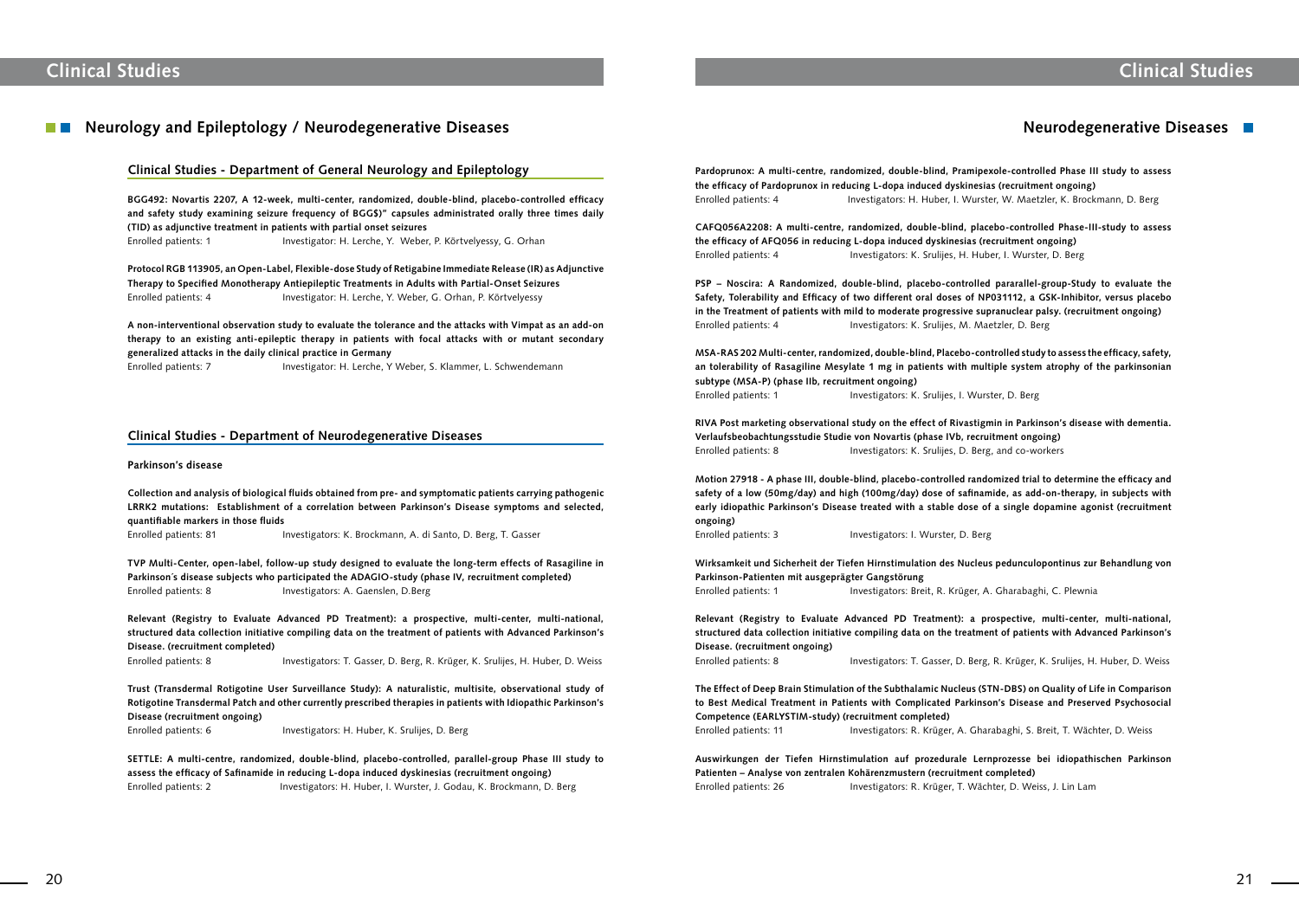# **Clinical Studies Third-Party Funding**

## **Neurodegenerative Diseases / Cognitive Neurology**

**A Randomized, Double-Blind, Double-Dummy, Efficacy, Safety and Tolerability Study of Levodopa – Carbidopa Intestinal Gel in Levodopa-Responsive Parkinson's Subjects Receiving Optimized Treatments with Parkinson Medicinal Products who Continue to Experience Persistent Motor Fluctuations (ongoing)** Enrolled patients: 2 Investigators: R. Krüger, T. Wächter, D. Weiss, S. Breit **Ataxia**

**Phase IIa: Randomized, double-blind placebo controlled study of CEPO in patients with Friedreich's ataxia to evaluate safety and tolerability and to explore efficacy.** Enrolled patients: 3 Investigators: L. Schöls, J. Müller vom Hagen

**A phase III double-blind, randomised, placebo-controlled study of the efficacy, safety and tolerability of Idebenone in the treatment of Friedreich's ataxia patients (phase III, recruitment completed)** Enrolled patients: 25 Investigators: L. Schöls, K. Karle, T. Lindig, J. Müller vom Hagen

#### **Huntington disease**

A multi-centre, randomized, double-blind placebo-controlled, parallel-group, multiple oral dose titration proof of concept study in patients with Huntington's disease to assess the efficacy, safety and tolerability of AFQ056 in reducing chorea (still recruiting) Enrolled patients: 2 Investigators: L. Schöls, J. Müller vom Hagen

Project leader H. Ackermann Funding period 01/07 – 12/11

### **Clinical Studies - Department of Cognitive Neurology**

Project leader **A. Melms, and co-workers** Funding institution Pharmaceutical industry Funding period 01/2010 – 12/2010

Project leader U. Naumann Funding period 08/07 – 01/10

Project leader U. Naumann Funding period 01/09 – 12/10

Project leader H. Kalbacher, A. Melms Funding institution DFG Funding period 07/09 – 06/13

### **Perzeption ultraschneller synthetischer Sprache: Mechanismen der Neuroplastizität auditiver Sprachwahrnehmung bei Blinden** Project leader H. Ackermann

| nigra (phase II, recruitment completed) | Quantification of subtle movement changes in healthy subjects with increased echogenicity of the substantia |
|-----------------------------------------|-------------------------------------------------------------------------------------------------------------|
| Enrolled patients: 100                  | Investigators: W. Ilg, I. Liepelt, C. Urban, N. Röhrich, M. A. Giese, D. Berg                               |
|                                         | Motor learning in patients suffering from cerebellar ataxia (phase II, recruitment completed)               |
| Enrolled patients: 15                   | Investigators: W. Ilg, M. Synofzik, S. Burkhard, D. Brötz, M. A. Giese,<br>L. Schöls                        |
| recruitment ongoing)                    | Examination of the influence of visual feedback on real and pantomimed object use in apraxia (phase I,      |
| Enrolled patients: 7                    | Investigators: A. Christensen, H.O. Karnath, W. Ilg, M.A. Giese                                             |
|                                         | Affective biological motion recognition in schizophrenia (phase I, recruitment ongoing)                     |
| Enrolled patients: 20                   | Investigators: J. Peteman, A. Park, M.A. Giese, A. Christensen, J Mayer                                     |
|                                         | Examination of the influence of the cerebellum on the interaction between action and perception (phase I,   |

**recruitment completed)** Enrolled patients: 18 Investigators: D. Timmann-Braun, W. Ilg, A. Christensen, M.A. Giese

## **General Neurology**

### **Third-Party Funding - Department of General Neurology**

### **Ongoing Grants**

### **Neurorehabilitation**

Funding institution Kooperationsvertrag Hohenurach

### **Clinical studies**

#### **XIAP-basierte experimentelle Therapie maligner Gliome (107553)**

Funding institution Deutsche Krebshilfe

### **Erforschung der molekularen Mechanismen einer ISCADOR-Behandlung im Gliobastom**

Funding institution Hans Sauer Foundation

### **SFB 685: "Immuntherapie: Von den molekularen Grundlagen zur klinischen Anwendung" Teilprojekt B2: Proteasen im MHC Klasse II-Stoffwechsel**

New Grants

Funding institution DFG Funding period 09/10 – 08/13 Awarded on Jan 1, 2010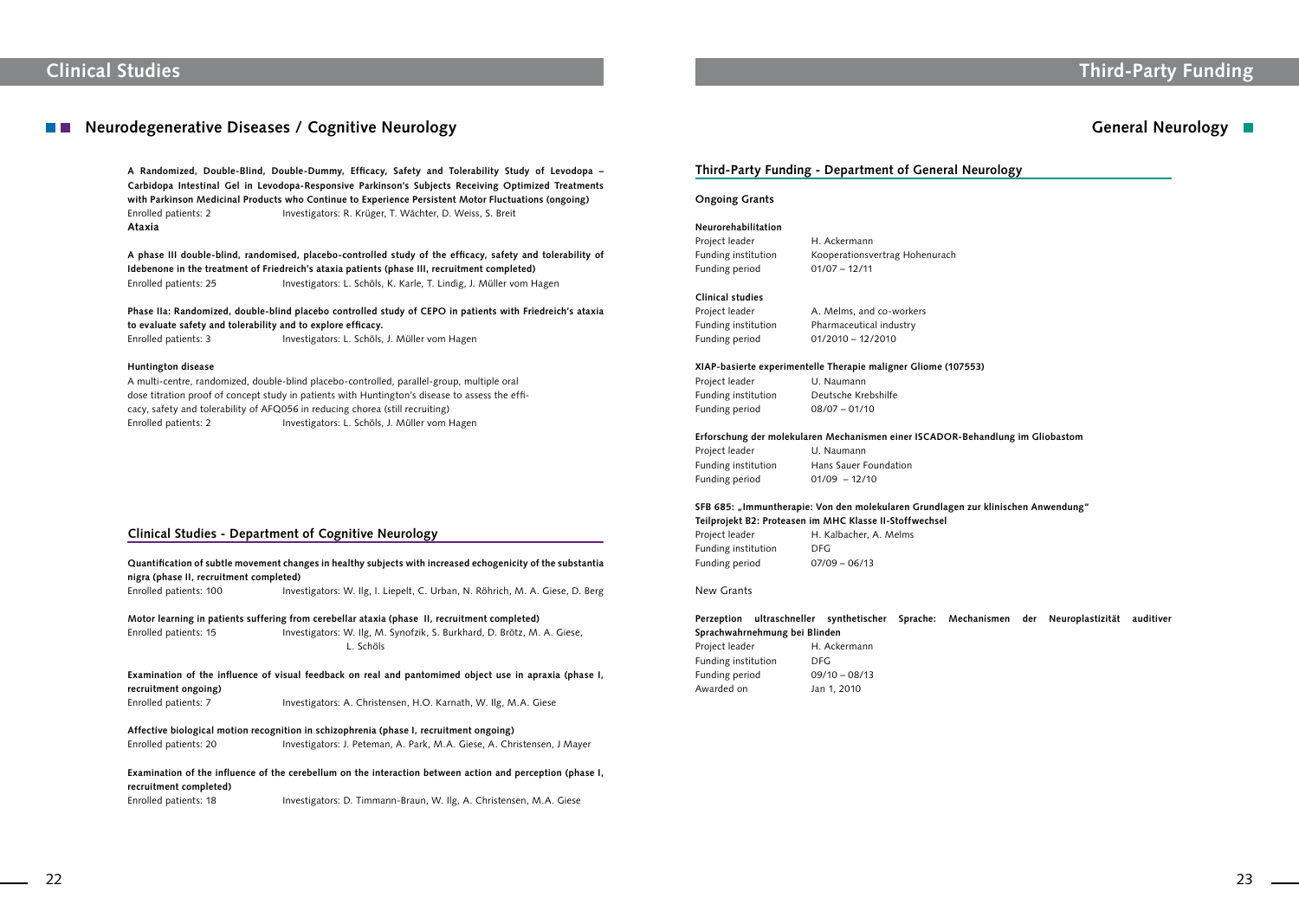## **Neurology and Epileptology**

# **Third-Party Funding Third-Party Funding**

## **Neurodenerative Diseases**

### **Ongoing Grants**

**Consequences of mutations associated with idiopathic epilepsies and pharmacoresistance (EU Integrated Project EPICURE)- LSHM-CT-2006-037315** Project leader

**Differentielle Rolle der neuronalen spannungsgesteuerten Na+ Kanäle Nav1.1 (SCN1A) und Nav1.2 (SCN2A) -LE 1030/10-2**

| -LE 1030/10-2       |                 |
|---------------------|-----------------|
| Project leader      | H. Lerche       |
| Funding institution | DEG             |
| Funding period      | $07/06 - 06/11$ |

Project leader H. Lerche Funding institution BFNS Funding periode 05/08 – 12/11

| Project leader      | H. Lerche       |
|---------------------|-----------------|
| Funding institution | FU              |
| Funding period      | $01/07 - 06/11$ |

Project leader H. Lerche Funding institution Sanofi-Aventis Funding period 07/08 – 12/11

**Epilepsy and Migraine Integrated Network, 'Functional analysis of human ion channel mutations in cellular and animal models' (EMINet) – 01GS08123**

| Project leader      | H. Lerche       |
|---------------------|-----------------|
| Funding institution | <b>BMBF</b>     |
| Funding period      | $05/08 - 04/13$ |

**Genotype-Phenotype correlations and disease mechanisms in benign familial neonatal seizures - 01GM0804** 

### **- Erare program**

Project leader **D. Berg** Funding institution Michael J. Fox Foundation for Parkinson's Research Funding period 12/07 – 12/11

#### **Mechanismen von Valprot auf verschiedene Typen von Natriumkanälen**

Project leader D. Berg Funding institution Novartis Funding period 12/08 – 10/10

Project leader D. Berg Funding institution Janssen Pharma Funding period 12/08 – 12/11

### **New Grants**

Project leader **D. Berg** Funding institution TEVA Funding period 05/09 – 06/10

**Rekrutierung von Patienten für genetische und pharmakogenetische Untersuchungen bei Epilepsien**

Project leader D. Berg Funding institution EU Funding period 03/10 – 03/12

Project leader D. Berg Funding institution Abbott Funding period 12/09 – 02/11

| Project leader      | H. Lerche, Y. Weber                                                         |
|---------------------|-----------------------------------------------------------------------------|
| Funding institution | Deutsche Gesellschaft für Epileptologie und pharmazeutische Industrie (UCB) |
| Funding period      | $06/10 - 12/12$                                                             |
| Awarded on          | Jun. 2010                                                                   |
|                     |                                                                             |

### **Third-Party Funding - Department of Neurodegenerative Diseases**

### **Ongoing Grants**

| Rivastigmin (Exelon®) zur Behandlung der Demenz bei Patienten mit Progressiver Supranukleärer Blickparese |                 |  |
|-----------------------------------------------------------------------------------------------------------|-----------------|--|
| Project leader                                                                                            | D. Berg         |  |
| Funding institution                                                                                       | <b>Novartis</b> |  |
| Funding period                                                                                            | $12/06 - 12/10$ |  |
|                                                                                                           |                 |  |
| Prospective validation of risk markers for the development of Parkinson's disease (momentan 2. Follow up) |                 |  |
| <b>Droject</b> leader                                                                                     | $D$ Ref         |  |

### **Prävalenz der Osteoporose bei Patienten mit Morbus Parkinson**

### **Progression markers in the suspected premotor phase and early Parkinson's disease**

### **Erstellung einer Risikokohorte für Parkinson**

### **MARK-MD, IAPP**

### **Feasibility for MODEP**

### **Padoprunox in Parkinson's disease dyskinesia (+ Extension)**

| D. Berg         |
|-----------------|
| Abbott          |
| $03/09 - 12/12$ |
|                 |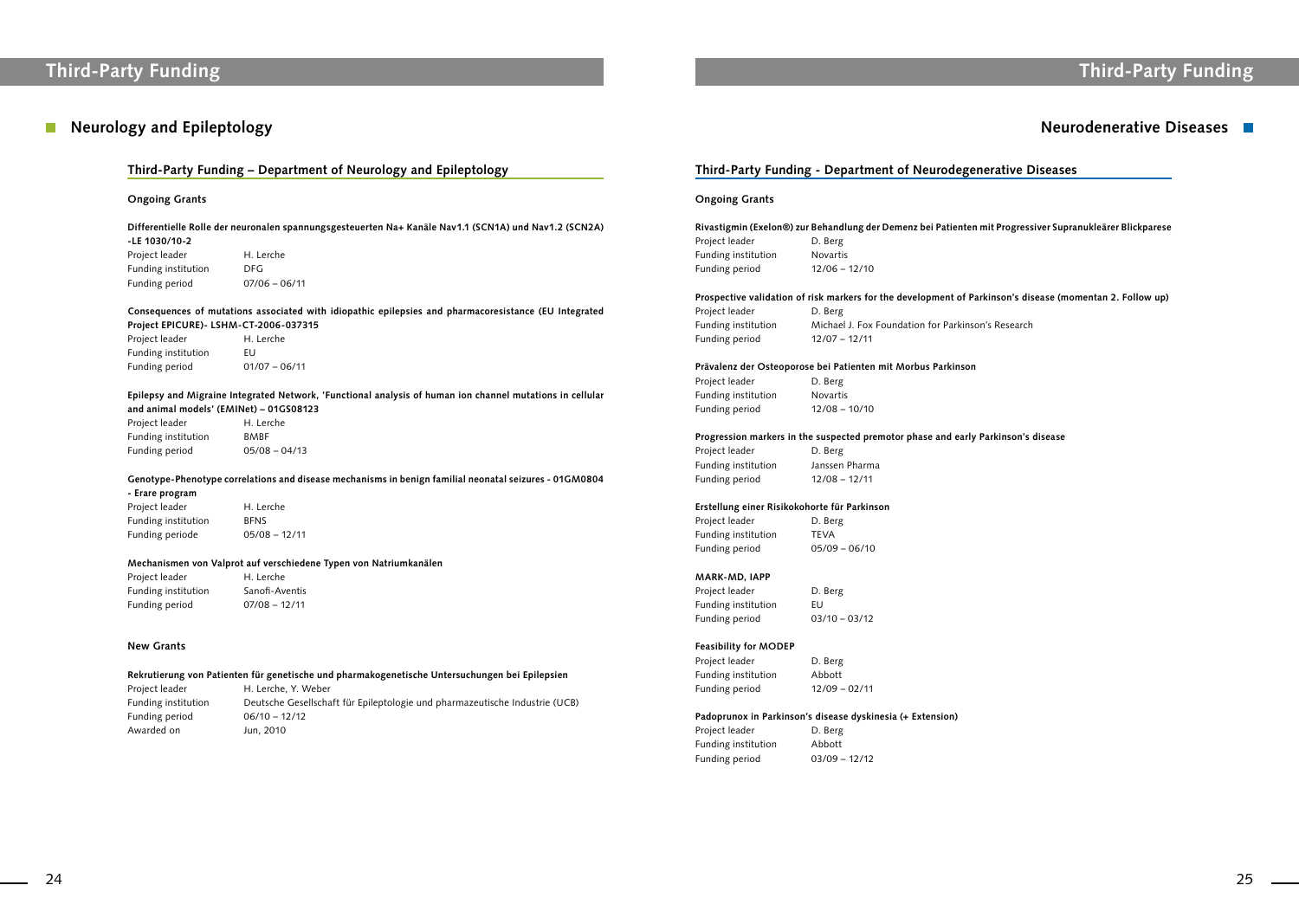# **Third-Party Funding Third-Party Funding**

## **Neurodenerative Diseases Neurodenerative Diseases**

Project leader D. Berg Funding institution Novartis Funding period 05/09 – 12/10

#### **CAFQ056A2208 in dyskinetic Parkinson's disease patients**

Project leader D. Berg Funding institution Merck Serono Funding period 06/09 – 12/10

Project leader D. Berg Funding institution TEVA Funding period 10/09 – 12/12

### **Settle 27919 - Safinamide in Parkinson's disease patients with motor fluctuations**

Project leader D. Berg Funding institution Moscira Funding period 12/09 – 12/12

Project leader D. Berg Funding institution TEVA Funding period 12/09 – 12/12

#### **TVP1012/501 – Rasagilin im Langzeitverlauf**

Project leader S. Biskup Funding institution DFG Funding period 07/09 – 07/12

### **NP031112 bei PSP**

Project leader S. Breit, R. Krüger, A. Gharabaghi, C. Plewnia Funding institution AKF – Medical Faculty, University of Tuebingen Funding period 09/09 – 08/11

### **MSA-RAS-202**

Project leader L. Burbulla Funding institution Hertie Foundation Funding period 12/08 – 11/11

Funding institution dPV Funding period 07/09 – 06/10 **Biomarker study: Five year observational study to investigate relationships among Parkinson's disease**  ed in the blood, urine, and cerebrospinal fluid

strative office

### **Funktionelle Charakterisierung der Kinase LRRK2 (BI 1210/4-1)**

### **Wirksamkeit und Sicherheit der Tiefen Hirnstimulation des Nucleus pedunculopontinus zur Behandlung von Parkinson-Patienten mit ausgeprägter Gangstörung**

#### **Hertie-Stipendienprogramm Neurowissenschaften**

### **Parkinson's disease educational grant**

**NGFN-Plus, Parkinson Network, Subproject: Genomics of Parkinson's disease**

ubproject: Clinic and genetics of Parkinson's

|                                                    | Biomarker study: Five year observational study to investiga<br>symptoms, LRRK2 mutational status, and biomarkers expresse |  |
|----------------------------------------------------|---------------------------------------------------------------------------------------------------------------------------|--|
| of symptomatic, asymptomatic, and control subjects |                                                                                                                           |  |
| Project leader                                     | T. Gasser                                                                                                                 |  |
| Funding institution                                | <b>Novartis</b>                                                                                                           |  |
| Funding period                                     | $06/07 - 05/11$                                                                                                           |  |
|                                                    | NGFN-Plus, Parkinson Network, Subproject: Scientific adminis                                                              |  |
| Project leader                                     | T. Gasser                                                                                                                 |  |
| Funding institution                                | <b>BMBF</b>                                                                                                               |  |
| Funding period                                     | $06/08 - 05/11$                                                                                                           |  |
|                                                    | NGFN-Plus, Parkinson Network, Subproject: Genomics of Park                                                                |  |
| Project leader                                     | T. Gasser, D. Berg                                                                                                        |  |
| Funding institution                                | <b>BMBF</b>                                                                                                               |  |
| Funding period                                     | $06/08 - 05/11$                                                                                                           |  |
| disease (HelMA)                                    | Helmholtz alliance for mental health in an ageing society, Su                                                             |  |
| Project leader                                     | T. Gasser                                                                                                                 |  |
| Funding institution                                | Helmholtz-Association                                                                                                     |  |
| Funding period                                     | $07/08 - 06/12$                                                                                                           |  |
|                                                    | ERA-Net NEURON: Identification of genes causing familial for                                                              |  |
| Project leader                                     | T. Gasser                                                                                                                 |  |
| Funding institution                                | <b>BMBF</b>                                                                                                               |  |
| Funding period                                     | $03/09 - 02/12$                                                                                                           |  |
|                                                    | PhD Scholarship sponsored by the German Center for Neurode                                                                |  |
| Awardee                                            | F. Hans                                                                                                                   |  |
| Funding institution                                | <b>DZNE</b>                                                                                                               |  |
| Funding period                                     | $09/09 - 08/12$                                                                                                           |  |
|                                                    | Regulation of apoptosis signal regulating kinase pathways by I                                                            |  |
| Project leader F. Kahle                            |                                                                                                                           |  |
| Funding institution                                | BMBF                                                                                                                      |  |
| Funding period                                     | $06/08 - 05/11$                                                                                                           |  |
| TP)                                                | Schaffung und bildgebende Untersuchung von Zellkultur und T                                                               |  |
| Project leader                                     | P. Kahle                                                                                                                  |  |
| Funding institution                                | <b>BMBF</b>                                                                                                               |  |
| Funding period                                     | $10/07 - 09/10$                                                                                                           |  |
|                                                    |                                                                                                                           |  |

**ERA-Net NEURON: Identification of genes causing familial forms of Parkinson's disease**

**Philo Burge**<br>egenerative Diseases

**DJ-1 and Parkin (01GS08134-9)** 

Tiermodellen für TDP Pathologie (01 GI 0705/

### **Helmholtz alliance for mental health in an aging society (HelMA)**

| Participant         | P. Kahle  |
|---------------------|-----------|
| Funding institution | BMBF, H   |
| Funding period      | $07/08 -$ |

BMBF, Helmholtz-Association  $07/08 - 06/12$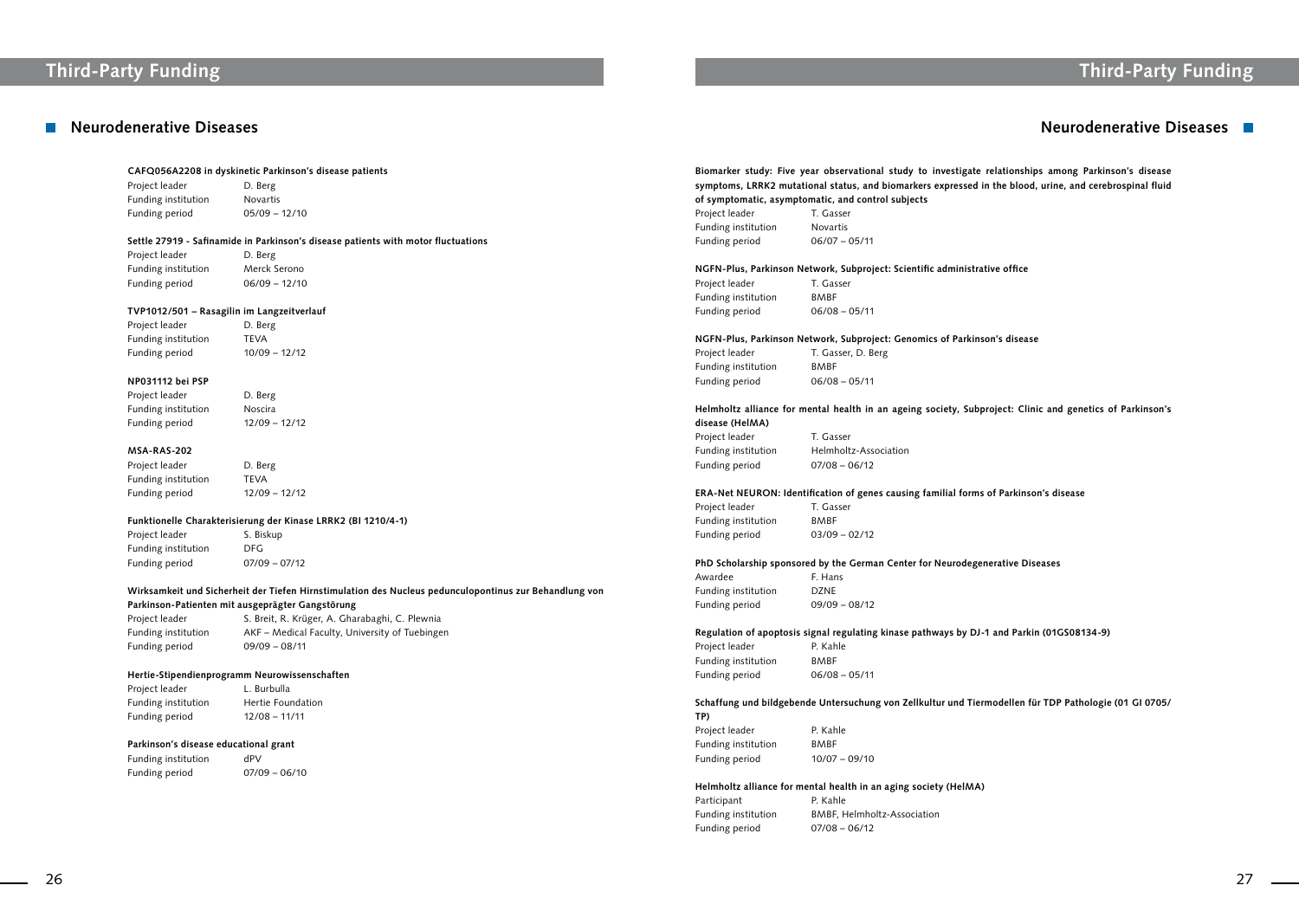#### Pilot Grant "Identification and Validation of Novel Targets of TDP-43"

# **Third-Party Funding Third-Party Funding**

## **Neurodenerative Diseases Neurodenerative Diseases**

Awardee P. Kahle Funding period 10/09 – 03/10

Funding institution HIH Intramural Funding Program

#### **NEURASYN Academic-Industrial Training Network on a-synuclein (project 6)**

| Project leader      | P. Kahle        |
|---------------------|-----------------|
| Funding institution | EU FP7          |
| Funding period      | $11/09 - 10/13$ |

Project leader R. Krüger Funding institution BMBF / DLR Funding period 07/08 – 05/13

#### **Funktionelle Charakterisierung von Mutationen im Omi/HtrA2 Gen beim Parkinson-Syndrom (KR 2119/3-1)**

| Project leader      | R. Krüger       |
|---------------------|-----------------|
| Funding institution | DFG             |
| Funding period      | $09/06 - 03/10$ |

### **Mitochondrial stress response in neurodegeneration and aging – dissection of Omi/HtrA2 and DJ-1 mediated signalling pathways (01GS08134-10)**

### **EarlyStim – Tiefe Hirnstimulation in der Behandlung der fortgeschrittenen Parkinson-Krankheit mit erhaltener psychosozialer Funktion**

| Project leader      | R. Krüger               |
|---------------------|-------------------------|
| Funding institution | <b>BMBF / Medtronic</b> |
| Funding period      | $07/08 - 09/11$         |

Project leader L. Schöls Funding institution EU Funding period 04/08 – 03/11

### **Parkinsonism as a prototypical geriatric disease: gaining new insight into the pathophysiology, dual tasking capacity and gerontechnological approaches for Parkinson's disease patients (Nr 32.5.1141.0019.0)**

| Project leader      | W. Maetzler             |
|---------------------|-------------------------|
| Funding institution | Robert Bosch Foundation |
| Funding period      | $01/08 - 12/11$         |

Project leader L. Schöls Funding institution HSP-Selbsthilfe Deutschland e.V. Funding period 01/09 – 12/10

**Effektivität und Sicherheit bilateraler tiefer Hirnstimulation des centromedianen-parafaszikulären Thalamus und des Globus pallidus internus zur Behandlung des schweren therapieresistenten Gilles de la Tourette Syndroms** 

Project leader W. Springer Funding Institution Medical Faculty, University of Tuebingen Funding period 05/09 – 04/10

| Project leader      | C. Plewnia, R. Krüger, A. Gharabaghi           |
|---------------------|------------------------------------------------|
| Funding institution | AKF – Medical Faculty, University of Tuebingen |
| Funding period      | $09/09 - 08/11$                                |

**Leukonet: Clinical, neurophysiological and neuroradiological characterization of leukodystrophies in adulthood (01GM0838)**

| Project leader      | L. Schöls       |
|---------------------|-----------------|
| Funding institution | <b>BMBF</b>     |
| Funding period      | $10/03 - 12/11$ |

### **EUROSPA: European and Mediterranean network on spastic paraplegias (01GM0807)** Project leader L. Schöls

| Project leader      | L. SCIIOIS      |
|---------------------|-----------------|
| Funding institution | FU              |
| Funding period      | $05/08 - 04/11$ |

**RISCA: Prospective study of individuals at risk for spinacerebellar ataxia (01GM0820)**

### **mitoNET: German Network for Mitochondrial Diseases (01GM0864)**

Project leader L. Schöls Funding institution BMBF / DLR Funding period 02/09 – 01/12

### **Natural history study of Hereditary Spastic Paraplegia**

Funding institution HSP-Selbsthilfe Deutschland e.V.

Project leader L. Schöls Funding period 09/08 – 08/11

### **High-throughput sequencing in the genetic diagnostics of Hereditary Spastic Paraplegia**

### **Molecular Characterization of Parkin-Directed Mitophagy (fortüne 1842-0-0)**

### **New Grants**

**Motion 27918: A phase III, double-blind, placebo-contolled randomized trial to determine the efficacy and** 

|                                                                                              | Motion 27918: A phase III, double-blind, placebo-contolled randomized trial to determine the efficacy and |  |
|----------------------------------------------------------------------------------------------|-----------------------------------------------------------------------------------------------------------|--|
|                                                                                              | safety of a low (50mg/day) and high (100mg/day) dose of safinamide, as add-on-therapy, in subjects with   |  |
| early idiopathic Parkinson's Disease treated with a stable dose of a single dopamine agonist |                                                                                                           |  |
| Project leader                                                                               | D. Berg                                                                                                   |  |
| Funding institution                                                                          | Merck Serono                                                                                              |  |
| Funding period                                                                               | $07/10 - 07/11$                                                                                           |  |
| Awarded on                                                                                   | Jun 10, 2010                                                                                              |  |
|                                                                                              |                                                                                                           |  |

### **CAFQ056A2217 in dyskinetic Parkinson's disease patients (AFQ-Extension)**

| Project leader      | D. Berg         |
|---------------------|-----------------|
| Funding institution | Novartis        |
| Funding period      | $12/10 - 12/14$ |
| Awarded on          | Sep 17, 2010    |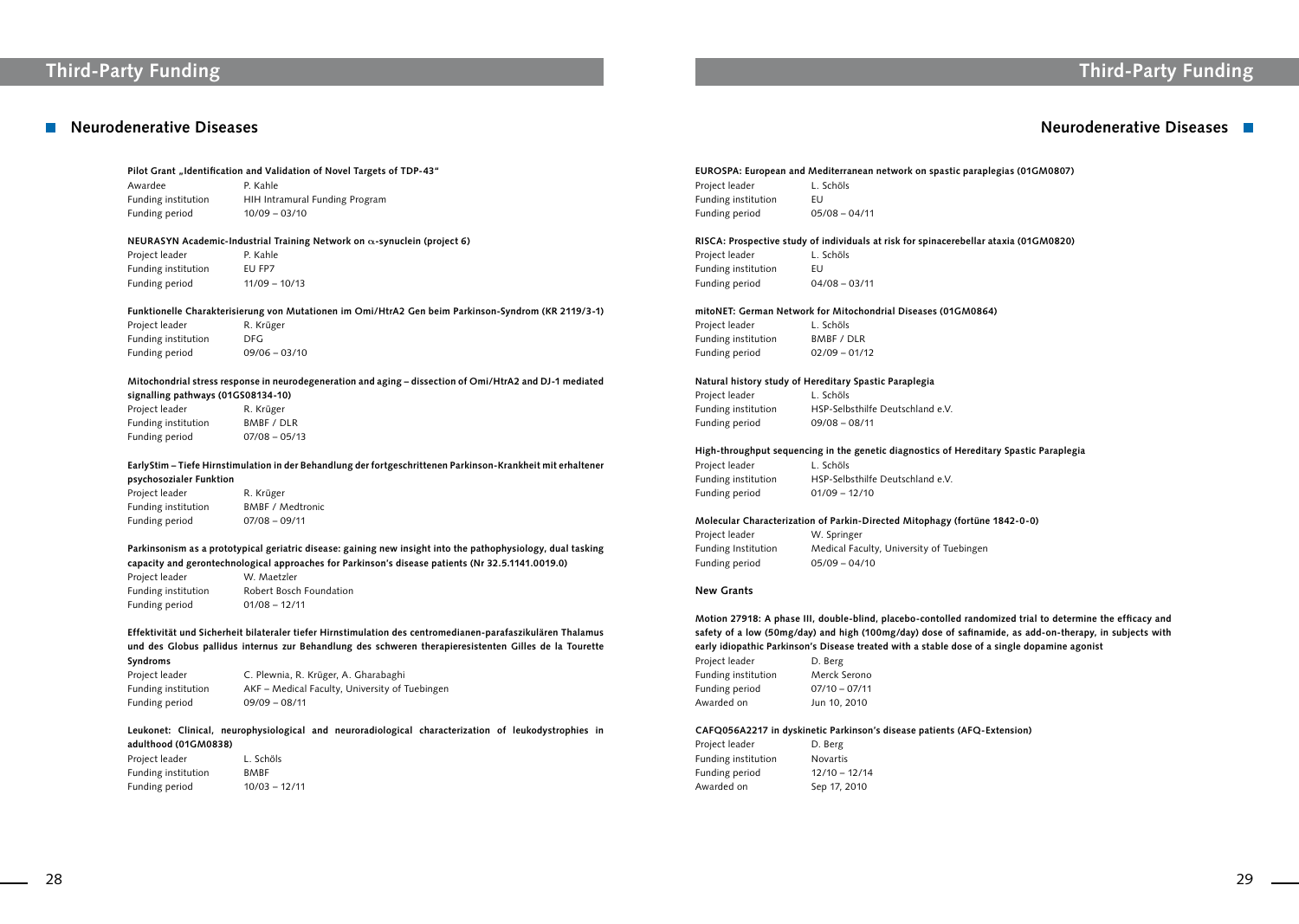# **Third-Party Funding Third-Party Funding**

## **Neurodenerative Diseases Neurodenerative Diseases**

**Settle-Extension 28850 – Open \_Label Trial of Determine the Long-Term Safety of Safinamide in Parkinson's Disease Patients**

Project leader D. Berg Funding institution Merck Serono Funding period 01/11 – 01/14 Awarded on Aug 02, 2010

### **PPMI – The Parkinson's Progression Markers Initiative**

Project leader D. Berg Funding period 2010 – 2012 Awarded on Jan, 2010

| Project leader      | D. Berg                                            |
|---------------------|----------------------------------------------------|
| Funding institution | Michael J. Fox Foundation for Parkinson's Research |
| Funding period      | $03/10 - 03/15$                                    |
| Awarded on          | Mar 23, 2010                                       |
|                     |                                                    |

Project leader D. Berg Funding institution CIN Funding period 2010 – 2011 Awarded on Jul 23, 2010

### **DEMPARK - Parkinson-Krankheit und Demenz: eine longitudinale Studie (DEMPARK)**

Project leader D. Berg Funding institution UCB Funding period 2010 – 2012 Awarded on Jul 14, 2010

Funding institution Philipps-Universität Marburg

#### **LRRK2 an der Schnittstelle von Apoptose und Proliferation** Project leader S. Biskup

### **Pool Projekt 2009-25 - Can a body-fixed sensor enhance the utility of the Timed-Up&Go Test for prediction and progression of Parkinsonson's Disease?**

### **TRUST – Beobachtungsstudie SP0948 (Transdermal Rotigotine User Surveillance Study)**

**Transkranielle Sonographie (TCS) bei Bewegungsstörungen – Methodik und klinische Relevanz**

| D. Berg      |
|--------------|
| <b>TFVA</b>  |
| 25.06.10     |
| Jun 23, 2010 |
|              |

### **Feasibility for MODEP (Modeling Epidemiologycal Data to study PD progression)**

| Project leader      | D. Berg, W. Maetzler |
|---------------------|----------------------|
| Funding institution | Solvay               |
| Funding period      | $03/10 - 02/11$      |
| Awarded on          | Dec. 2009            |

| <b>FIUCCLICAUCI</b> | J. DISNUP      |
|---------------------|----------------|
| Funding institution | Thyssen        |
| Funding period      | $09/10 - 9/12$ |
| Awarded in          | Feb, 2010      |

### **Development of LRRK2 BAC transgenic rats** Project leader S. Biskup, O. Riess Funding institution MEFOPA Funding period 04/10 – 4/13 Awarded in Jan, 2010

### **Macrophage Precursors as biomarker für LRRK2-associated disease**

Project leader T. Gasser, S. Biskup Funding institution MJFF Funding period 11/10 – 11/12 Awarded in Sep, 2010

### **Mendelian Forms of Parkinson's Disease (MeFoPa), Subproject: MeFoPa-Registry and -Biobank**

Project leader T. Gasser Funding institution EU Funding period 04/10 – 03/13 Awarded on Mar 2, 2010

### **MEFOPA (Mendelian Forms of Parkinsonism)**

Project leader **P. Kahle** Funding institution EU Funding period 04/10 – 03/13 Awarded on Mar 2, 2010

### **Novel Target Genes of TDP-43 (grant KA1675/3-1)**

Project leader P. Kahle Funding institution DFG Funding period 04/10 – 03/13 Awarded on Mar 31, 2010

### **Rapid Response Innovation Award "Establishment of Immune-PCR Detection for Serine-129 Phosphorylated**

|                     | $\alpha$ -Synuclein as Biomarker in Human Cerebrospinal Fluid" |
|---------------------|----------------------------------------------------------------|
| Project leader      | P. Kahle                                                       |
| Funding institution | Michael J. Fox Foundation                                      |
| Funding period      | $12/10 - 11/11$                                                |
| Awarded on          | Oct 21, 2010                                                   |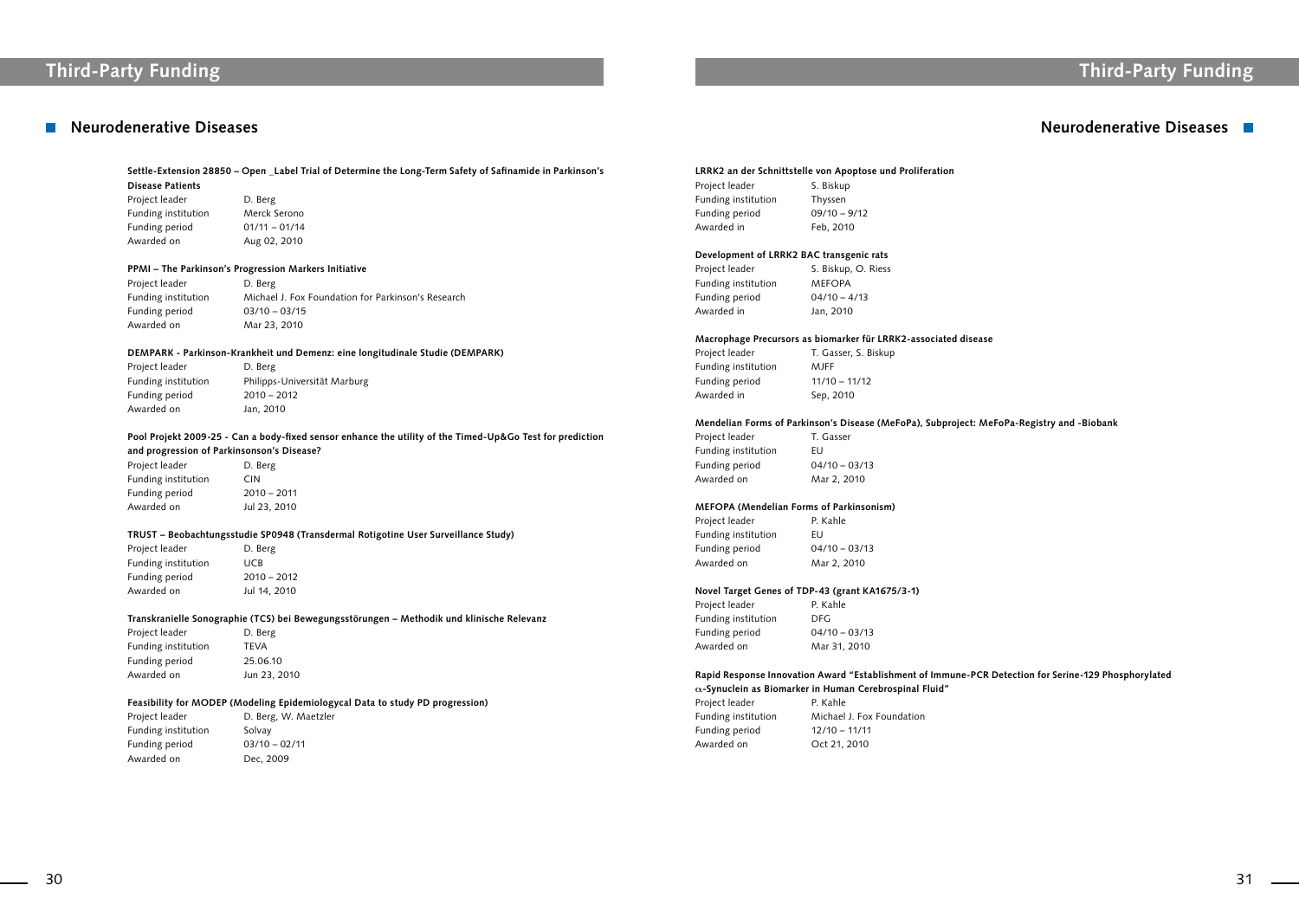## ■ Neurodenerative Diseases **Cognitive Neurology ■**

# **Third-Party Funding Third-Party Funding**

action control (211078)

**Funktionelle Charakterisierung der Bedeutung von Mutationen im Omi/HtrA2 Gen im Rahemn gestörter mitochondrialer Funktion und Dynamik bei der Parkinson-Krankheit**

Project leader R. Krüger Funding institution DFG Funding period 08/10 – 07/13 Awarded on Jul, 2010

Project leader M. Sharma, R. Krüger, T. Gasser Funding institution Michael J Fox Foundation

Funding period 03/10 – 02/11 Awarded on Feb, 2010

### **Genetic-epidemiological confirmation of top hits of Parkinson disease: A large multi-centre collaborative**

#### **DZNE-Stipendienprogramm Neurowissenschaften**

Project leader P. Sood Funding institution DZNE Funding period 02/10 – 01/13 Awarded on Feb 2010

#### **Evaluation of Functional Electric Stimulation in Hereditary Spastic Paraplegia**

Project leaders M. Himmelbach, H.-O. Karnath Funding institution DFG Funding period 09/08 – 08/11

Project leader L. Schöls, R. Schüle-Freyer Funding institution HSP-Selbsthilfe Deutschland e.V.

Funding period 07/10 – 06/12 Awarded on Jun 14, 2010

**in brain-damaged patients with spatial neglect and extinction" (01GW0641)** Project leader H.-O. Karnath

| nstitution | <b>BMBF</b>     |
|------------|-----------------|
| oeriod     | $01/07 - 09/10$ |

### **Neuronale Integration von Koordination der unteren Extremitäten bei Parkinsonpatienten mit tiefer Hirnstimulation**

| Project leader      | D. Weiss                                       |
|---------------------|------------------------------------------------|
| Funding institution | AKF – Medical Faculty, University of Tuebingen |
| Funding period      | $11/10 - 10/12$                                |
| Awarded on          | Nov 2010                                       |

### **Clinical Studies - Department of Cognitive Neurology**

Project leader H.-O. Karnath Funding institution DFG Funding period 01/09 – 12/10

### **Ongoing Grants**

| Human reaching and grasping – cognitive networks of visual |  |  |
|------------------------------------------------------------|--|--|
| M. Himmelbach                                              |  |  |
| FRC.                                                       |  |  |
| $09/08 - 08/13$                                            |  |  |
|                                                            |  |  |

### **Beteiligung der Colliculi superiores an der räumlichen Planung und Ausführung von visuell gesteuerten Handbewegungen (HI 1371/1-1)**

### **Schülerlabor Neurowissenschaften (00.139.2008)**

Project leader U. Ilg Funding institution Tschira Foundation Funding period 01/09 – 12/11

Funding Funding

### **Verbundprojekt Räumliche Orientierung: TP 1 "Fractionating disorders of spatial orientation and attention**

### **European research network for investigating human sensorimotor function in health and disease (05RNP089 ERNI-HSF)**

| Project leader      | H.-O. Karnath   |
|---------------------|-----------------|
| Funding institution | <b>FSF</b>      |
| Funding period      | $01/07 - 12/11$ |

### **Role of structural and functional brain damage on spatial cognition – combined DT tractrography and perfusion MRI studies (EXC 307-CIN)**

### **Motor intention, movement planning, kinematics vs. dynamics, target selection, decision making**

| Project leader      | A. Lindner      |
|---------------------|-----------------|
| Funding institution | DFG (CIN)       |
| Funding period      | $07/08 - 06/10$ |

**Analyse der zerebralen Wirkungen von Benzodiazepinen mit Hilfe von Knock-in-Mäusen: Welche Subtypen** 

**des GABAA-Rezeptors sind beteiligt? (SCHW 577/8-1)** Project leader C. Schwarz Funding institution DFG Funding period 10/07 – 09/10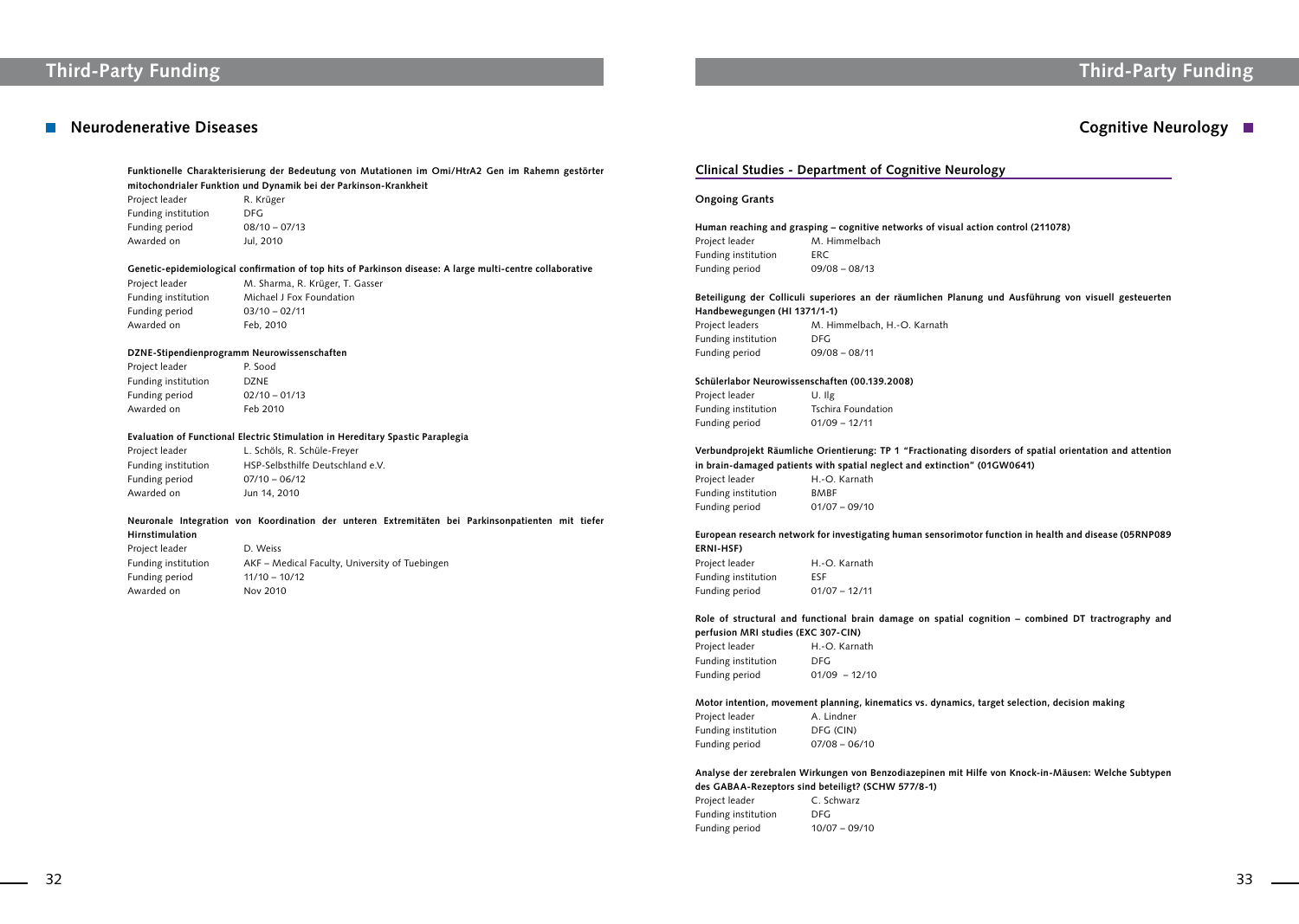# **Third-Party Funding Third-Party Funding**

## **Cognitive Neurology Cognitive Neurology**

#### **Setup and maintenance of the Dept. Cognitive Neurology (TS 013/01.184/98)**

Project leader P. Thier Funding institution Schilling Foundation Funding period 07/00 – 06/10

Project leader P. Thier Funding institution DFG Funding period as of 2002

#### **3 Ts magnetic resonance scanner for functional imaging (Th 812/1-1)**

Project leader P. Thier Funding institution BMBF Funding period 01/07 – 09/10

Project leader P. Thier Funding period 05/08 – 04/10

Funding institution Humboldt Foundation

#### **Verbundprojekt Räumliche Orientierung: TP 3 "Towards the neuronal basis of spatial updating" (01GW0641)**

Project leader P. Thier Funding institution Hertie Foundation Funding period 07/08 – 06/11

Project leader P. Thier Funding institution Robert Bosch Foundation Funding period 01/08 – 11/11

Project leader U. Ilg Funding institution DFG Funding period 03/09 – 07/10

### **Sachkostenbeihilfe Gastwissenschaftler Halim Hicheur (3.3-FRAU/1128930 STP)**

Project leader M. Giese Funding institution EC Funding period 03/08 – 02/11

### **Schülerlabor Competence Centre Neuroscience (1.03.1/08/008)**

Project leader M. Giese Funding institution DFG Funding period 07/09 – 06/10

### **Sachbeihilfe Competence Centre Neuroscience (35.5.8051.0149.0/MA01)**

### **Geschwindigkeitsillusion und deren zentralnervöse Grundlagen - Folgeprojekt (IL 34/6-1)**

### **Smart eyes: Attending and recognizing instances of salient events (ICT-215866-Searise)**

### **Learning of structured trajectory models with high flexibility for computer animation (GI 305/2-2)**

Project leader P. Thier Funding institution EC Funding period 10/09 – 09/13

Project leader **P. Thier** Funding period 08/09 – 07/11

**Störungen motorischen Handelns nach Schädigungen des parietalen und des temporalen Kortex beim** 

se bei Aphasie und Akalkulie (KA 1258/11-1)

philosophical basis of agency'

**Endung in zukünftigen kortikalen sensorischen** 

**ng of task-specific afferent whisker information** 

**Menschen (KA 1258/10-1)**

| Project leader                           | H.-O. Karnath, M. Himmelbach                                     |
|------------------------------------------|------------------------------------------------------------------|
| Funding institution                      | <b>DFG</b>                                                       |
| Funding period                           | $01/10 - 12/11$                                                  |
|                                          | Symptomorientierte voxelbasierte statistische Läsionsanalyse bei |
| Project leader                           | H.-O. Karnath                                                    |
| Funding institution                      | <b>DFG</b>                                                       |
| Funding period                           | $07/10 - 06/14$                                                  |
|                                          | Leibniz Graduate School for Primate Neurobiology (NEUROPRIM)     |
| Project leader                           | A. Lindner                                                       |
| Funding institution                      | Leibniz-Gemeinschaft                                             |
| Funding period                           | $07/09 - 06/11$                                                  |
|                                          | Mini-Graduiertenkolleg 'Was it me? The neurocognitive and philo  |
| Project leader                           | S. Döring, A. Lindner, M. Synofzik                               |
| Funding institution                      | DFG (CIN)                                                        |
| Funding period                           | $12/09 - 11/11$                                                  |
|                                          | Entwicklung von dynamischer Hirnstimulation für die Anwendur     |
| Neuroprothesen (SCHW 577/9-1)            |                                                                  |
| Project leader                           | C. Schwarz                                                       |
| Funding institution                      | <b>DFG</b>                                                       |
| Funding period                           | $08/09 - 07/12$                                                  |
|                                          | FG BARREL CORTICAL FUNCTION, TP 6 Neuronal processing of         |
| in the rat barrel cortex (SCHW 577/10-1) |                                                                  |
| Project leader C. Schwarz                |                                                                  |

| Project leader      | C. Schwarz      |
|---------------------|-----------------|
| Funding institution | DEG             |
| Funding period      | $01/10 - 12/12$ |

### **Cerebellar-Cortical Control: Cells, Circuits, Computation, and Clinic (C7) (PITN-GA-2009-238214)**

### **Leibniz Graduate School for Primate Neurobiology (NEUROPRIM)**

Funding institution Leibniz-Gemeinschaft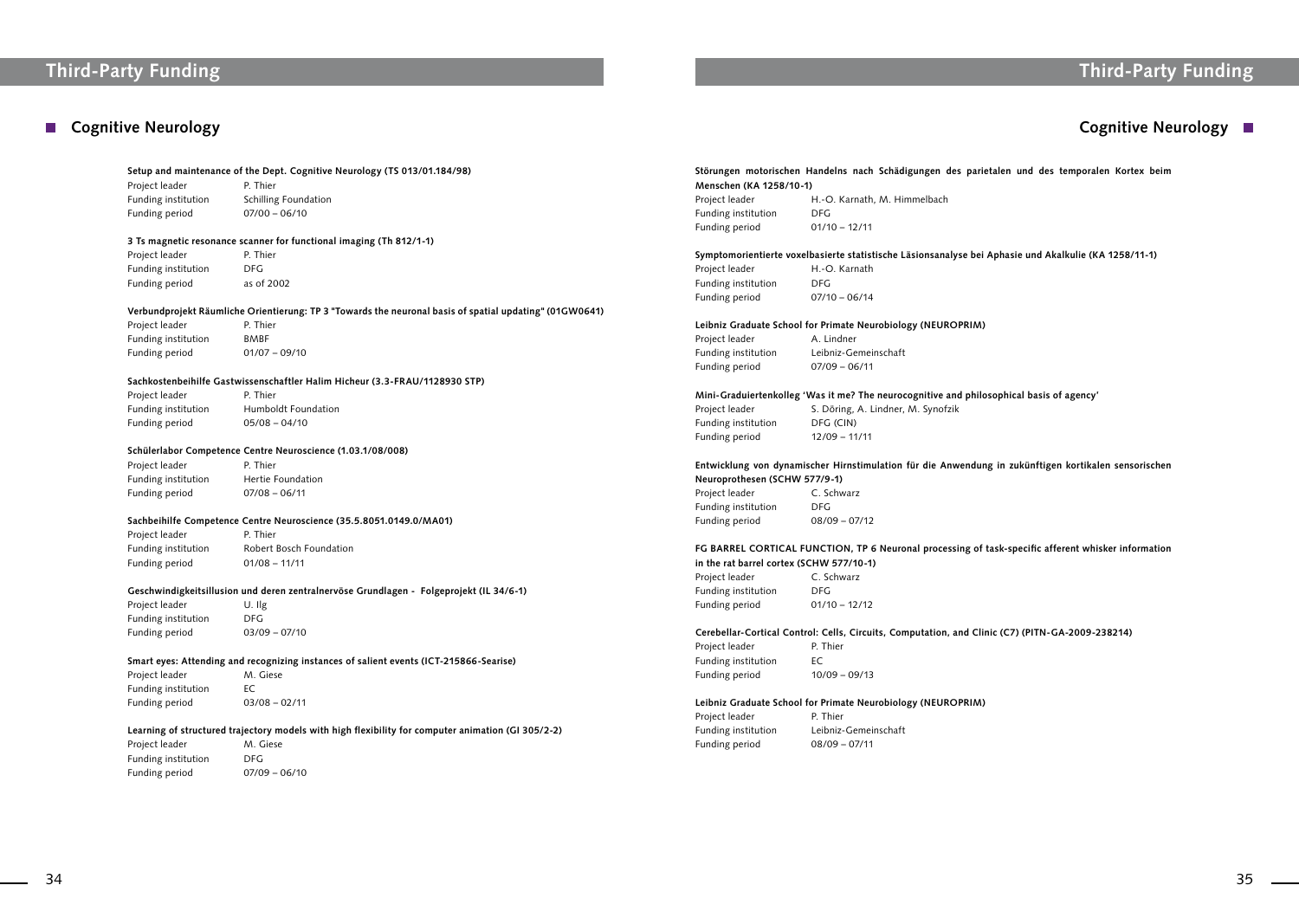# **Third-Party Funding Third-Party Funding**

## **Cognitive Neurology Cellular Neurology**

### **Third-Party Funding - Department of Cellular Neurology**

### **Ongoing Grants**

| Generation of APP transgenic mice |                 |  |
|-----------------------------------|-----------------|--|
| Project leader                    | M. Jucker       |  |
| Funding institution               | Koesler         |  |
| Funding period                    | $01/05 - 12/10$ |  |

**Transgene Mausmodelle von familiärer britischer und dänischer Demenz: der Einfluss von nicht-A beta** 

Project leader M. Jucker Funding institution BMBF / DLR Funding period 10/07 – 12/10

### **zerebraler Amyloidose und Angiopathie (JU 655/3-1)** Project leader J. Coomaraswamy, M. Jucker Funding institution DFG Funding period 01/08 – 12/10

### **Kompetenznetz Demenzen - Neurodegeneration, KNDD (01GI0705) – Teilprojekt: Characterisation and imaging of cerebral amyloid induction in transgenic mice**

Project leader J. Coomaraswamy Funding period: 02/09 – 01/11

Project leader J. Hefendehl Funding institution Hertie Foundation Funding period 12/08 – 11/11

### **Kompetenznetz Demenzen – Neurodegeneration, KNDD (01GI0705) - Teilprojekt: Characterisation and**

### ERA-Net "NEURON" Transfer of misfolded protein as a pathogenetic mechanism in neurodegenerative **disease**

| imaging of cerebral amyloid induction in transgenic mice (addition) |                 |  |
|---------------------------------------------------------------------|-----------------|--|
| Project leader:                                                     | M. Jucker       |  |
| Funding institution:                                                | BMBF / DLR      |  |
| Funding period:                                                     | $09/08 - 12/10$ |  |

Project leader P. Thier, M. Giese Funding institution BMBF Funding period 05/10 – 04/15 Awarded on Jul 5, 2010

### **NGFN-Plus: Pathomechanism of Cerebral Amyloid Angiopathy**

| Project leader      | M. Jucker       |
|---------------------|-----------------|
| Funding institution | BMBF / DLR      |
| Funding period      | $06/08 - 05/11$ |

### **Transgene Mausmodelle für die familiäre britische und dänische Demenz: Rolle der Amyloidose für Neurodegeneration und Dysfunktion**

Project leader H.-O. Karnath Funding institution DFG Funding period 07/10 – 06/13 Awarded on May 27, 2010

Funding institution Carl-Zeiss Foundation

#### **Hertie-Stipendienprogramm Neurowissenschaften**

Project leader M. Giese Funding institution EU Funding period 03/10 – 02/13 Awarded on Feb 26, 2010

| Project leader      | M. Jucker       |
|---------------------|-----------------|
| Funding institution | BMBF / DLR      |
| Funding period      | $02/09 - 01/12$ |

### **New Grants**

**National Network of Computational Neuroscience (Bernstein Center). Projekt "Inferenzprozesse in der visuellen Bewegungswahrnehmung"**

**National Network of Computational Neuroscience (Bernstein Center). Projekt "Die neuronalen Grundlagen sensorischer Vorhersagen für Wahrnehmung und Verhalten"**

| Project leader      | A. Lindner, M. Giese |
|---------------------|----------------------|
| Funding institution | <b>BMBF</b>          |
| Funding period      | $05/10 - 04/15$      |
| Awarded on          | Jul 5, 2010          |

**National Network of Computational Neuroscience (Bernstein Center). Projekt "Bildgebung neuronaler Populationskodierungen von Wahrnehmungsgrößen in wachen Tieren"**

| Project leader      | C. Schwarz      |
|---------------------|-----------------|
| Funding institution | BMBF            |
| Funding period      | $05/10 - 04/15$ |
| Awarded on          | Jul 5, 2010     |

### **Auditive Aufmerksamkeit (KA 1258/12-1)**

### **IZKF Promotionskolleg Molekulare Medizin. Promotionsstipendium A. Friemann**

Project leader P. Thier Funding institution Medical Faculty Tübingen Funding period 04/10 – 03/11 Awarded on Mar 23, 2010

### **Adaptive modular architecture for rich motor skills (ICT-248311-AMARSi)**

### **Emotional interaction grounded in realistic context (ICT-249858 TP3-TANGO)**

| Project leader      | M. Giese        |
|---------------------|-----------------|
| Funding institution | FU              |
| Funding period      | $04/10 - 03/13$ |
| Awarded on          | Apr 29, 2010    |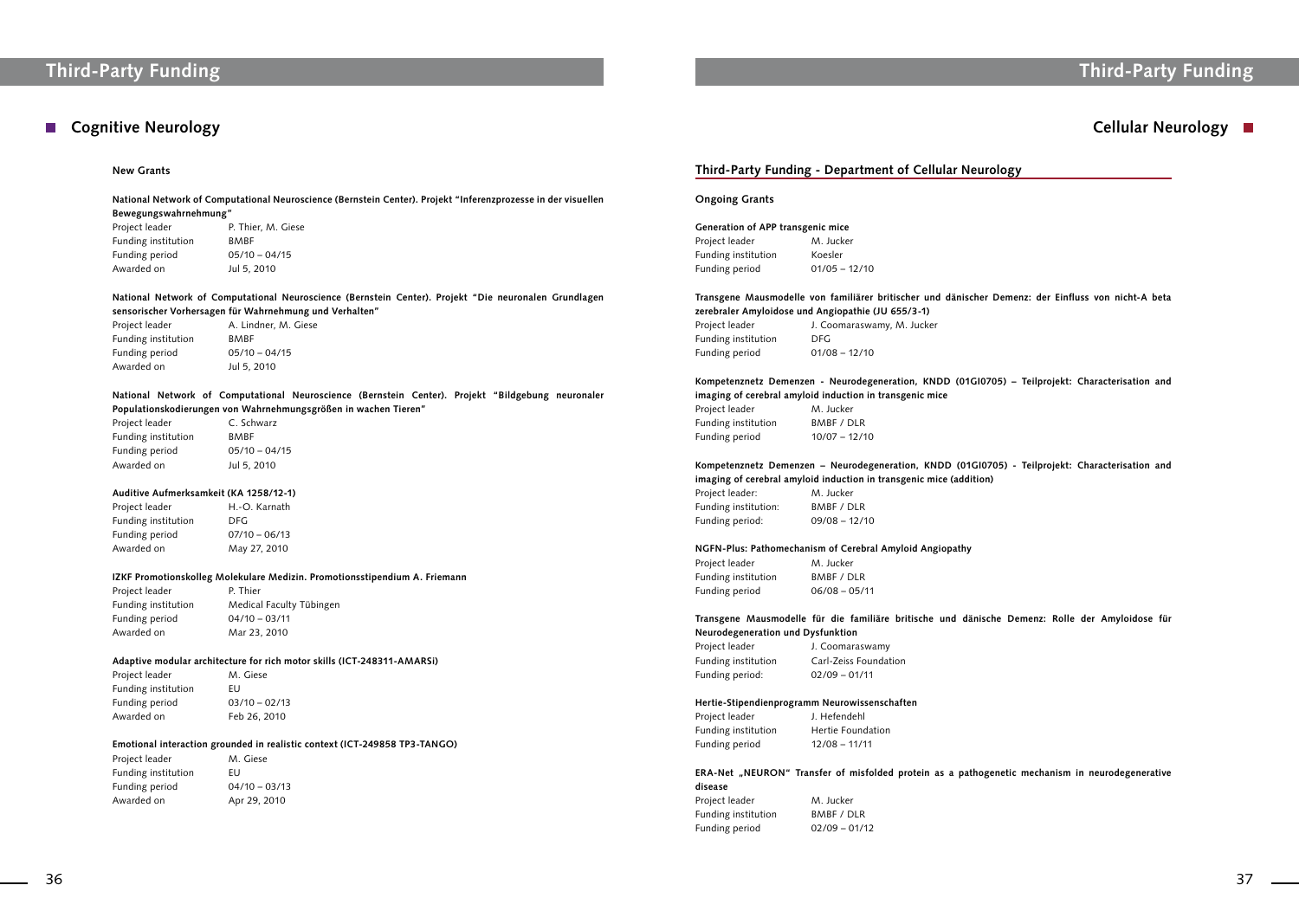## **Cellular Neurology**

# **Third-Party Funding Third-Party Funding**

**Arch Group 'Neuroregeneration'** 

**The F.1311786)** 

#### **EC-FP7 (LUPAS, Luminescent polymers for in vivo imaging of amyloid signatures)**

Project leader M. Jucker Funding period 11/09 – 10/12

Funding institution Commission of the European Community

Project leader F. Baumann Funding institution DFG Funding period 02/10 – 01/12

#### **Membrane anchored Aß as a prerequisite for neurotoxicity in vitro and in vivo?**

Project leader T. Hamaguchi Funding period 10/09 – 09/11

Project leader M. Jucker Funding institution Koesler Funding period 01/10 – 12/10 Awarded on Jan 4, 2010

### **Research fellowship**

Project leader N. Varvel

Funding institution Alexander von Humboldt Foundation Funding period 06/09 – 05/11

### **Research fellowship**

Funding institution Alexander von Humboldt Foundation

### **New Grants**

Project leader L. Oliveira da Maia Funding period 12/10 – 11/12 Awarded on May 21, 2010

### **Generation of APP transgenic mice**

### **Kompetenznetz Demenzen – Neurodegeneration, KNDD (01GI0705) - (2nd funding period)**

Project leader: M. Jucker Funding institution: BMBF / DLR Funding period: 04/10 – 12/10 Awarded on Apr 29, 2010

Project leader S. Di Giovanni Funding institution NIH Funding period 03/07 – 02/09

### **AD pathologies in the absence of microglia**

Project leader N. Varvel Funding period 10/10 – 09/12 Awarded on Oct 18, 2010

Project leader S. Di Giovanni Funding institution IRP Foundation Funding period 08/07 – 07/09

Funding institution Alzheimer's Association USA

Project leader S. Di Giovanni Funding institution DFG Funding period 05/08 – 04/11

### **Research fellowship**

Funding institution Ministério da Ciéncia e a Technologia, Lisboa

| Donation for Alzheimer research       |                                                                                |
|---------------------------------------|--------------------------------------------------------------------------------|
| Project leader                        | M. Jucker                                                                      |
| Funding institution                   | Anonymous donor                                                                |
| Funding period                        | $12/10 - 12/12$                                                                |
| Awarded on                            | Dec 10, 2010                                                                   |
|                                       |                                                                                |
|                                       |                                                                                |
|                                       | <b>Third-Party Funding - Independent Junior Resea</b>                          |
| <b>Ongoing Grants</b>                 |                                                                                |
|                                       |                                                                                |
|                                       | Hertie-Stipendienprogramm Neurowissenschaften                                  |
|                                       | H. Beck                                                                        |
| Project leader<br>Funding institution | Hertie Foundation                                                              |
| Funding period                        | $12/08 - 11/11$                                                                |
|                                       |                                                                                |
| Project leader                        | The role of p53 tumor suppressor pathways in axon growth (fo<br>S. Di Giovanni |

Funding period 06/07 – 05/09

#### **MDM2-p53 antagonists in axonal regeneration (1R21 NS052640-01A2)**

#### **Enhancement of p53 activity (IRP-D-021/07)**

### **The regulation of the transcription factor p53 in neurite outgrowth and neuron differentiation (DI 1497/1-1)**

### **Cortical dopamine for the improvement of motor function after stroke (SFB 550-C12)**

| Project leader      | S. Di Giovanni  |
|---------------------|-----------------|
| Funding institution | DEG.            |
| Funding period      | $01/09 - 12/09$ |

## **Cellular Neurology / Independent Junior Research Groups**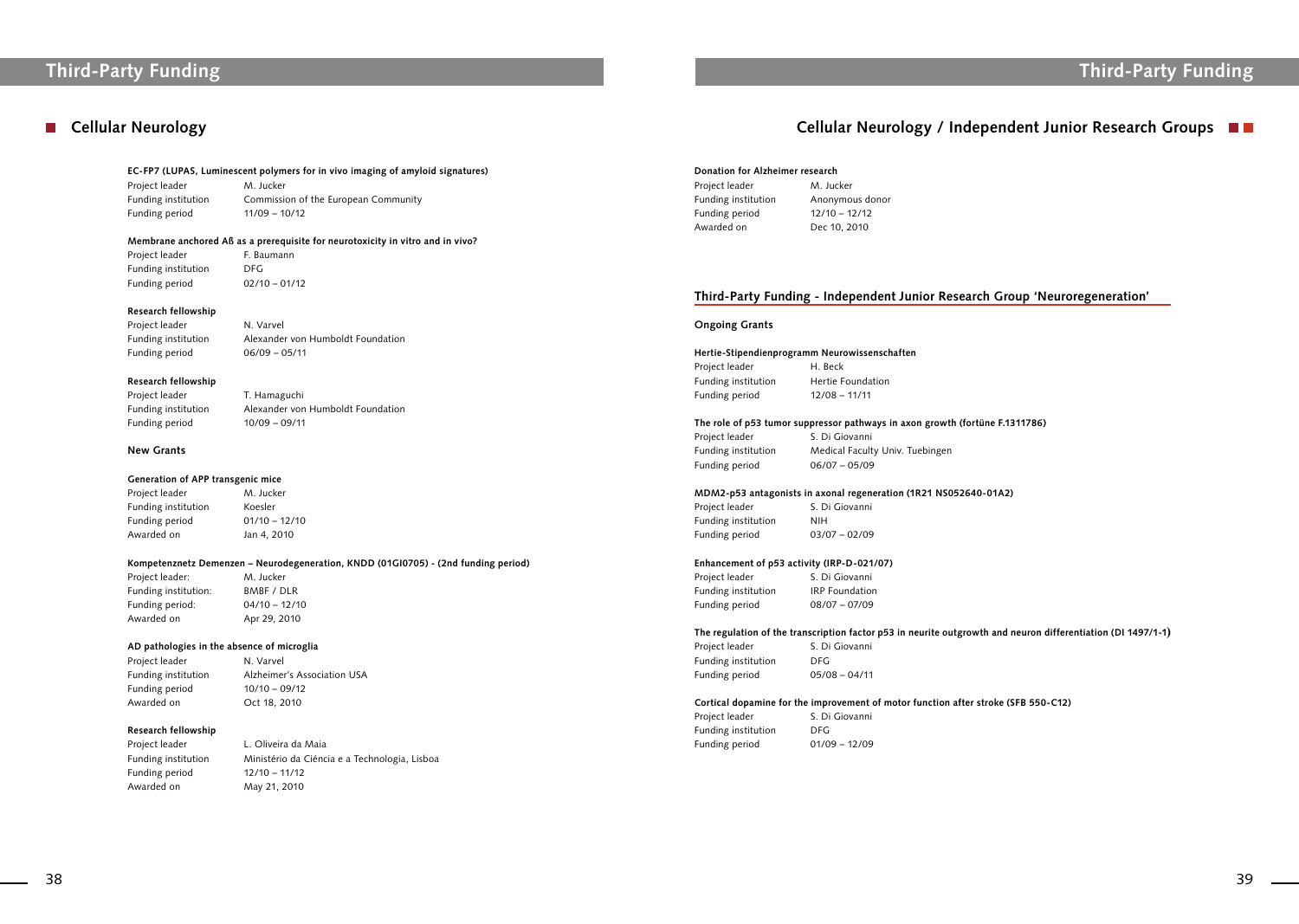### **Independent Junior Research Groups**

# **Third-Party Funding Third-Party Funding**

## **Independent Junior Research Groups**

**Name Soluts In Approx** in the amygdala: Role of **tory circuits** 

search in Schizophrenia and Depression, USA)

**Carbon-Nanotube-Elektroden auf mikrosystemtechnischen Implantatkomponenten für Neuromonitoring und -stimulation**

Project leader S. Di Giovanni Funding period 10/10 – 12/11

Funding institution Landesstiftung Baden-Württemberg

Project leader S. Di Giovanni Funding institution IRG-CIN Funding period 01/09 – 01/11

Project leader S. Di Giovanni Funding institution Fortüne -UKT Funding period 02/10 – 01/11

### **Enhancement of transcription by deacetylase inhibition as a novel therapeutic strategy for spinal cord** injury

Project leader J. Guangshuai Funding institution DZNE Funding period 09/09 – 08/12

Project leader S. Di Giovanni Funding institution DFG Funding period 12/10 – 11/13 Awarded on December, 2010

### **The role of NFATc4 in neuronal differentiation (Fortüne F.1)**

Project leader Y. Joshi Funding institution DZNE Funding period 07/10 – 06/13 Awarded on April, 2010

### **DZNE fellowship**

#### **New Grants**

### **The role of p53-cGKI signalling in axonal regeneration**

Project leader T. Rasse Funding institution University of Tuebingen Funding period 01/08 – 03/10

Project leader T. Rasse Funding institution Landesstiftung Baden-Württemberg Funding period 03/07 – 02/10

### **Enhancement of acetyl-p53 transcriptional activity to promote corticospinal regeneration and functional recovery following spinal injury**

Project leader T. Rasse Funding period 08/10 – 07/13 Awarded on July, 8 2010

| Project leader      | S. Di Giovanni  |
|---------------------|-----------------|
| Funding institution | Wings for Life  |
| Funding period      | $10/10 - 09/12$ |
| Awarded on          | July, 2010      |

### **DZNE fellowship**

### **Third-Party Funding - Independent Junior Research Group 'Synaptic Plasticity'**

### **Ongoing Grants**

| APP fragments regulating synapse formation and elimination |                                     |  |
|------------------------------------------------------------|-------------------------------------|--|
| Project leader                                             | T. Rasse                            |  |
| Funding institution                                        | Alzheimer Forschung Initiative e.V. |  |
| Funding period                                             | $12/07 - 04/10$                     |  |

### **How do soluble APP fragments influence the formation, maturation and elimination of synapses (FortüneNormalantrag 1691-0-0)**

### **Systematische Untersuchung von Signalwegen, die die Stabilisierung von Synapsen regulieren**

### **New Grants**

#### **Characterizing the role of fluglotse's FHA domain**

Funding institution Deutsche Forschungsgemeinschaft (DFG)

### **Third-Party Funding - Independent Junior Research Group 'Learning and Memory'**

#### **Ongoing Grants**

| NARSAD Young Investigator Award 2009:Synaptic Mechani            |                                   |  |  |
|------------------------------------------------------------------|-----------------------------------|--|--|
| plasticity in prefrontal cortical inputs and specialized inhibit |                                   |  |  |
| Project leader                                                   | I. Ehrlich                        |  |  |
| Funding institution                                              | NARSAD (National Alliance for Res |  |  |
| Funding period                                                   | $06/10 - 05/12$                   |  |  |

### **New Grants**

### **Development of optogenetic tools for probing synaptic and network mechanisms underlying learning and memory**

| Project leader      | I. Ehrlich    |
|---------------------|---------------|
| Funding institution | IRG-CIN       |
| Funding period      | $2010 - 2012$ |
| Awarded on          | May 18, 2010  |
|                     |               |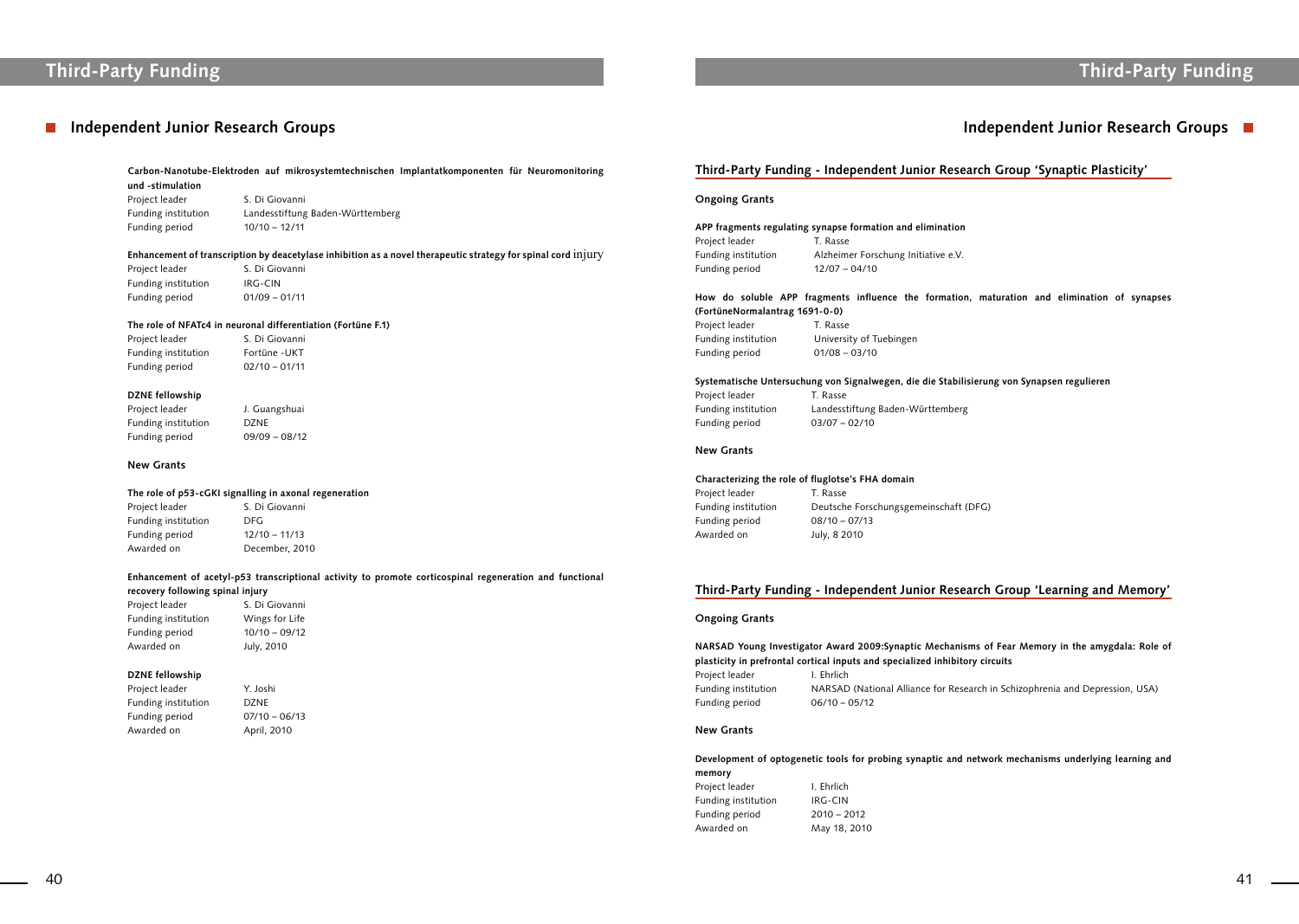## **General Neurology**

### **Publications - Department of General Neurology**

### **Original Articles**

**Ackermann H**, Riecker A (2010) The contribution(s) of the insula to speech production: a review of the clinical and functional imaging literature. Brain Struct Funct; 214(5-6):419-433.

Bigalke B, Stellos K, Geisler T, Kremmer E, Seizer P, May AE, Lindemann S, **Melms A, Luft A,** Gawaz M (2010) Expression of platelet glycoprotein VI is associated with transient ischemic attack and stroke. Eur J Neurol; 17(1):111-117.

Brendel B, **Hertrich I,** Erb M, Lindner A, Riecker A, Grodd W, **Ackermann H** (2010) The contribution of mesiofrontal cortex to the preparation and execution of repetitive syllable productions: an fMRI study. Neuroimage; 50(3):1219-1230.

Broetz D, Burkard S, **Weller M** (2010) A prospective study of mechanical physiotherapy for lumbar disk prolapse: five year follow-up and final report. NeuroRehabilitation; 26(2):155-158.

Brötz D, Maschke E, Burkard S, Engel C, Mänz C, Ernemann U, **Wick W, Weller M** (2010) Is there a role for benzodiazepines in the management of lumbar disc prolapse with acute sciatica? Pain; 149(3):470-475.

Dresemann G, **Weller M,** Rosenthal MA, Wedding U, Wagner W, Engel E, Heinrich B, Mayer-Steinacker R, Karup-Hansen A, Fluge O, Nowak A, Mehdorn M, Schleyer E, Krex D, Olver IN, **Steinbach JP**, Hosius C, Sieder C, Sorenson G, Parker R, Nikolova Z (2010) Imatinib in combination with hydroxyurea versus hydroxyurea alone as oral therapy in patients with progressive pretreated glioblastoma resistant to standard dose temozolomide. J Neurooncol; 96(3):393-402.

Gruber D, Kühn AA, Schoenecker T, Kivi A, Trottenberg T, Hoffmann KT, Gharabaghi A, Kopp UA, Schneider GH, Klein C, **Asmus F**, Kupsch A (2010) Pallidal and thalamic deep brain stimulation in myoclonus-dystonia. Mov Disord; 25(11):1733-1743.

**Haarmeier T,** Kammer T (2010) Effect of TMS on oculomotor behavior but not perceptual stability during smooth pursuit eye movements. Cereb Cortex; 20(9):2234-2243.

Hartmann C, Hentschel B, Wick W, Capper D, Felsberg J, Simon M, Westphal M, Schackert G, Meyermann R, Pietsch T, Reifenberger G, **Weller M,** Loeffler M, von Deimling A (2010) Patients with IDH1 wild type anaplastic astrocytomas exhibit worse prognosis than IDH1-mutated glioblastomas, and IDH1 mutation status accounts for the unfavorable prognostic effect of higher age: implications for classification of gliomas. Acta Neuropathol; 120(6):707-718.

Heese O, Schmidt M, Nickel S, Berger H, Goldbrunner R, Tonn JC, **Bähr O, Steinbach JP,** Simon M, Schramm J, Krex D, Schackert G, Reithmeier T, Nikkhah G, Löffler M, **Weller M,** Westphal M; German Glioma Network (2010) Complementary therapy use in patients with glioma: an observational study. Neurology; 75(24):2229- 2235.

Heni M, Henninger C, Ludescher B, Müssig K, **Bux C,** Beck R, Kuprion J (2010) [Rare differential diagnosis of left brachial pain - Case 6/2010]. Dtsch Med Wochenschr; 135(30):1497.

## **General Neurology**

**Huberle E,** Driver J, Karnath HO (2010) Retinal versus physical stimulus size as determinants of visual perception in simultanagnosia. Neuropsychologia; 48(6):1677-1682.

Korn A, **Huberle E,** Bornemann A (2010) [Development of a severe multiphase disseminated encephalomyelitis in Guillain-Barre syndrome--MRI findings]. Rofo; 182(6):525-527.

Kreifelts B, Ethofer T, **Huberle E**, Grodd W, Wildgruber D (2010) Association of trait emotional intelligence and individual fMRI-activation patterns during the perception of social signals from voice and face. Hum Brain Mapp; 31(7):979-991.

Maetzler W, Schmid B, Synofzik M, Schulte C, Riester K, Huber H, Brockmann K, Gasser T, Berg D, **Melms A**  (2010) The CST3 BB genotype and low cystatin C cerebrospinal fluid levels are associated with dementia in Lewy body disease. J Alzheimers Dis; 19(3):937-942.

Maetzler W, Stoycheva V, Schmid B, Schulte C, Hauser AK, Brockmann K, **Melms A,** Gasser T, Berg D (2010) Neprilysin activity in cerebrospinal fluid is associated with dementia and amyloid- $\beta$ 42 levels in Lewy body disease. J Alzheimers Dis; 22(3):933-938.

**Maurer GD,** Schittenhelm J, Ernemann U, Kempf VA, Ritz R, **Weller M, Schmidt F** (2010) Intracranial hemangiomas in a patient with POEMS syndrome. J Neurol; 257(3):484-487.

**Miller J, Eisele G, Tabatabai G, Aulwurm S, von Kürthy G,** Stitz L, **Roth P, Weller M** (2010) Soluble CD70: a novel immunotherapeutic agent for experimental glioblastoma. J Neurosurg; 113(2):280-285.

Pantazis G, Psaras T, Krope K, **von Coelln R,** Fend F, Bock T, Schittenhelm J, **Melms A,** Meyermann R, Bornemann A (2010) Cerebral low-grade lymphoma and light chain deposition disease: exceedingly high IgG levels in the cerebrospinal fluid as a diagnostic clue. Clin Neuropathol; 29(6):378-83.

Riecker A, Gröschel K, **Ackermann H,** Schnaudigel S, Kassubek J, Kastrup A (2010) The role of the unaffected hemisphere in motor recovery after stroke. Hum Brain Mapp; 31(7):1017-1029.

**Roth P,** Junker M, **Tritschler I,** Mittelbronn M, Dombrowski Y, Breit SN, **Tabatabai G,** Wick W, **Weller M,** Wischhusen J (2010) GDF-15 contributes to proliferation and immune escape of malignant gliomas. Clin Cancer Res; 16(15):3851-3859.

Sellner J, Cepok S, Kalluri SR, Nestler A, Kleiter I, Kümpfel T, Linker R, **Melms A**, Menge T, Tumani H, Paul F, Hemmer B, Berthele A (2010) Aquaporin 4 antibody positive central nervous system autoimmunity and multiple sclerosis are characterized by a distinct profile of antibodies to herpes viruses. Neurochem Int; 57(6):662-667.

Sevenich L, Hagemann S, **Stoeckle C, Tolosa E,** Peters C, Reinheckel T (2010) Expression of human cathepsin L or human cathepsin V in mouse thymus mediates positive selection of T helper cells in cathepsin L knock-out mice. Biochimi; 92(11):1674-1680.

**Seznec J, Weit S, Naumann U** (2010) Gene expression profile in a glioma cell line resistant to cell death induced by the chimeric tumor suppressor-1 (CTS-1), a dominant-positive variant of p53--the role of NFkappaB. Carcinogenesis; 31(3):411-418.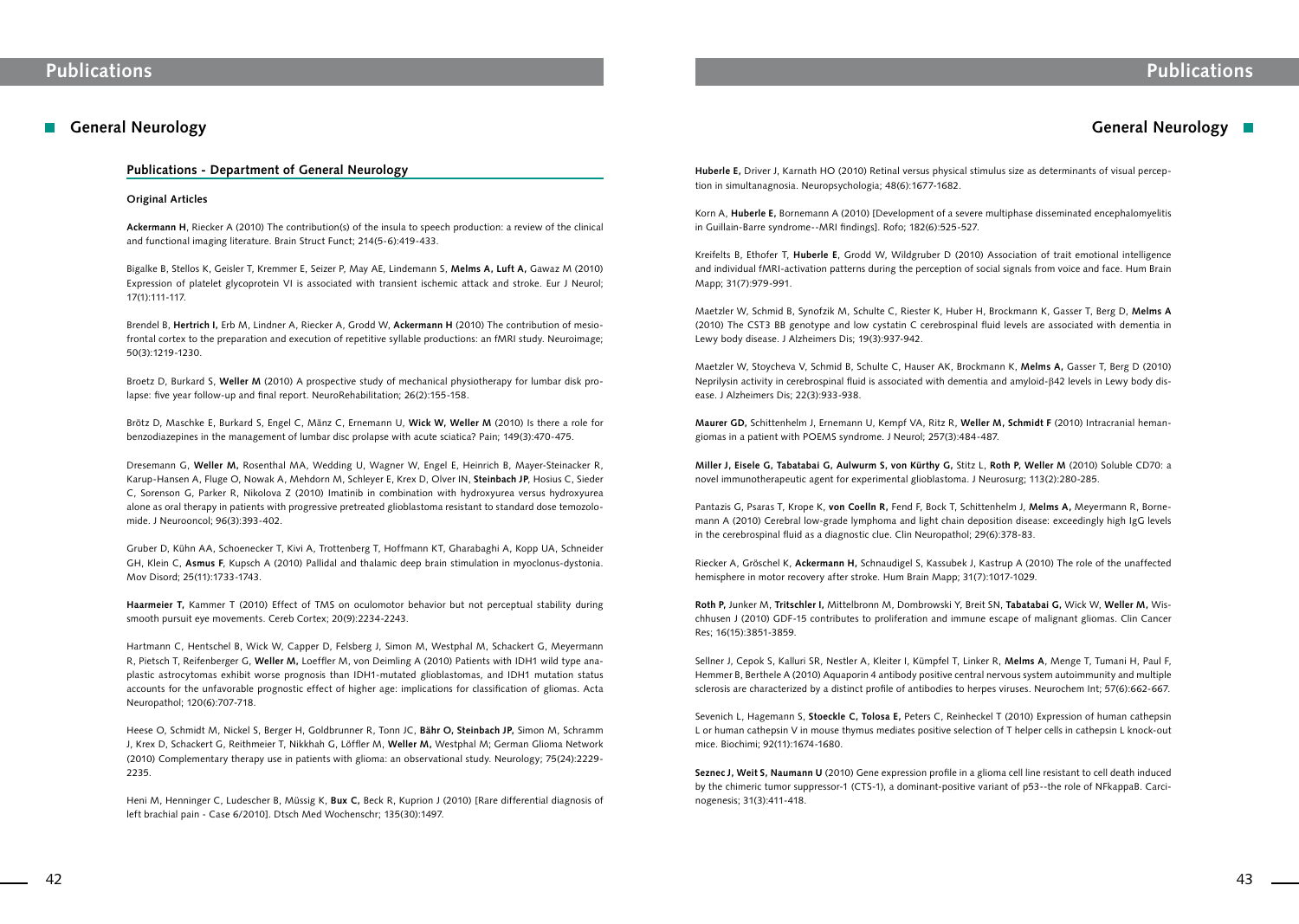### **General Neurology**

Sidiropoulos K, **Ackermann H**, Wannke M, **Hertrich I** (2010) Temporal processing capabilities in repetition conduction aphasia. Brain Cogn; 73(3):194-202.

Stupp R, Hegi ME, Neyns B, Goldbrunner R, Schlegel U, Clement PM, Grabenbauer GG, Ochsenbein AF, Simon M, Dietrich PY, Pietsch T, Hicking C, Tonn JC, Diserens AC, Pica A, **Hermisson M,** Krueger S, Picard M, **Weller M** (2010) Phase I/IIa study of cilengitide and temozolomide with concomitant radiotherapy followed by cilengitide and temozolomide maintenance therapy in patients with newly diagnosed glioblastoma. J Clin Oncol; 28(16):2712-2718.

Synofzik M, **Asmus F**, Reimold M, Schöls L, Berg D (2010) Sustained dopaminergic response of parkinsonism and depression in POLG-associated parkinsonism. Mov Disord; 25(2):243-245.

Synofzik M, Schüle R, Schulte C, Krüger R, Lindig T, Schöls L, **Asmus F** (2010) Complex hyperkinetic movement disorders associated with POLG mutations. Mov Disord; 25(14):2472-2475.

Synofzik M, Weiss D, **Erharhaghen J**, Krüger R, Schöls L (2010) Severe orthostatic dysregulation associated with Wolfram syndrome. J Neurol; 257(10):1751-1753.

Thiel E, Korfel A, Martus P, Kanz L, Griesinger F, Rauch M, Röth A, Hertenstein B, von Toll T, Hundsberger T, Mergenthaler HG, Leithäuser M, Birnbaum T, Fischer L, Jahnke K, **Herrlinger U**, Plasswilm L, Nägele T, Pietsch T, Bamberg M, **Weller M** (2010) High-dose methotrexate with or without whole brain radiotherapy for primary CNS lymphoma (G-PCNSL-SG-1): a phase 3, randomised, non-inferiority trial. Lancet Oncol; 11(11):1036-47.

**Voss M**, **Bischof F** (2010) Recurrent myelitis after allogeneic stem cell transplantation. Report of two cases. BMC Neurol; 10:76.

**Weiler M,** Hartmann C, Wiewrodt D, Herrlinger U, Gorlia T, **Bähr O**, Meyermann R, Bamberg M, Tatagiba M, von Deimling A, **Weller M, Wick W** (2010) Chemoradiotherapy of newly diagnosed glioblastoma with intensified temozolomide. Int J Radiat Oncol Biol Phys; 77(3):670-676.

Weiss D, **Wächter T, Breit S**, Jacob SN, **Pomper JK, Asmus F**, Valls-Solé J, Plewnia C, **Gasser T,** Gharabaghi A, **Krüger R** (2010) Involuntary eyelid closure after STN-DBS: evidence for different pathophysiological entities. J Neurol Neurosurg Psychiatry; 81(9):1002-1007.

Zieker D, Königsrainer I, Tritschler I, Löffler M, Beckert S, Traub F, Nieselt K, Bühler S, **Weller M,** Gaedcke J, Taichman RS, Northoff H, Brücher BL, Königsrainer A (2010) Phosphoglycerate kinase 1 a promoting enzyme for peritoneal dissemination in gastric cancer. Int J Cancer; 126(6):1513-1520.

### **Reviews**

**Asmus F**, Gasser T (2010) Dystonia-plus syndromes. Eur J Neurol; 17 Suppl 1:37-45.

**Stoeckle C, Tolosa E** (2010) Antigen processing and presentation in multiple sclerosis. Results Probl Cell Differ; 51:149-172.

### **Books, book chapters, and proceedings**

Skeie GO, Apostolski S, Evoli A, Gilhus NE, Illa I, Harms L, Hilton-Jones D, **Melms A**, Verschuuren J, Horge HW (2010) European Federation of Neurological Societies. Guidelines for treatment of autoimmune neuromuscular transmission disorders. Eur J Neurol; 17(7):893-902.

### **Publications – Department of Neurology and Epileptology**

### **Original Articles**

Brodie M, **Lerche H**, Gil-Nagel A, Elger C, Hall S, Shin P, Nohria V, Mansbach H (2010) Efficacy and safety of adjunctive retigabine in refractory partial epilepsy. Neurology; 75:1817-1824.

de Kovel CG, Trucks H, Helbig I, Mefford HC, Baker C, Leu C, Kluck C, Muhle H, von Spiczak S, Ostertag P, Obermeier T, Kleefuß-Lie AA, Hallmann K, Steffens M, Gaus V, Klein KM, Hamer HM, Rosenow F, Brilstra EH, Kasteleijn-Nolst Trenité D, Swinkels ME, **Weber YG**, Unterberger I, Zimprich F, Urak L, Feucht M, Fuchs K, Møller RS, Hjalgrim H, De Jonghe P, Suls A, Rückert IM, Wichmann HE, Franke A, Schreiber S, Nürnberg P, Elger CE, **Lerche H**, Stephani U, Koeleman BP, Lindhout D, Eichler EE, Sander T (2010) Recurrent microdeletions at 15q11.2 and 16p13.11 predispose to idiopathic generalized epilepsies. Brain; 133:23-32.

**Liao Y**, Anttonen AK, Liukkonen E, Gaily E, **Maljevic S**, Schubert S, Bellan-Koch A, Petrou S, Ahonen VE, **Lerche H**, Lehesjoki AE (2010) SCN2A mutation associated with neonatal epilepsy, late-onset episodic ataxia, myoclonus and pain. Neurology; 75:1454-1458.

**Liao Y**, Deprez L, **Maljevic S**, Pitsch J, Claes L, Hristova D, Jordanova A, Ala-Mello S, Bellan-Koch A, Blazevic D, Schubert S, Thomas EA, Petrou S, Becker AJ, De Jonghe P, **Lerche H** (2010) Molecular correlates of agedependent seizures in an inherited neonatal-infantile epilepsy. Brain; 133:1403-1414.

Muhle H, Steinich I, von Spiczak S, Franke A, **Weber Y**, **Lerche H**, Wittig M, Heidemann S, Suls A, De Jonghe P, Marini C, Guerrini R, Scheffer IE, Berkovic SF, Stephani U, Siebert R, Sander T, Helbig I, Tönnies H (2010) A duplication in 1q21.3 in a family with early-onset and childhood absence epilepsy. Epilepsia; 51:2453-2456.

Muhle H, von Spiczak S, Gaus V, Kara S, Helbig I, Hampe J, Franke A, **Weber Y**, **Lerche H**, Kleefuss-Lie AA, Elger CE, Schreiber S, Stephani U, Sander T (2010) Role of GRM4 in idiopathic generalized epilepsies analysed by genetic association and sequence analysis. Epilepsy Res; 89:319-326.

**Weber YG**, Roebling R, Kassubek J, Hoffmann S, Rosenbohm A, Wolf M, Steinbach P, Jurkat-Rott K, Walter H, Reske SN, Lehmann-Horn F, Mottaghy FM, **Lerche H** (2010) Comparative analysis of brain structure, metabolism, and cognition in myotonic dystrophy 1 and 2. Neurology; 74:1108-1117.

Wimmer VC, Reid CA, Mitchell S, Richards KL, Scaf BB, Leaw BT, Hill EL, Royeck M, Horstmann MT, Cromer BA, Davies PJ, Xu R, **Lerche H**, Berkovic SF, Beck H, Petrou S (2010) Axon initial segment dysfunction in a mouse model of human genetic epilepsy with febrile seizures plus. J Clin Inves; 120:2661-2671.

## **General Neurology / Neurology and Epileptology**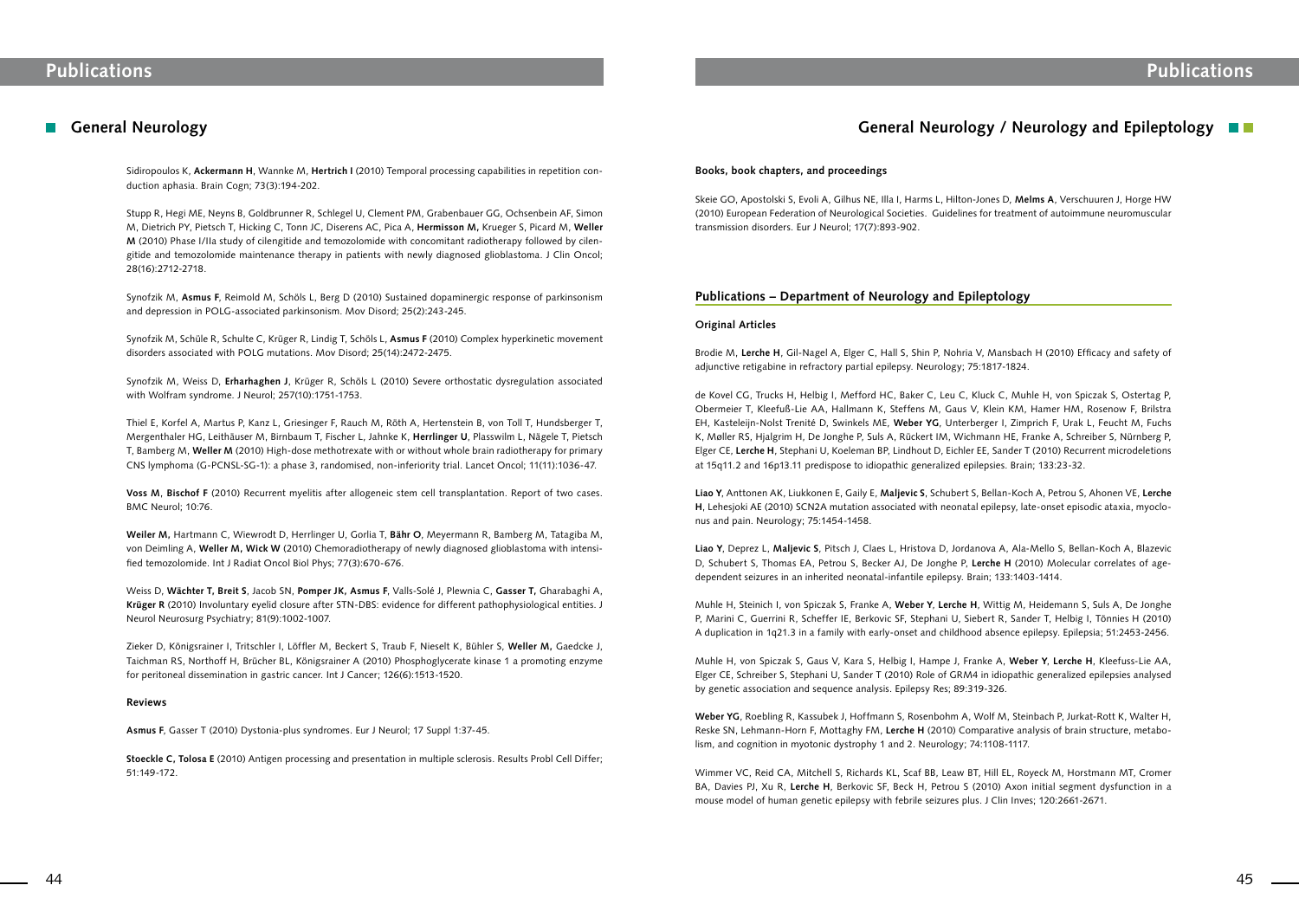## **Neurology and Epileptology / Neurodegenerative Diseases**

### **Reviews**

**Becker F, Weber YG**, **Lerche H** (2010) Genetik fokaler Epilepsien. Epileptologie; 27:10-18.

Jurkat-Rott K, **Lerche H**, **Weber Y**, Lehmann-Horn F (2010) Hereditary channelopathies in neurology. Adv Exp Med Biol; 686:305-334.

**Lerche H**, **Weber YG** (2010) Praktische Epilepsietherapie. Neurotransmitter; 21(3.2010):52-62.

**Maljevic S**, Wuttke TV, Seebohm G, **Lerche H** (2010) K(V)7 channelopathies. Pflugers Arch; 460:277-288.

Ottman R, Hirose S, Jain S, **Lerche H**, Lopes-Cendes I, Noebels JL, Serratosa J, Zara F, Scheffer IE (2010) Genetic testing in the epilepsies - Report of the ILAE Genetics Commission. Epilepsia; 51:655-670.

**Weber YG**, **Lerche H** (2010) Genetische Befunde bei Epilepsien und ihre Konsequenzen für die Behandlung. Nervenheilkunde; 29:275-281.

#### **Books, book chapters, and proceedings**

**Lerche H**, Petrou S (2010) Genetic animal models (chapter 39). In: Atlas of epilepsies. Editor: Panayiotopoulos C; 295-306.

### **Publications - Department of Neurodegenerative Diseases**

### **Original Articles**

Bauer P, Stevanin G, Beetz C, Synofzik M, Schmitz-Hübsch T, Wüllner U, Berthier E, Ollagnon-Roman E, Riess O, Forlani S, Mundwiller E, Durr A, **Schöls L**, Brice A (2010) Spinocerebellar ataxia type 11 (SCA11) is an uncommon cause of dominant ataxia among French and German kindreds. J. Neurol. Neurosurg. Psychiatr 81(11):1229-1232.

**Berg D**, Seppi K, **Liepelt I**, **Schweitzer K**, Wollenweber F, **Wolf B**, Dillmann U, Stockner H, **Godau J**, Kiechl S, **Gaenslen A**, Willeit J, **Di Santo A**, **Maetzler W**, **Gasser T,** Poewe W, Behnke S (2010) Enlarged hyperechogenic substantia nigra is related to motor performance and olfaction in the elderly. Mov. Disord 25(10):1464-1469.

**Berg D**, **Godau J**, Riederer P, Gerlach M, Arzberger T (2010) Microglia activation is related to substantia nigra echogenicity. J Neural Transm 117(11):1287-1292.

Blauw HM, Al-Chalabi A, Andersen PM, van Vught PWJ, Diekstra FP, van Es MA, Saris CGJ, Groen EJN, van Rheenen W, Koppers M, Van't Slot R, Strengman E, Estrada K, Rivadeneira F, Hofman A, Uitterlinden AG, Kiemeney LA, Vermeulen SHM, Birve A, Waibel S, Meyer T, Cronin S, McLaughlin RL, Hardiman O, Sapp PC, Tobin MD, Wain LV, Tomik B, Slowik A, Lemmens R, Rujescu D, **Schulte C**, **Gasser T,** Brown RH, Landers JE, Robberecht W, Ludolph AC, Ophoff RA, Veldink JH, van den Berg LH (2010) A large genome scan for rare CNVs in amyotrophic lateral sclerosis. Hum. Mol. Genet 19(20):4091-4099.

## **Neurodegenerative Diseases**

**Breit S**, **Wächter T**, **Schmid-Bielenberg D**, **Weiss D**, **Leitner P**, Nägele T, Freudenstein D, **Gasser T, Krüger R** (2010) Effective long-term subthalamic stimulation in PARK8 positive Parkinson's disease. J. Neurol 257(7):1205-1207.

**Burbulla LF**, **Schelling C**, Kato H, Rapaport D, Woitalla D, **Schiesling C**, **Schulte C**, **Sharma M**, Illig T, Bauer P, Jung S, Nordheim A, **Schöls L**, Riess O, **Krüger R** (2010) Dissecting the role of the mitochondrial chaperone mortalin in Parkinson's disease: functional impact of disease-related variants on mitochondrial homeostasis. Hum. Mol. Genet 19(22):4437-4452.

Camara E, Krämer UM, Cunillera T, Marco-Pallarés J, Cucurell D, Nager W, Mestres-Missé A, Bauer P, **Schüle R**, **Schöls L**, Tempelmann C, Rodriguez-Fornells A, Münte TF (2010) The effects of COMT (Val108/158Met) and DRD4 (SNP -521) dopamine genotypes on brain activations related to valence and magnitude of rewards. Cereb. Cortex 20(8):1985-1996.

**Carballo-Carbajal I**, **Weber-Endress S**, Rovelli G, Chan D, Wolozin B, **Klein CL**, **Patenge N**, **Gasser T, Kahle PJ**  (2010) Leucine-rich repeat kinase 2 induces alpha-synuclein expression via the extracellular signal-regulated kinase pathway. Cell. Signal 22(5):821-827.

**Cornejo Castro EM**, **Waak J**, **Weber SS**, **Fiesel FC**, Oberhettinger P, Schütz M, Autenrieth IB, **Springer W**, **Kahle PJ** (2010) Parkinson's disease-associated DJ-1 modulates innate immunity signaling in Caenorhabditis elegans. J Neural Transm 117(5):599-604.

Dodel R, Spottke A, Gerhard A, Reuss A, Reinecker S, Schimke N, Trenkwalder C, Sixel-Döring F, Herting B, **Kamm C**, **Gasser T,** Sawires M, Geser F, Köllensperger M, Seppi K, Kloss M, Krause M, Daniels C, Deuschl G, Böttger S, Naumann M, Lipp A, Gruber D, Kupsch A, Du Y, Turkheimer F, Brooks DJ, Klockgether T, Poewe W, Wenning G, Schade-Brittinger C, Oertel WH, Eggert K (2010) Minocycline 1-year therapy in multiple-systematrophy: effect on clinical symptoms and [(11)C] (R)-PK11195 PET (MEMSA-trial). Mov. Disord 25(1):97-107.

Evangelou E, Maraganore DM, Annesi G, Brighina L, Brice A, Elbaz A, Ferrarese C, Hadjigeorgiou GM, **Krueger R**, Lambert J, Lesage S, Markopoulou K, Mellick GD, Meeus B, Pedersen NL, Quattrone A, Van Broeckhoven C, **Sharma M**, Silburn PA, Tan E, Wirdefeldt K, Ioannidis JPA (2010) Non-replication of association for six polymorphisms from meta-analysis of genome-wide association studies of Parkinson's disease: large-scale collaborative study. Am. J. Med. Genet. B Neuropsychiatr. Genet 153B(1):220-228.

**Fiesel FC**, Voigt A, **Weber SS**, Van den Haute C, Waldenmaier A, Görner K, Walter M, Anderson ML, Kern JV, Rasse TM, Schmidt T, Springer W, Kirchner R, Bonin M, Neumann M, Baekelandt V, Alunni-Fabbroni M, Schulz JB, **Kahle PJ** (2010) Knockdown of transactive response DNA-binding protein (TDP-43) downregulates histone deacetylase 6. EMBO J 29(1):209-221.

Fonteyn EMR, Schmitz-Hübsch T, Verstappen CC, Baliko L, Bloem BR, Boesch S, Bunn L, Charles P, Dürr A, Filla A, Giunti P, **Globas C**, Klockgether T, Melegh B, Pandolfo M, De Rosa A, **Schöls L**, Timmann D, Munneke M, Kremer BPH, van de Warrenburg BPC (2010) Falls in spinocerebellar ataxias: Results of the EuroSCA Fall Study. Cerebellum 9(2):232-239.

Friedrich C, Rüdiger H, Schmidt C, Herting B, Prieur S, Junghanns S, **Schweitzer K**, **Globas C**, **Schöls L**, **Berg D**, Reichmann H, Ziemssen T (2010) Baroreflex sensitivity and power spectral analysis during autonomic testing in different extrapyramidal syndromes. Mov. Disord 25(3):315-324.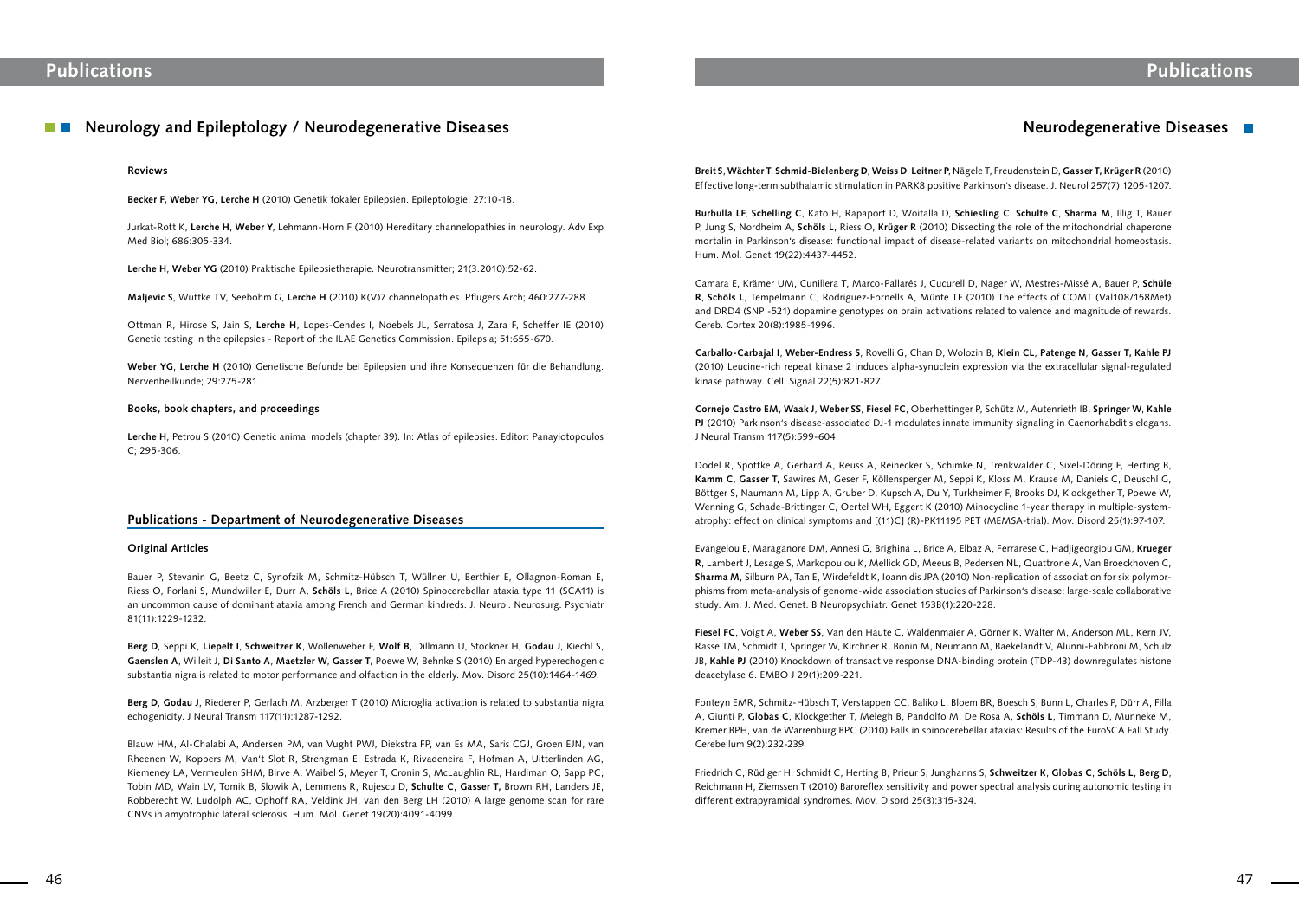**Geisler S, Holmström KM, Skujat D, Fiesel FC, Rothfuss OC, Kahle PJ, Springer W** (2010) PINK1/Parkinmediated mitophagy is dependent on VDAC1 and p62/SQSTM1. Nat. Cell Biol 12(2):119-131.

**Godau J, Herfurth M, Kattner B, Gasser T, Berg D** (2010) Increased serum insulin-like growth factor 1 in early idiopathic Parkinson's disease. J. Neurol. Neurosurg. Psychiatr 81(5):536-538.

**Geisler S, Holmström KM, Treis A, Skujat D, Weber SS, Fiesel FC, Kahle PJ, Springer W** (2010) The PINK1/ Parkin-mediated mitophagy is compromised by PD-associated mutations. Autophagy 6(7):871-878.

**Godau J, Spinnler N, Wevers A,** Trenkwalder C, **Berg D** (2010) Poor effect of guideline based treatment of restless legs syndrome in clinical practice. J. Neurol. Neurosurg. Psychiatr 81(12):1390-1395.

Gruber D, Kühn AA, Schoenecker T, Kivi A, Trottenberg T, Hoffmann K, Gharabaghi A, Kopp UA, Schneider G, Klein C, **Asmus F**, Kupsch A. Pallidal and thalamic deep brain stimulation in myoclonus-dystonia. Mov. Disord 2010 Aug;25(11):1733-1743.

Günther A, **Berg D**, Joachimski F, Ragoschke-Schumm A, Redecker C 2010) Neurological picture. Acute Wernicke's encephalopathy with hyperechogenic corpora mammillaria in brain sonography. J. Neurol. Neurosurg. Psychiatr 81(1):114-115.

Haebig K, Gloeckner CJ, **Miralles MG,** Gillardon F, **Schulte C**, Riess O, Ueffing M, **Biskup S,** Bonin M (2010) ARHGEF7 (Beta-PIX) acts as guanine nucleotide exchange factor for leucine-rich repeat kinase 2. PLoS ONE 5(10):e13762.

Ilg W, Brötz D, Burkard S, Giese MA, **Schöls L**, **Synofzik M** (2010) Long-term effects of coordinative training in degenerative cerebellar disease. Mov. Disord 25(13):2239-2246.

**Kieper N, Holmström KM, Ciceri D, Fiesel FC**, Wolburg H, Ziviani E, Whitworth AJ, Martins LM, **Kahle PJ, Krüger R** (2010) Modulation of mitochondrial function and morphology by interaction of Omi/HtrA2 with the mitochondrial fusion factor OPA1. Exp. Cell Res 316(7):1213-1224.

Klebe S, Thier S, Lorenz D, Nothnagel M, Schreiber S, Klein C, Hagenah J, Kasten M, **Berg D**, **Srulijes K, Gasser T,** Deuschl G, Kuhlenbäumer G (2010) LINGO1 is not associated with Parkinson's disease in German patients. Am. J. Med. Genet. B Neuropsychiatr. Genet 153B(6):1173-1178.

Köllensperger M, Geser F, Ndayisaba J, Boesch S, Seppi K, Ostergaard K, Dupont E, Cardozo A, Tolosa E, Abele M, Klockgether T, Yekhlef F, Tison F, Daniels C, Deuschl G, Coelho M, Sampaio C, Bozi M, Quinn N, Schrag A, Mathias CJ, Fowler C, Nilsson CF, Widner H, Schimke N, Oertel W, Del Sorbo F, Albanese A, Pellecchia MT, Barone P, Djaldetti R, Colosimo C, Meco G, Gonzalez-Mandly A, Berciano J, Gurevich T, Giladi N, Galitzky M, Rascol O, **Kamm C**, **Gasser T,** Siebert U, Poewe W, Wenning GK (2010) Presentation, diagnosis, and management of multiple system atrophy in Europe: final analysis of the European multiple system atrophy registry. Mov. Disord 25(15):2604-2612.

**Krebiehl G,** Ruckerbauer S, **Burbulla LF, Kieper N, Maurer B, Waak J**, Wolburg H, Gizatullina Z, Gellerich FN, Woitalla D, Riess O, **Kahle PJ,** Proikas-Cezanne T, **Krüger R** (2010) Reduced basal autophagy and impaired mitochondrial dynamics due to loss of Parkinson's disease-associated protein DJ-1. PLoS ONE 5(2):e9367.

## **Neurodegenerative Diseases**

Laske C, Stransky E, Hoffmann N, **Maetzler W**, Straten G, Eschweiler GW, Leyhe T (2010) Macrophage colonystimulating factor (M-CSF) in plasma and CSF of patients with mild cognitive impairment and Alzheimer's disease. Curr Alzheimer Res 7(5):409-414.

**Liepelt I**, **Gaenslen A**, **Godau J**, **Di Santo A**, **Schweitzer K**J, **Gasser T, Berg D** (2010) Rivastigmine for the treatment of dementia in patients with progressive supranuclear palsy: Clinical observations as a basis for power calculations and safety analysis. Alzheimers Dement 6(1):70-74.

Lindemann U, Nicolai S, Beische D, Becker C, **Srulijes K, Dietzel E, Bauer S, Berg D**, **Maetzler W** (2010) Clinical and dual-tasking aspects in frequent and infrequent fallers with progressive supranuclear palsy. Mov. Disord 25(8):1040-1046.

Lücking CB, Lichtner P, Kramer ER, Gieger C, Illig T, Dichgans M, **Berg D**, **Gasser T** (2010) Polymorphisms in the receptor for GDNF (RET) are not associated with Parkinson's disease in Southern Germany. Neurobiol. Aging 31(1):167-168.

**Maetzler W, Schmid B, Synofzik M, Schulte C, Riester K, Huber H, Brockmann K, Gasser T, Berg D**, Melms A (2010) The CST3 BB genotype and low cystatin C cerebrospinal fluid levels are associated with dementia in Lewy body disease. J. Alzheimers Dis 19(3):937-942.

**Maetzler W, Stoycheva V, Schmid B, Schulte C, Hauser A, Brockmann K,** Melms A, **Gasser T, Berg D** (2010) Neprilysin activity in cerebrospinal fluid is associated with dementia and amyloid-β42 levels in Lewy body disease. J. Alzheimers Dis 22(3):933-938.

**Maetzler W**, **Berg D, Funke C, Sandmann F,** Stünitz H, **Maetzler C,** Nitsch C (2010) Progressive secondary neurodegeneration and microcalcification co-occur in osteopontin-deficient mice. Am. J. Pathol 177(2):829-839.

Mänz C, **Godau J**, **Berg D**, Bender B, Ernemann U, Klose U (2010) The regional distribution of T2-relaxation times in MR images of the substantia nigra and crus cerebri. Neuroradiology 52(8):745-750.

Marco-Pallarés J, Nager W, Krämer UM, Cunillera T, Càmara E, Cucurell D, **Schüle R**, **Schöls L**, Rodriguez-Fornells A, Münte TF (2010) Neurophysiological markers of novelty processing are modulated by COMT and DRD4 genotypes. Neuroimage 53(3):962-969.

Mbefo MK, Paleologou KE, Boucharaba A, Oueslati A, **Schell H,** Fournier M, Olschewski D, Yin G, Zweckstetter M, Masliah E, **Kahle PJ,** Hirling H, Lashuel HA (2010) Phosphorylation of synucleins by members of the Polo-like kinase family. J. Biol. Chem 285(4):2807-2822.

Nicolai S, Mirelman A, Herman T, Zijlstra A, Mancini M, Becker C, Lindemann U, **Berg D**, **Maetzler W** (2010) Improvement of balance after audio-biofeedback. A 6-week intervention study in patients with progressive supranuclear palsy. Z Gerontol Geriatr 43(4):224-228.

Nuber S, Franck T, Wolburg H, Schumann U, Casadei N, Fischer K, Calaminus C, Pichler BJ, Chanarat S, Teismann P, Schulz JB, Luft AR, Tomiuk J, Wilbertz J, Bornemann A, **Krüger R**, Riess O (2010) Transgenic overexpression of the alpha-synuclein interacting protein synphilin-1 leads to behavioral and neuropathological alterations in mice. Neurogenetics 11(1):107-120.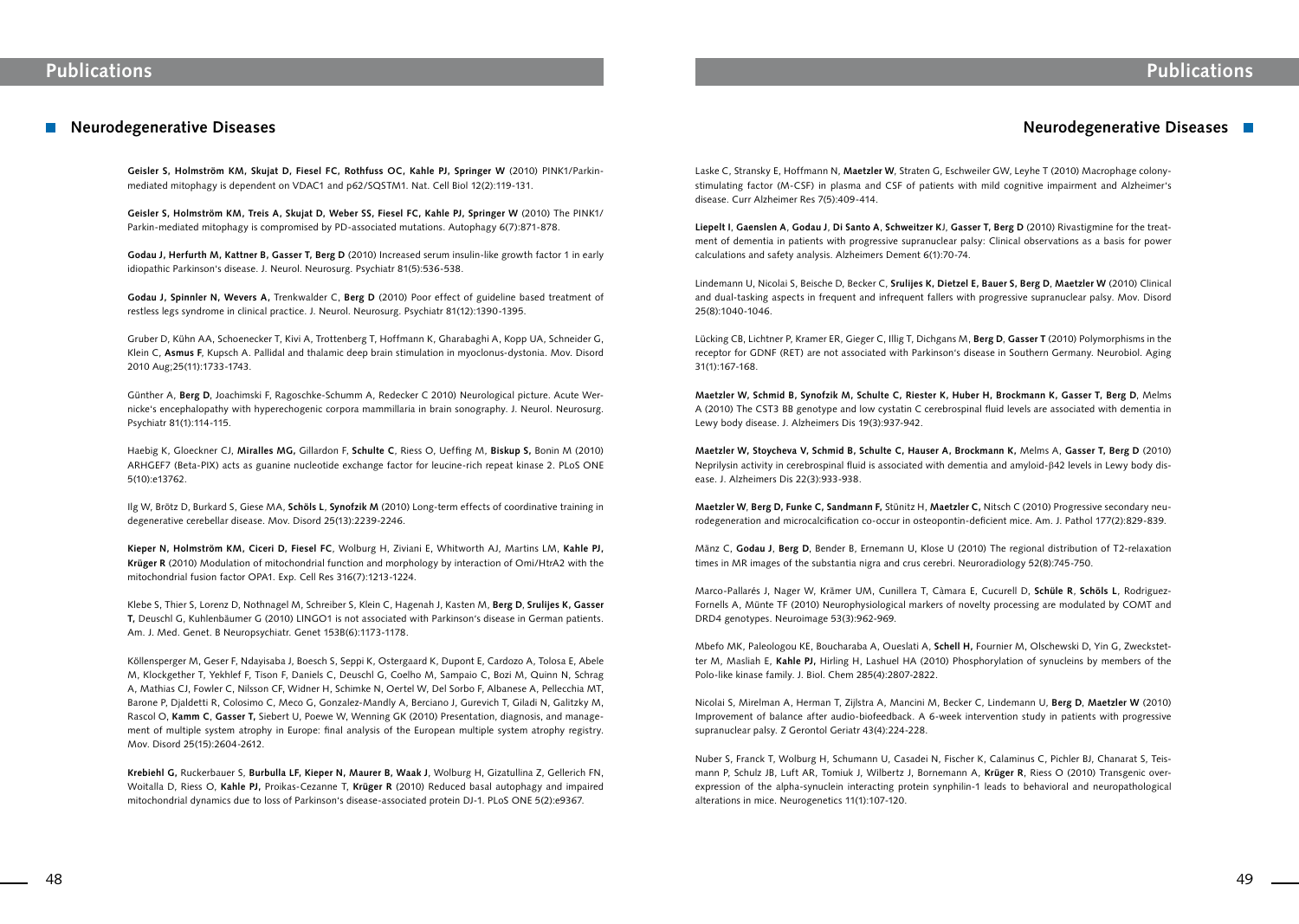Pham TT, Giesert F, Röthig A, Floss T, Kallnik M, Weindl K, Hölter SM, Ahting U, Prokisch H, Becker L, Klopstock T, Hrabé de Angelis M, Beyer K, Görner K, **Kahle PJ,** Vogt Weisenhorn DM, Wurst W (2010) DJ-1-deficient mice show less TH-positive neurons in the ventral tegmental area and exhibit non-motoric behavioural impairments. Genes Brain Behav 9(3):305-317.

Pietzarka K, Reimann M, Schmidt C, Herting B, **Schöls L**, Reichmann H, **Berg D**, Schrader C, Ziemssen T (2010) The cold hand sign in multiple system atrophy: skin perfusion revisited. J Neural Transm 117(4):475-479.

Reimann M, Schmidt C, Herting B, Prieur S, Junghanns S, **Schweitzer K, Globas C, Schoels L,** Reichmann H, **Berg D**, Ziemssen T (2010) Comprehensive autonomic assessment does not differentiate between Parkinson's disease, multiple system atrophy and progressive supranuclear palsy. J Neural Transm 117(1):69-76.

Roder C, Peters V, Kasuya H, Nishizawa T, Takehara Y, **Berg D**, **Schulte C**, Khan N, Tatagiba M, Krischek B (2010) Polymorphisms in TGFB1 and PDGFRB are associated with Moyamoya disease in European patients. Acta Neurochir (Wien) 152(12):2153-2160.

**Rothfuss O, Gasser T, Patenge N** (2010) Analysis of differential DNA damage in the mitochondrial genome employing a semi-long run real-time PCR approach. Nucleic Acids Res 38(4):e24.

**Schicks J, Synofzik M, Schulte C, Schöls L** (2010) POLG, but not PEO1, is a frequent cause of cerebellar ataxia in Central Europe. Mov. Disord 25(15):2678-2682.

Schlipf NA, Beetz C, **Schüle R**, Stevanin G, Erichsen AK, Forlani S, Zaros C, **Karle K,** Klebe S, Klimpe S, Durr A, Otto S, Tallaksen CME, Riess O, Brice A, Bauer P, **Schöls L** (2010) A total of 220 patients with autosomal dominant spastic paraplegia do not display mutations in the SLC33A1 gene (SPG42). Eur. J. Hum. Genet 18(9):1065-1067.

Schmitz-Hübsch T, Fimmers R, Rakowicz M, Rola R, Zdzienicka E, Fancellu R, Mariotti C, **Linnemann C, Schöls L**, Timmann D, Filla A, Salvatore E, Infante J, Giunti P, Labrum R, Kremer B, van de Warrenburg BPC, Baliko L, Melegh B, Depondt C, Schulz J, du Montcel ST, Klockgether T (2010) Responsiveness of different rating instruments in spinocerebellar ataxia patients. Neurology 74(8):678-684.

Schmitz-Hübsch T, Coudert M, Giunti P, **Globas C**, Baliko L, Fancellu R, Mariotti C, Filla A, Rakowicz M, Charles P, Ribai P, Szymanski S, Infante J, van de Warrenburg BPC, Dürr A, Timmann D, Boesch S, Rola R, Depondt C, **Schöls L**, Zdzienicka E, Kang J, Ratzka S, Kremer B, Schulz JB, Klopstock T, Melegh B, du Montcel ST, Klockgether T (2010) Self-rated health status in spinocerebellar ataxia--results from a European multicenter study. Mov. Disord 25(5):587-595.

**Schüle R**, Siddique T, Deng H, Yang Y, Donkervoort S, Hansson M, Madrid RE, Siddique N, **Schöls L**, Björkhem I (2010) Marked accumulation of 27-hydroxycholesterol in SPG5 patients with hereditary spastic paresis. J. Lipid Res 51(4):819-823.

Schulz JB, Borkert J, Wolf S, Schmitz-Hübsch T, Rakowicz M, Mariotti C, **Schöls L**, Schoels L, Timmann D, van de Warrenburg B, Dürr A, Pandolfo M, Kang J, Mandly AG, Nägele T, Grisoli M, Boguslawska R, Bauer P, Klockgether T, Hauser T (2010) Visualization, quantification and correlation of brain atrophy with clinical symptoms in spinocerebellar ataxia types 1, 3 and 6. Neuroimage 49(1):158-168.

## **Neurodegenerative Diseases**

Schweitzer KJ, Foroutan P, Dickson DW, Broderick DF, Klose U, **Berg D**, Wszolek ZK, Grant SC (2010) A novel approach to dementia: high-resolution 1H MRI of the human hippocampus performed at 21.1 T. Neurology 74(20):1654.

Seidel K, **Schöls L**, Nuber S, Petrasch-Parwez E, Gierga K, Wszolek Z, Dickson D, Gai WP, Bornemann A, Riess O, Rami A, Den Dunnen WFA, Deller T, Rüb U, **Krüger R** (2010) First appraisal of brain pathology owing to A30P mutant alpha-synuclein. Ann. Neurol 67(5):684-689.

Siebert H, **Kahle PJ,** Kramer ML, Isik T, Schlüter OM, Schulz-Schaeffer WJ, Brück W (2010) Over-expression of alpha-synuclein in the nervous system enhances axonal degeneration after peripheral nerve lesion in a transgenic mouse strain. J. Neurochem 114(4):1007-1018.

Soehn AS, Franck T, Biskup S, Giaime E, Melle C, Rott R, **Cebo D,** Kalbacher H, Ott E, Pahnke J, Meitinger T, **Krüger R**, **Gasser T, Berg D**, von Eggeling F, Engelender S, da Costa CA, Riess O (2010) Periphilin is a novel interactor of synphilin-1, a protein implicated in Parkinson's disease. Neurogenetics 11(2):203-215.

Söhn AS, Glöckle N, Doetzer AD, Deuschl G, Felbor U, Topka HR, **Schöls L**, Riess O, Bauer P, Müller U, Grundmann K (2010) Prevalence of THAP1 sequence variants in German patients with primary dystonia. Mov. Disord 25(12):1982-1986.

Subramanian T, Lieu CA, Guttalu K, **Berg D** (2010) Detection of MPTP-induced substantia nigra hyperechogenicity in Rhesus monkeys by transcranial ultrasound. Ultrasound Med Biol 36(4):604-609.

**Synofzik M,** Thier P, Leube DT, Schlotterbeck P, Lindner A (2010) Misattributions of agency in schizophrenia are based on imprecise predictions about the sensory consequences of one's actions. Brain 133(Pt 1):262-271.

**Synofzik M,** Asmus F, Reimold M, **Schöls L**, **Berg D** (2010) Sustained dopaminergic response of parkinsonism and depression in POLG-associated parkinsonism. Mov. Disord 25(2):243-245.

**Synofzik M, Fernández-Santiago R, Maetzler W**, **Schöls L**, Andersen PM (2010) The human G93A SOD1 phenotype closely resembles sporadic amyotrophic lateral sclerosis. J. Neurol. Neurosurg. Psychiatr 81(7):764-767.

**Synofzik M, Weiss D**, Erharhaghen J, **Krüger R**, **Schöls L** (2010) Severe orthostatic dysregulation associated with Wolfram syndrome. J. Neurol 257(10):1751-1753.

**Synofzik M, Schüle R**, **Schulte C**, **Krüger R, Lindig T, Schöls L**, **Asmus F** (2010) Complex hyperkinetic movement disorders associated with POLG mutations. Mov. Disord 25(14):2472-2475.

Todd G, Taylor JL, Baumann D, Butler JE, Duma SR, Hayes M, Carew-Jones F, Piguet O, Behnke S, Ridding MC, **Berg D**, Double KL (2010) Substantia nigra echomorphology and motor cortex excitability. Neuroimage 50(4):1351-1356.

van de Loo S, Walter U, Behnke S, Hagenah J, Lorenz M, Sitzer M, Hilker R, **Berg D** (2010) Reproducibility and diagnostic accuracy of substantia nigra sonography for the diagnosis of Parkinson's disease. J. Neurol. Neurosurg. Psychiatr 81(10):1087-1092.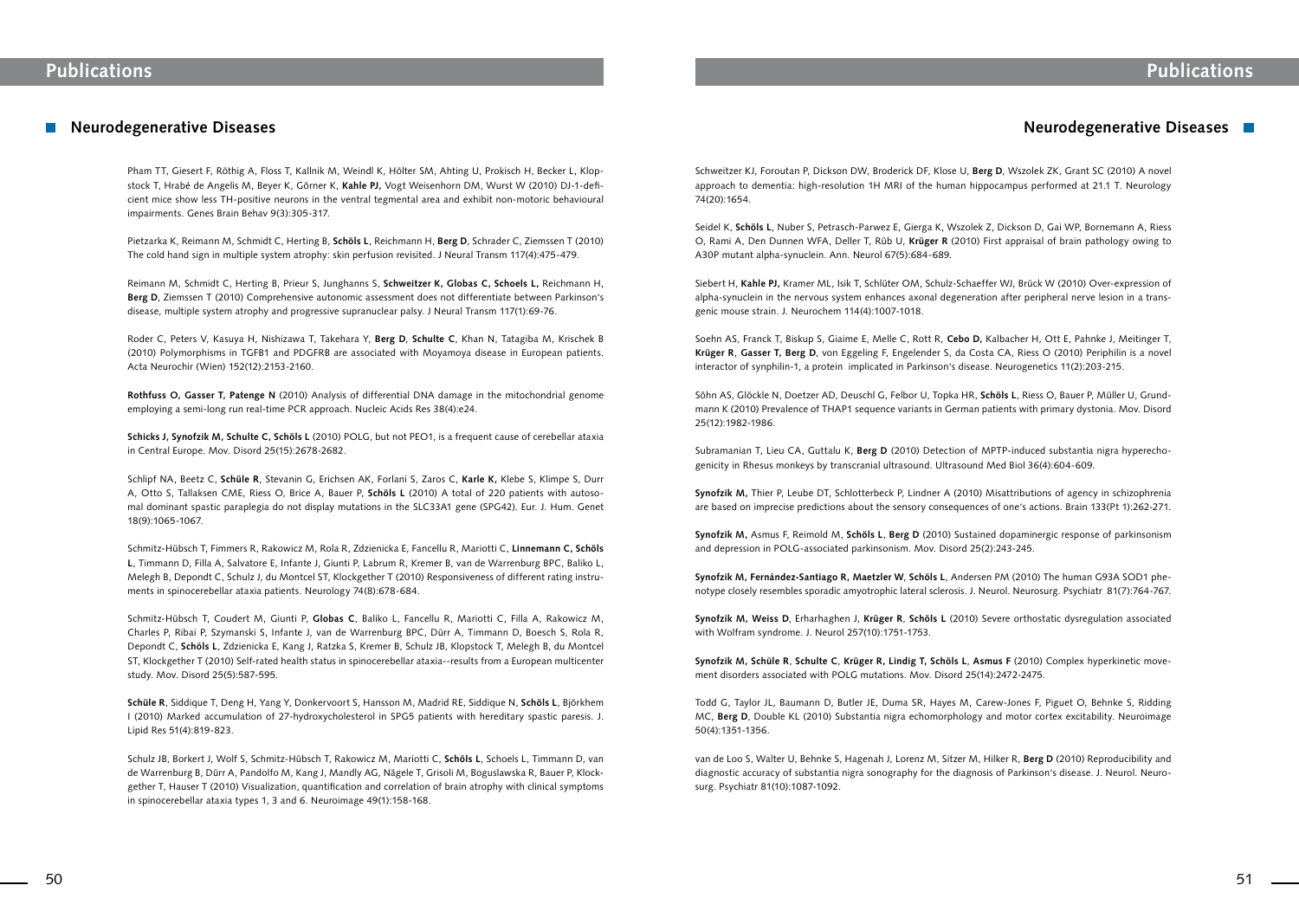Voigt A, Herholz D, **Fiesel FC**, Kaur K, Müller D, Karsten P, **Weber SS, Kahle PJ,** Marquardt T, Schulz JB (2010) TDP-43-mediated neuron loss in vivo requires RNA-binding activity. PLoS ONE 5(8):e12247.

Wachter B, **Schürger S, Rolinger J,** von Ameln-Mayerhofer A, **Berg D**, Wagner H, Kueppers E (2010) Effect of 6-hydroxydopamine (6-OHDA) on proliferation of glial cells in the rat cortex and striatum: evidence for dedifferentiation of resident astrocytes. Cell Tissue Res 342(2):147-160.

Walter M, Bonin M, Pullman RS, Valente EM, Loi M, Gambarin M, Raymond D, Tinazzi M, **Kamm C**, Glöckle N, Poths S, **Gasser T,** Bressman SB, Klein C, Ozelius LJ, Riess O, Grundmann K (2010) Expression profiling in peripheral blood reveals signature for penetrance in DYT1 dystonia. Neurobiol. Dis 38(2):192-200.

**Weiss D, Wächter T, Breit S, Jacob SN, Pomper JK, Asmus F**, Valls-Solé J, Plewnia C, **Gasser T,** Gharabaghi A, **Krüger R** (2010) Involuntary eyelid closure after STN-DBS: evidence for different pathophysiological entities. J. Neurol. Neurosurg. Psychiatr 81(9):1002-1007.

Yasuno K, Bilguvar K, Bijlenga P, Low S, Krischek B, Auburger G, Simon M, Krex D, Arlier Z, Nayak N, Ruigrok YM, Niemelä M, Tajima A, von und zu Fraunberg M, Dóczi T, Wirjatijasa F, Hata A, Blasco J, Oszvald A, Kasuya H, Zilani G, Schoch B, Singh P, Stüer C, Risselada R, Beck J, Sola T, Ricciardi F, Aromaa A, Illig T, Schreiber S, van Duijn CM, van den Berg LH, Perret C, Proust C, Roder C, Ozturk AK, Gaál E, **Berg D**, Geisen C, Friedrich CM, Summers P, Frangi AF, State MW, Wichmann HE, Breteler MMB, Wijmenga C, Mane S, Peltonen L, Elio V, Sturkenboom MCJM, Lawford P, Byrne J, Macho J, Sandalcioglu EI, Meyer B, Raabe A, Steinmetz H, Rüfenacht D, Jääskeläinen JE, Hernesniemi J, Rinkel GJE, Zembutsu H, Inoue I, Palotie A, Cambien F, Nakamura Y, Lifton RP, Günel M (2010) Genome-wide association study of intracranial aneurysm identifies three new risk loci. Nat. Genet 42(5):420-425.

### **Reviews**

**Asmus F**, **Gasser T** (2010) Dystonia-plus syndromes. Eur. J. Neurol 17 Suppl 1:37-45.

**Berg D**, **Gaenslen A** (2010) Place value of transcranial sonography in early diagnosis of Parkinson's disease. Neurodegener Dis 7(5):291-299.

**Burbulla LF, Krebiehl G, Krüger R** (2010) Balance is the challenge--the impact of mitochondrial dynamics in Parkinson's disease. Eur. J. Clin. Invest 40(11):1048-1060.

**Gasser T** (2010) Identifying PD-causing genes and genetic susceptibility factors: current approaches and future prospects. Prog. Brain Res 183:3-20.

**Godau J**, **Berg D** (2010) Role of transcranial ultrasound in the diagnosis of movement disorders. Neuroimaging Clin. N. Am 20(1):87-101.

Kohlschütter A, Bley A, Brockmann K, Gärtner J, Krägeloh-Mann I, Rolfs A, **Schöls L** (2010) Leukodystrophies and other genetic metabolic leukoencephalopathies in children and adults. Brain Dev 32(2):82-89.

**Synofzik M** (2010): Selbstbestimmung respektieren. Deutsches Ärztblatt 107(27):1362.

### **Neurodegenerative Diseases**

Walter U, Skoloudík D, **Berg D** (2010) Transcranial sonography findings related to non-motor features of Parkinson's disease. J. Neurol. Sci 289(1-2):123-127.

Woitalla D, Braak H, Tredici KD, Fogel W, Hagenah J, Oertel W, **Berg D** (2010) [Transcraniel ultrasound in the differential diagnosis of Parkinson's disease]. Fortschr Neurol Psychiatr 78 Suppl 1:S25-30.

#### **Books, book chapters, and proceedings**

**Berg D** (2010) Transcranial sonography in movement disorders. Conclusions. Int. Rev. Neurobiol 90:287-289.

Behnke S, Schröder U, **Berg D** (2010) Transcranial sonography in the premotor diagnosis of Parkinson's disease. Int. Rev. Neurobiol 2010;90:93-106.

**Berg D**, Walter U (2010) Preface: Summary of content--TCS in the diagnosis of movement disorders. Int. Rev. Neurobiol 90:xiii.

Bouwmans AEP, Vlaar AMM, **Srulijes K,** Mess WH, Weber WEJ (2010) Transcranial sonography for the discrimination of idiopathic Parkinson's disease from the atypical parkinsonian syndromes. Int. Rev. Neurobiol 90:121-146.

**Brockmann K, Gasser T** (2010) Genetic Basis of Monogenic Forms of Parkinson Disease. Encyclopedia of Life Sciences (ELS). John Wiley & Sons, Ltd: Chichester.

**Brockmann K,** Hagenah J (2010) TCS in monogenic forms of Parkinson's disease. Int. Rev. Neurobiol 90:157- 164.

Burgunder J, Finsterer J, Szolnoki Z, Fontaine B, Baets J, Van Broeckhoven C, Di Donato S, De Jonghe P, Lynch T, Mariotti C, **Schöls L**, Spinazzola A, Tabrizi SJ, Tallaksen C, Zeviani M, Harbo HF, **Gasser T** (2010) EFNS guidelines on the molecular diagnosis of channelopathies, epilepsies, migraine, stroke, and dementias. Eur. J. Neurol 17(5):641-648.

**Gaenslen A** (2010) Transcranial sonography in dystonia. Int. Rev. Neurobiol 90:179-187.

**Gaenslen A**, **Berg D** (2010)Early diagnosis of Parkinson's disease. Int. Rev. Neurobiol 90:81-92.

**Gasser T** (2010) PARK 3. Encyclopedia of Movement Disorders. Kompoliti K, Verhagen, L (eds) Elsvier Ltd. 3:386-387

**Gasser T,** Finsterer J, Baets J, Van Broeckhoven C, Di Donato S, Fontaine B, De Jonghe P, Lossos A, Lynch T, Mariotti C, **Schöls L**, Spinazzola A, Szolnoki Z, Tabrizi SJ, Tallaksen CME, Zeviani M, Burgunder J, Harbo HF (2010) EFNS guidelines on the molecular diagnosis of ataxias and spastic paraplegias. Eur. J. Neurol 17(2):179- 188.

**Godau J**, Sojer M (2010) Transcranial sonography in restless legs syndrome. Int. Rev. Neurobiol 90:199-215.

**Huber H** (2010) Transcranial sonography--anatomy. Int. Rev. Neurobiol 90:35-45.

Stockner H, **Wurster I** (2010) Transcranial sonography in essential tremor. Int. Rev. Neurobiol 90:189-197.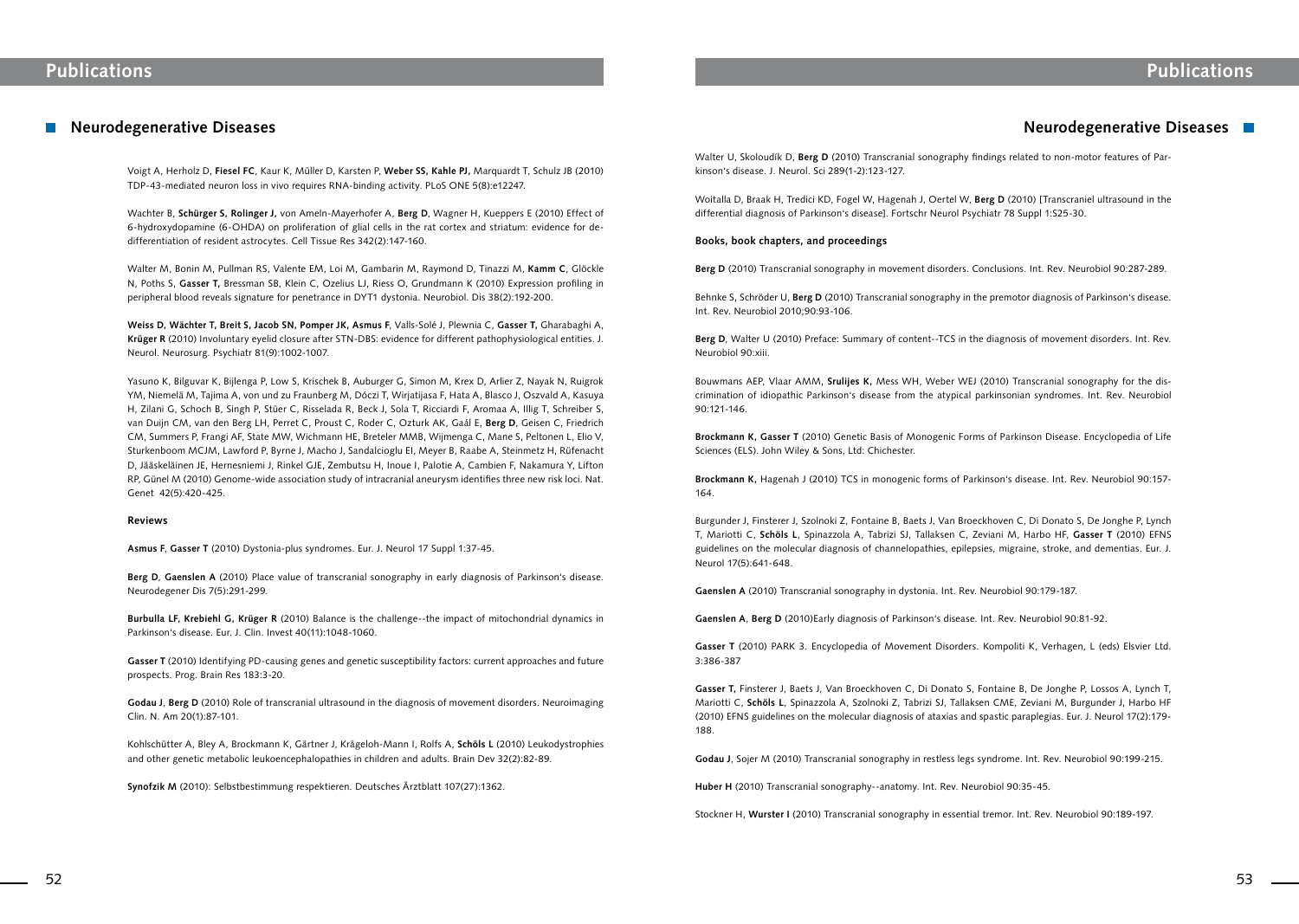## **Neurodegenerative Diseases / Cognitive Neurology**

**Synofzik M,** Schlaepfer TE (2010) Neuromodulation – ECT, rTMS, DBS. Ethics in Psychiatry. European Contributions. Helmchen H, Sartorius N (eds) Springer:299-320.

**Synofzik M,** Voss M (2010) Disturbances of the Sense of Agency in Schizophrenia. Neuropsycology of the Sense of Agency. Michela Balconi (eds) Springer:145-155.

### **Publications - Department of Cognitive Neurology**

#### **Original Articles**

Baier B, de **Haan B**, Müller N, Thömke F, Birklein F, Dieterich M, **Karnath H-O** (2010) Anatomical correlate of positive spontaneous visual phenomena – a voxelwise lesion study. Neurology 74:218-222.

Baier B, **Karnath H-O,** Dieterich M, Birklein F, Heinze C, Müller NG (2010) Keeping memory clear and stable – the contribution of human basal ganglia and prefrontal cortex to working memory. J. Neurosci. 30:9788-9792.

Baier B, **Karnath H-O,** Thömke F, Birklein F, Müller N, Dieterich M (2010) Is there a link between spatial neglect and vestibular function at the cerebellar level? J. Neurol. 257:1579-1581.

**Becker E, Karnath H-O** (2010) Neuroimaging of eye position reveals spatial neglect. Brain 133:909-914.

Brendel B, Hertrich I, Erb M, **Lindner A,** Riecker A, Grodd W, **Ackermann H** (2010) The contribution of mesiofrontal cortex to the preparation and execution of repetitive syllable productions: an fMRI study. Neuroimage 50(3):1219-1230.

**Butovas S,** Rudolph U, Jurd R, **Schwarz C,** Antkowiak B (2010) Activity patterns in the prefrontal cortex and hippocampus during and after awakening from etomidate anesthesia. Anesthesiology 113:48-57.

**Casile A,** Dayan E, **Caggiano V,** Hendler T, Flash T, **Giese MA** (2010) Neuronal encoding of human kinematic invariants during action observation. Cereb. Cortex 20(7):1647-1655.

**Dash S, Catz N, Dicke PW, Thier P** (2010) Specific vermal complex spike responseses build up during the course of smooth-pursuit adaptation, paralleling the decrease of performance error. Exp. Brain Res. 205:41-55.

**De Haan B,** Rorden C (2010) Similarity grouping and repetition blindness are both influenced by attention. Frontiers in Human Neuroscience 4:20.

**Endres D,** Földiák P, Priss U (2010) An application of formal concept analysis to semantic neural decoding. Annals of Mathematics and Artificial Intelligence 57(3-4):233-248.

Karnath H-O, Borchers S, Himmelbach M (2010) Comment on "Movement intention after parietal cortex stimulation in humans". Science 327:1200.

**Endres D,** Schindelin J, Földiák P, Oram M (2010) Modelling spike trains and extracting response latency with Bayesian binning. J. Physiol. (Paris) 104(3-4):128-136.

## **Cognitive Neurology**

Feldman HH, Doody RS, Kivipelto M, Sparks DL, Waters DD, Jones RW, Schwam E, Schindler R, Hey-Hadavi J, DeMicco DA, Breazna A, LEADe Investigators (2010) Randomized controlled trial of atorvastatin in mild to moderate Alzheimer disease: LEADe. Neurology 74:956-964. (LEADe investigator: H.-O. Karnath)

Frank B, Maschke M, Groetschel H, **Berner M,** Schoch B, Hein-Kropp C, Gizewski ER, Ziegler W, **Karnath H-O,**  Timmann D (2010) Aphasia and neglect are uncommon in cerebellar disease: negative findings in a prospective study in acute cerebellar stroke. Cerebellum 9:556-566.

**Gerdjikov TV, Bergner CG, Stüttgen MC, Waiblinger C, Schwarz C** (2010) Discrimination of vibrotactile stimuli in the rat whisker system – behavior and neurometrics. Neuron 65:530-540.

**Haarmeier T** (2010) Sakkadische Augenbewegungen in der neurologischen Diagnostik. Das Neurophysiologie-Labor 32:146-152.

**Haarmeier T**, Kammer T (2010) Effect of TMS on oculomotor behaviour but not perceptual stability during smooth pursuit eye movements. Cereb. Cortex 20:2234-2243.

Haiss F, **Butovas S, Schwarz C** (2010) A miniaturized chronic microelectrode drive for awake behaving head restrained mice and rats. J. Neurosci. Meth. 187:67-72.

**Huberle E**, Driver J, **Karnath H-O** (2010) Retinal versus physical stimulus size as determinants of visual perception in simultanagnosia. Neuropsychologia 48:1677-1682.

**Huberle E, Karnath H-O** (2010) Saliency modulates global perception in simultanagnosia. Exp. Brain Res. 204:595-603.

**Ilg W, Synofzik M,** Burkhard S, **Giese MA,** Schoels L (2010) Ataxie-Patienten profitieren von Physiotherapie. Aerztliche Praxis Neurologie Psychiatrie (in German) 4:10-12, Biermann Medizin

Iyer A, **Lindner A,** Kagan I, Andersen RA (2010) Motor preparatory activity in posterior parietal cortex is modulated by subjective absolute value. PLoS Biol 8(8):e1000444.

**Karnath H-O,** Baier B (2010). Right insula for our sense of limb ownership and self-awareness of actions. Brain Structure & Function 214:411-417.

**Lindner A,** Iyer A, Kagan I, Andersen RA (2010) Human posterior parietal cortex plans where to reach and what to avoid. J. Neurosci. 30(35):11715-11725.

**Pedroarena CM** (2010) Mechanisms supporting transfer of inhibitory signals into the spike output of spontaneously firing cerebellar nuclear neurons in vitro. Cerebellum 9(1):67-76.

**Prsa M, Dicke PW, Thier P** (2010) The absence of eye muscle fatigue indicates that the nervous system compensates for non-motor disturbances of oculomotor function. J. Neurosci. 30:15834-15842.

Rorden C, **Karnath H-O** (2010) A simple measure of neglect severity. Neuropsychologia 48: 2758-2763.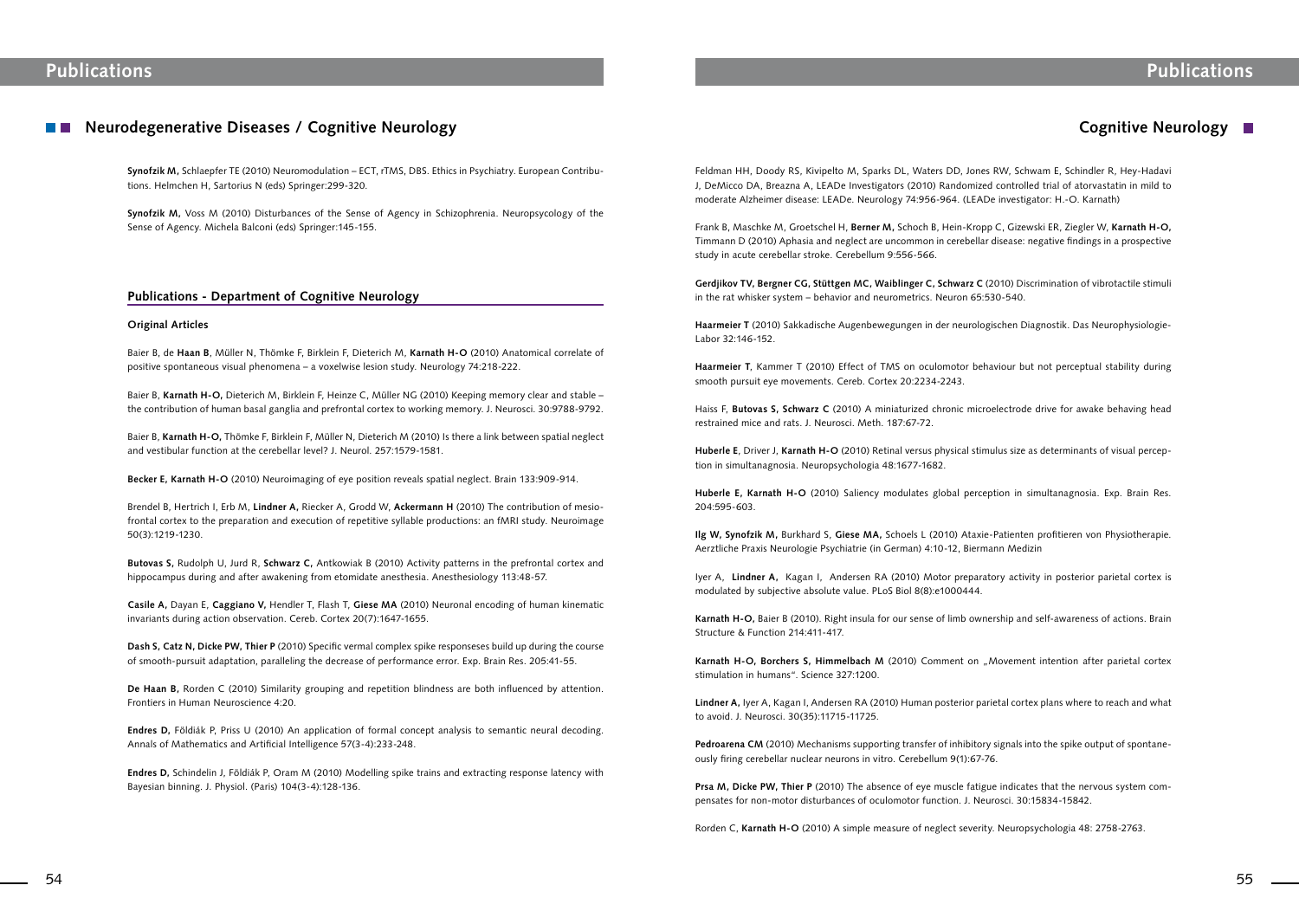### **Cognitive Neurology**

**Schwarz C** (2010) The fate of spontaneous synchronous rhythms on the cerebro-cerebellar loop. Cerebellum 9:77-87.

Schwarz U, Baumann K, **Ilg UJ** (2010) Influence of global motion onset on goal-directed eye movements. NeuroReport 21:479-484.

**Stüttgen MC, Schwarz C** (2010) Integration of vibrotactile signals for whisker-related perception in rats is governed by short time constants: comparison of neurometric and psychometric detection performance. J. Neurosci. 30:2060-2069.

**Synofzik M, Thier P,** Leube DT, Schlotterbeck P, **Lindner A** (2010) Misattributions of agency in schizophrenia are based on imprecise predictions about the sensory consequences of one's actions. Brain 133:262-271.

**Ticini LF, de Haan B,** Klose U, Nägele T, **Karnath H-O** (2010) The role of temporoparietal cortex in subcortical visual extinction. J. Cogn. Neurosci. 22(9):2141-2150.

Weiss D, Wächter T, Breit S, Jacob SN, **Pomper JK,** Asmus F, Valls-Sole J, Plewnia C, Gasser T**,** Gharabaghi A, Krüger R (2010) Involuntary eyelid closure after STN-DBS: evidence for different pathophysiological entities. J. Neurol. Neurosurg. Psychiatry 81(9):1002-1007.

**Zrenner C,** Eytan D, Wallach A, **Thier P,** Marom S (2010) A generic framework for real-time multi-channel neuronal signal analysis, telemetry control, and sub-millisecond latency feedback generation. Frontiers in Neuroscience 4:1-7.

### **Books, book chapters, and proceedings**

**Ilg UJ,** Churan J (2010) Second-order motion stimuli: a new handle to visual motion processing. In: Masson GS, Ilg UJ (eds). Dynamics of Visual Motion Processing: Neuronal, Behavioral and Computational Approaches. Springer, Berlin-Heidelberg, 117-140.

**Karnath H-O,** Baier B (2010) Anosognosia for hemiparesis and hemiplegia: disturbed sense of agency and body ownership. In: Prigatano GP (Hrsg.) The Study of Anosognosia. Oxford, Oxford University Press, 39-62.

Masson GS, **Ilg UJ** (eds). Dynamics of Visual Motion Processing: Neuronal, Behavioral and Computational Approaches. Springer, Berlin-Heidelberg, 2010.

Masson GS, Montagnini A, **Ilg UJ** (2010) When the brain meets the eye: tracking object motion. In: Masson GS, Ilg UJ (eds). Dynamics of Visual Motion Processing: Neuronal, Behavioral and Computational Approaches. Springer, Berlin-Heidelberg, 161-188.

**Mukovskiy A,** Slotine JJE, **Giese MA** (2010) Analysis of the global dynamical stability of crowd navigation applying Contraction Theory. Extended abstract. In: Electronic Proceedings of Workshop on Crowd Simulation, 23rd Int. Conference on Computer Animation and Social Agents (CASA 2010), May 31-June 2, 2010, Saint-Malo, France, 1-4.

### **Cognitive Neurology / Cellular Neurology / Independent Junior Research Groups**

**Mukovskiy A,** Slotine JJE, **Giese MA** (2010) Contraction theory as method for the analysis and design of the stability of collective behavior in crowds. In: Electronic Proc. IADIS Int. Conference on Computer Graphics, Visualization, Computer Vision and Image Processing (CGVCVIP 2010), 27-29 July, 2010, Freiburg, Germany, 47-56.

**Mukovskiy A,** Slotine JJE, **Giese MA** (2010) Design of the dynamic stability properties of the collective behavior of articulated bipeds. In: Proceedings of 10th IEEE-RAS Int. Conf. on Humanoid Robots (Humanoids 2010), December 6-8, 2010, Nashville, TN, USA, 1-8.

**Roether CL, Omlor L, Giese MA** (2010) Features in the recognition of emotions from dynamic bodily expression. In: Masson G, Ilg UJ (eds). Dynamics of Visual Motion Processing: Neuronal, Behavioral and Computational Approaches. Berlin, Heidelberg: Springer, 313-340.

### **Publications - Department of Cellular Neurology**

### **Original Articles**

**Coomaraswamy J, Kilger E, Wölfing H, Schäfer S, Kaeser SA, Wegenast-Braun BM, Hefendehl JK,** Wolburg H, Mazzella M, Ghiso J, Goedert M, Akiyama H, Garcia-Sierra F, Wolfer DP, Mathews PM, **Jucker M** (2010) Modeling Familial Danish Dementia in mice supports the concept of the amyloid hypothesis of Alzheimer´s disease. Proc Natl Acad Sci USA 107:7969-7974.

**Eisele YS, Obermuller U, Heilbronner G, Baumann F, Kaeser SA,** Wolburg H, Walker LC, Staufenbiel M, Heikenwalder M, Jucker M (2010) Peripherally Applied Aß-Containing Inoculates Induce Cerebral β-Amyloidosis. Science 330:980-982.

Hamodeh S, **Eicke D,** Napper RM, Harvey RJ, Sultan F (2010) Population based quantification of dendrites: evidence for the lack ofmicrotubule-associate protein 2a,b in Purkinje cell spiny dendrites. Neuroscience 170:1004-1014.

### **Reviews**

**Jucker M** (2010) The benefits and limitations of animal models for translational research in neurodegenerative diseases. Nat Med 16:1210-1244.

### **Publications - Independent Junior Research Group 'Neuroregeneration'**

### **Original Articles**

**Gaub P, Tedeschi A, Nguyen T, Schmandke A, Puttagunta R, Di Giovanni S** (2010) HDAC inhibition promotes neuronal outgrowth and counteracts growth cone collapse via CBP/p300 and P/CAF-dependent p53 acetylation. Cell Death Differ; 17(9):1392-1408.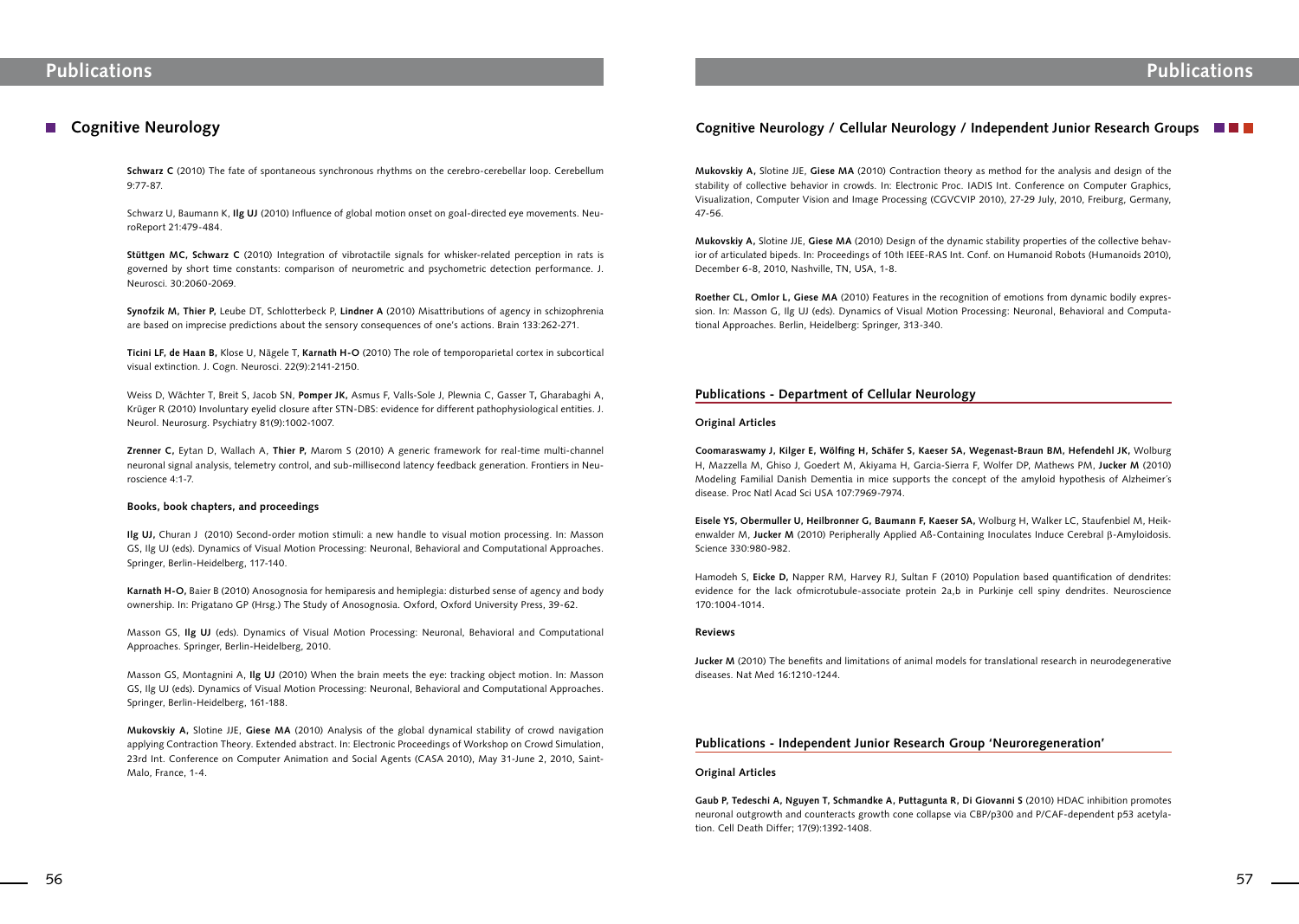# **Publications Awards, Habilitations, Theses**

### **Independent Junior Research Groups**

Lasseck J, Grieshaber P, Goebel U, Martin G, Thanos S, **Di Giovanni S,** Lagreze WA (2010) Valproic acidmediated neuroprotection and regeneration in injured retinal ganglion cells correlates with CREB induction and pERK1/2 activation. Invest Ophthalmol VisSci; 51(1):526-534.

### **Publications - Independent Junior Research Group 'Synaptic Plasticity'**

### **Original Articles**

Fiesel FC, Voigt A,**Weber SS**, Van den Haute C, Waldenmaier A, Görner K, Walter M, Anderson ML, **Kern JV, Rasse TM,** Schmidt T, **Springer W**, Kirchner R, Bonin M, Neumann M, Baekelandt V, Alunni-Fabbroni M, Schulz JB, **Kahle PJ** (2010) Knockdown of transactive response DNA-binding protein (TDP-43) downregulates histone deacetylase 6 EMBO J; 29(1):209-221.

**Zhang Y, Füger P, Hannan SB, Kern JV, Lasky B, Rasse TM** (2010) In vivo Imaging of Intact Drosophila Larvae at Sub-cellular Resolution. J Vis Exp; (43).

### **Publications - Independent Junior Research Group 'Learning and Memory'**

### **Original Articles**

Ciocchi S, Herry C, Grenier F, Wolff SB, Letztkus JJ, Vlachos I, **Ehrlich I,** Sprengel R, Deisseroth K, Stadler MB, Müller C, Lüthi A (2010) Encoding of conditioned fear in central amygdala inhibitory circuits. Nature 568:277- 282.

Pichon X, Wattiez AS, Becamel C, **Ehrlich I,** Bockaert J, Eschalier A, Marin P, Courteix C (2010) Disrupting 5-HT(2A) receptor/PDZ protein interactions reduces hyperalgesia and enhances SSRI efficacy in neuropathic pain. Mol Ther 18:1462-1470.

#### **Reviews**

Herry C, Ferraguti F, Singewald N, Letzkus J, **Ehrlich I,** Lüthi A (2010) Neural circuits of fear extinction. E J Neurosci 62:757-771.

### **Publications - Independent Junior Research Group**

### **Original Articles**

Lasseck J, Grieshaber P, Goebel U, Martin G, Thanos S, **Di Giovanni S,** Lagreze WA.Valproic acid-mediated neuroprotection and regeneration in injured retinal ganglion cells correlates with CREB induction and pERK1/2 activation. Invest Ophthalmol Vis Sci. 2010 Jan;51(1):526-34.

### **General Neurology / Neurodegenerative Diseases**

### **Medical Theses – Department of General Neurology**

#### **A. Ryzhkova**

Glatiramer acetate induces in vivo expansion of a population of immunosuppressive CD4+ T cells expressing B and T lymphocyte attenuator. (Medical Faculty) Supervisor: F. Bischof

### **Awards - Department of Neurodegenerative Diseases**

### **L.Burbulla**

Travel grant of the Movement Disorders Society to participate at the 14th International Congress of Parkinson's Disease And Movement Disorders, 2010 in Buenos Aires, Argentina

**T. Gasser**

Dingebauer Award of the German Society of Neurology

### **J. Schicks**

Travel grant of the Movement Disorders Society to participate at the 14th International Congress of Parkinson's Disease And Movement Disorders, 2010 in Buenos Aires, Argentina

#### **M. Synofzik**

Travel grant of the Movement Disorders Society to participate at the 14th International Congress of Parkinson's Disease And Movement Disorders, 2010 in Buenos Aires, Argentina

#### **D. Weiss**

Travel grant of the Movement Disorders Society to participate at the 14th International Congress of Parkinson's Disease And Movement Disorders, 2010 in Buenos Aires, Argentina

### **PhD Theses**

### **F. Fiesel**

Physiological Function and Pathogenic Impact of the Amyotrophic Lateral Sclerosis and Frontotemporal Dementia-Associated Protein TDP-43 (Faculty of Biology) Supervisor: P. Kahle

### **K. Holmström**

The Influence of the PD-associated Gene Products PINK1 and HtrA2/Omi on Mitochondrial Integrity (Graduate School for Cellular and Molecular Neurosciences) Supervisor: P. Kahle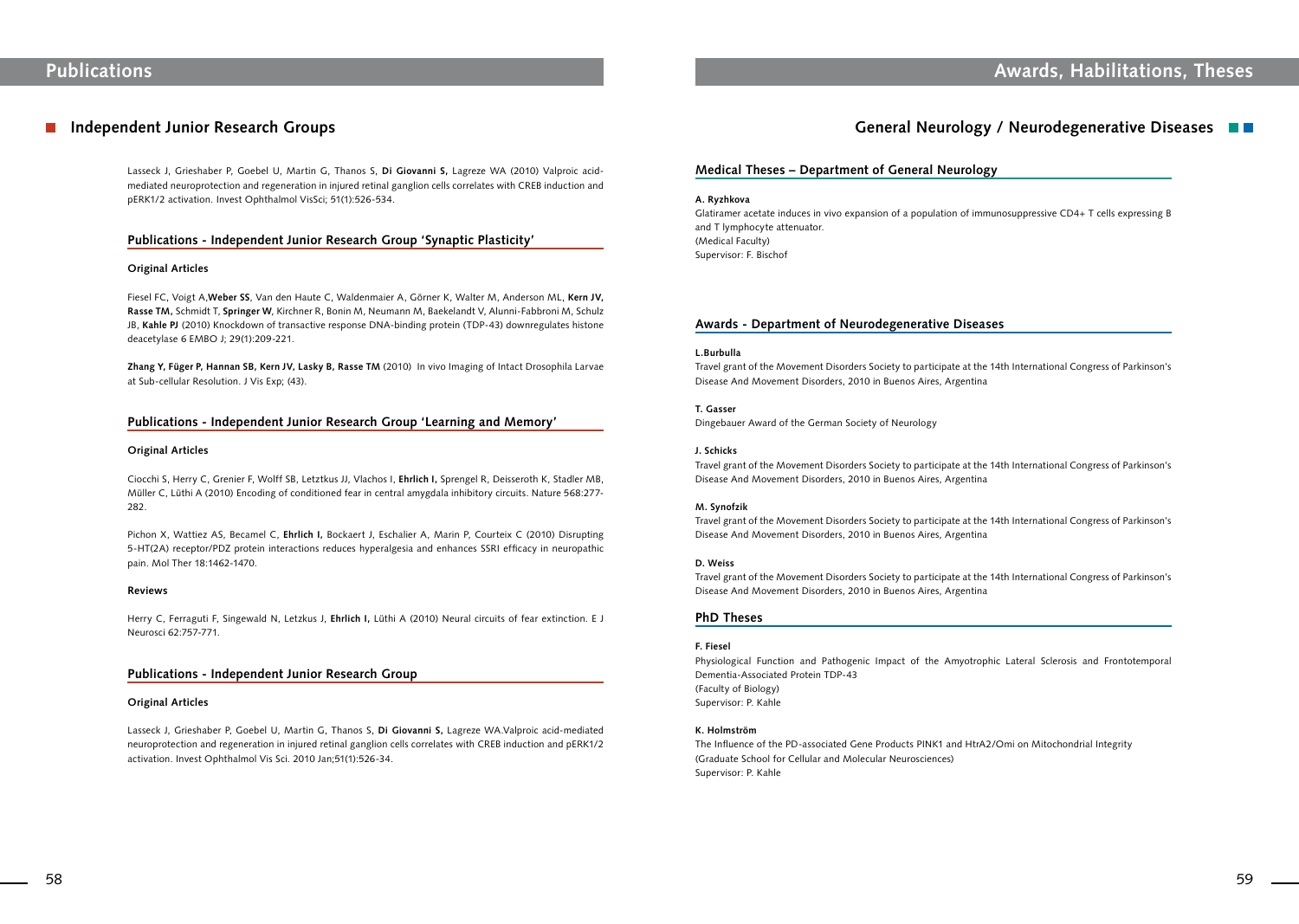# **Awards, Habilitations, Theses Awards, Habilitations, Theses**

### **Medical Theses**

**T. Brüssel** Phänotyp monogenetischer Parkinsonsymptome Supervisor: D. Berg

**I. Swid** Wann beginnt die Parkinsonkrankheit? Supervisor: D. Berg

**U. Schröder** Prämotorische Marker für den Morbus Parkinson Supervisor: D. Berg

**A. Wendt** Neuropsychologisches Leistungsprofil bei gesunden Personen mit und ohne Substantia nigra Hyperechogenität Supervisor: D. Berg

**T. Kukiolka** Title: Verwendungsmöglichkeiten von Blutzellen in der Parkinson-Forschung Supervisor: T. Gasser

**D. Madzar** Title: Genetisches Screening nach LRRK2-Mutationen bei MSA- und PSP-Patienten Supervisor: T. Gasser

### **Master Theses**

**A. Dhingra** Title: Generation and Characterization of Patient Specific iPS Cells (Parkinson's Disease) Supervisor: T. Gasser

### **Diploma**

**E. Cornejo Castro** Das Parkinson-assoziierte DJ-1 reguliert die angeborene Immunität in Caenorhabditis elegans. (Faculty of Biology) Supervisor: P. Kahle

### **Habilitation Theses**

### **W. Maetzler**

In-vivo-Darstellung und pathophysiologische Aspekte von Proteinaggregation bei Lewykörper-Erkrankungen Supervisor: T. Gasser

## **Cognitive Neurology**

### **Awards - Department of Cognitive Neurology**

**V. Caggiano** Attempto Award for Advances in Neuroscience 2010, University of Tübingen

### **PhD Theses**

**H. Becker** Functional organization of human middle temporal cortex Supervisor: T. Haarmeier

**V. Caggiano** Quantitative assessment of the visual tuning properties of mirror neurons in the monkey cortical premotor area F5 Supervisor: P. Thier

**L. Omlor** Learning of synergies for modeling of emotional body expressions Supervisor: M. Giese

**A.-N. Park** Real-time capable figure animation based on learning of synergies from motion capture data Supervisor: M. Giese

**M. Prsa** Adaptive control of eye movement accuracy by the cerebellum: the site of plasticity and functional mechanisms Supervisor: P. Thier

**B. Ritzinger** Virtual lesion approach with TMS to induce spatial awareness deficits Supervisor: H.-O. Karnath

**I. Trigo-Damas** Speed illusions of human subjects and rhesus monkeys Supervisor: U. Ilg

**K. Tziridis** Interaktionen in cerebro-pontinen Modulen als Grundlage zielgerichteten Agierens im Raum Supervisors: P. Thier, P. Dicke

### **Masters**

**R. Böhme** Glutamatergic and GABAergic neurons in the deep cerebellar nuclei differ in electrophysiological properties and synaptic input Supervisor: C. Pedroarena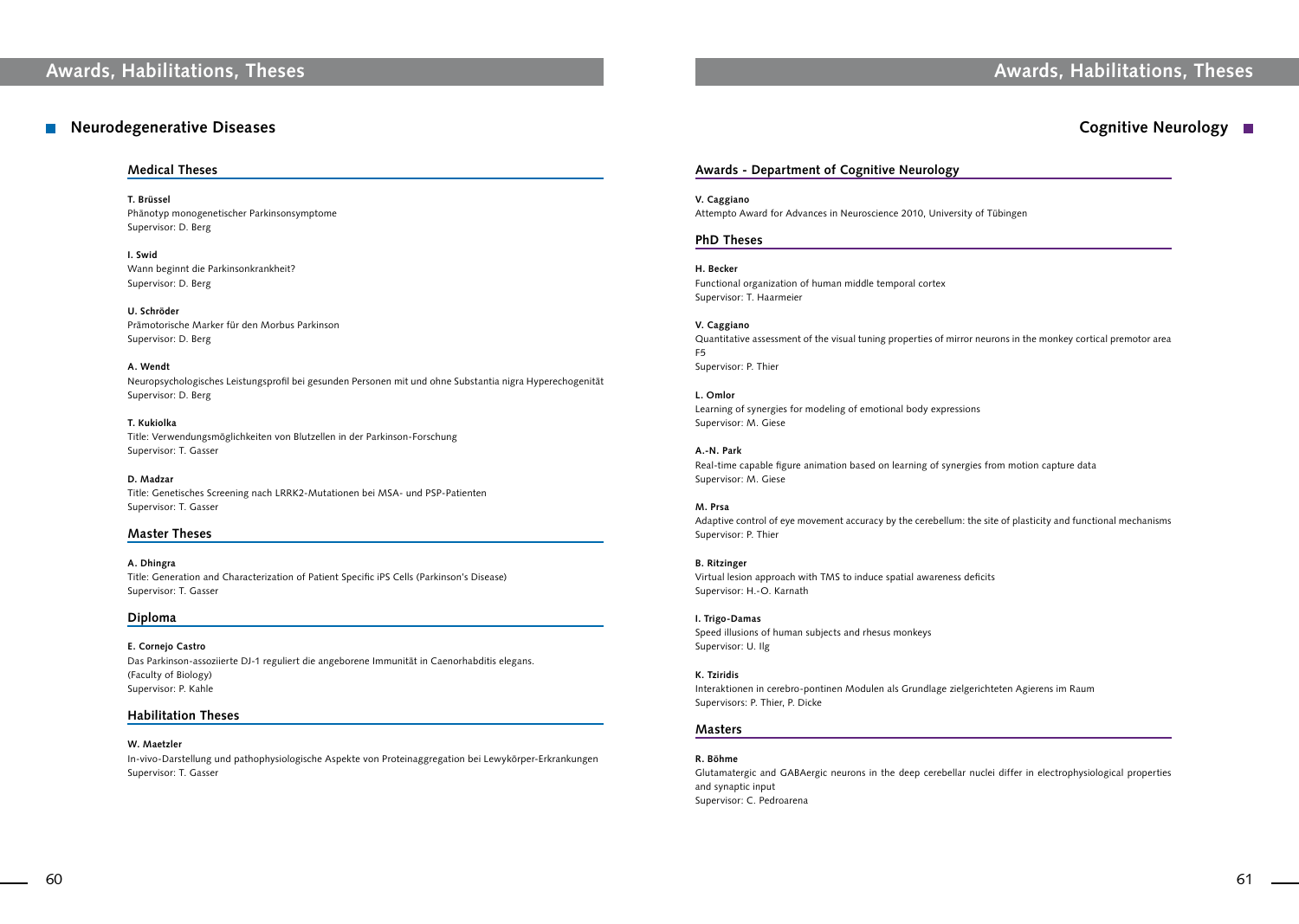# **Awards, Habilitations, Theses Awards, Habilitations, Theses**

## **Cognitive Neurology / Cellular Neurology**

**A. Maia Chagas** Information theoretic analysis of spike train from rat trigeminal ganglion

Supervisor: C. Schwarz

**M. Knupfer** Einfluss des Computerspielens auf die Blickbewegungen von Jugendlichen Supervisor: U. Ilg

**C. Puzicha** Adaptive ICMS in the rat barrel cortex demandings on the electrodes Supervisor: C. Schwarz

**C. Schneider** The agony of choice – investigating the mechanisms and fMRI correlates of human decision making under varying choice difficulty Supervisors: A. Lindner, U. Ilg

**S. Telgen** The effect of visual position error on saccadic and smooth pursuit eye movements Supervisor: P. Thier

### **Awards - Department of Cellular Neurology**

**S. Grathwohl** Hertie Research Prize 2010

**M. Jucker** 2010 Soriano Lectureship Award of the American Neurological Asssociation

### **PhD Theses**

**Y. Eisele** Cerebral β-Amyloidosis: Regulation of Aß Levels and Initiation and Propagation of Aß Aggregation Supervisor: M. Jucker

### **Diploma**

**N. Lauinger** Aß-mediated Seeding of Protein Aggregation in vivo and in vitro Supervisor: M. Jucker

## **Independent Junior Research Groups**

### **Awards - Independent Junior Research Group 'Neuroregeneration'**

**G. Quadrato** The role of NFATc4 in adult hippocampal neurogenesis. University of Tuebingen/ Fortüne Program Research prize for the best poster of the year.

### **Master Theses - Independent Junior Research Group 'Neuroregeneration'**

**C. Jacob** The role of NFATc4 in adult hippocampal neurogenesis. Graduate School for Cellular and Molecular Neuroscience, Tuebingen.

**Y. Joshi** The role of histone acetyltransferases in optic nerve maturation and following optic nerve injury. Graduate School for Cellular and Molecular Neuroscience, Tuebingen.

### **Bachelor Theses - Independent Junior Research Group 'Synaptic Plasticity'**

**K. Daub** Die neuromukuläre Verbindung von Drosophila melanogaster als Modell für neurodegenerative Erkrakungen.

**A. Serafin** Construction of a novel transgenic platform for tissue specific gene expression in Drosophila melanogaster.

### **Bachelor Theses - Independent Junior Research Group 'Learning and Memory'**

**S. Karl** Synaptic interactions of intercalated cell clusters in the mouse amygdala.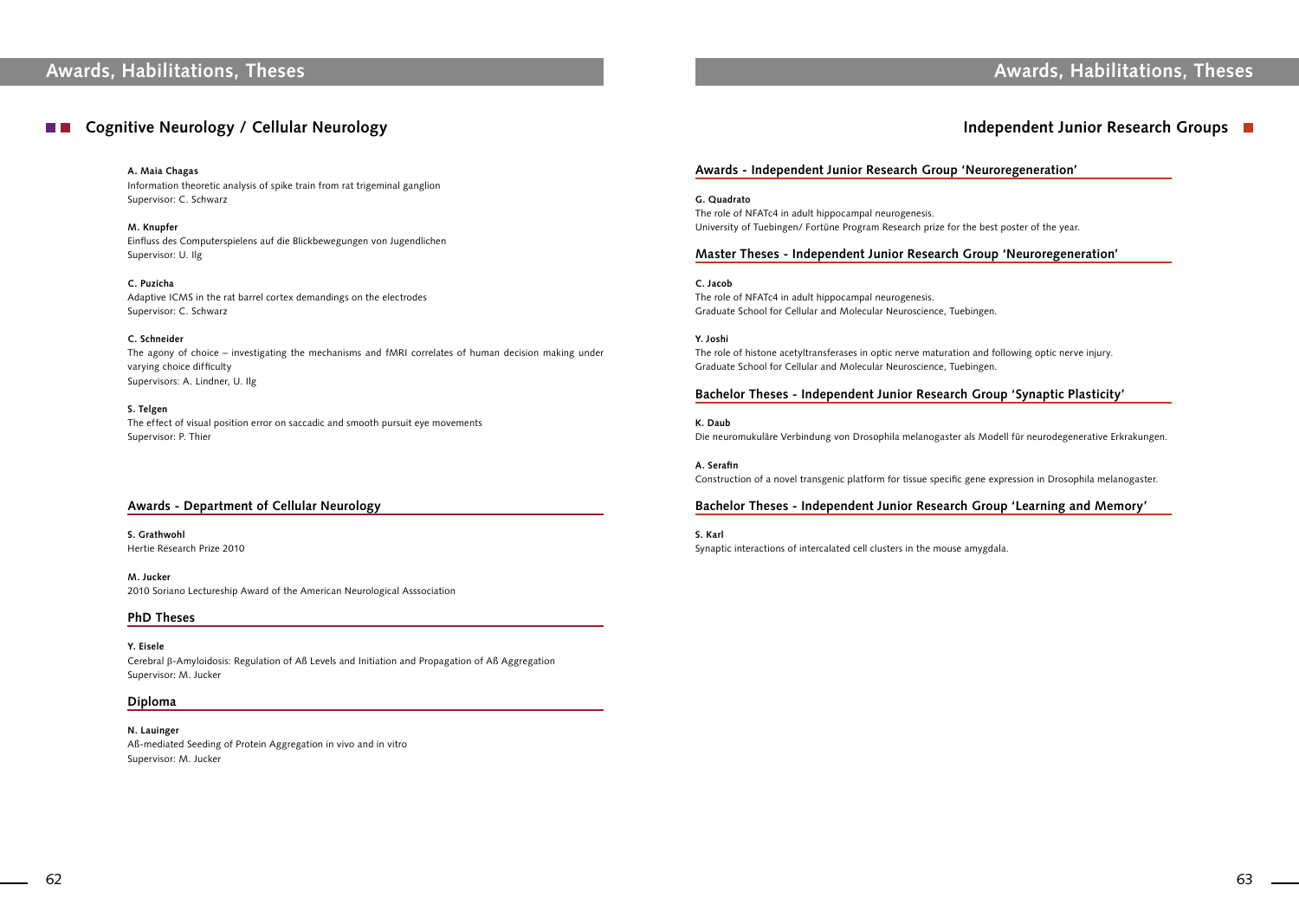#### **General Neurology and Epileptology / Neurodegenerative Diseases TELEVISION**

### **Conferences – Department of Neurology and Epileptology**

**EEG Seminar** Tübingen, July 14 and 21, 2010 Y. Weber

**Eröffnungs-Symposium Epileptologie** Tübingen, July 16 – 17, 2010 H. Lerche, Y. Weber

DGN 1. Fortbildungsseminar "Kanalkrankheiten für Kliniker" Mannheim, September 21 – 25, 2010 H. Lerche

**Deutsche Gesellschaft für Epilepsie (DGfE) Fortbildungsseminar**  Wiesbaden, April 29 – May 01, 2010 H. Lerche, Y. Weber

**DGN Workshop, Klinisch Variabilität, Diagnostik, Pathophysiologie und Therapie von Glukose Transporter Typ 1 (Glut1) Defekten** Mannheim, September 21 – 25, 2010 H. Lerche, Y. Weber

### **Conferences - Department of Neurodegenerative Diseases**

**International Workshop «Transcranial Sonography (TCS) in Parkinson's Disease and other Movement Disorders»** Tübingen, May 17-18, 2010 D. Berg

**Workshop: Transkranielle Sonographie (TCS) bei Bewegungsstörungen - Methodik und klinische Relevanz** Tübingen, June 25, 2010 D. Berg

**Functional Genomics of Parkinson's Disease, National Genome Research Network on Parkinson's disease in conjunction with** 16th Annual Meeting of the German Society of Neurogenetics Tübingen, November 18-20, 2010 T.Gasser, R. Krüger, D. Berg, P. Kahle

**7. Tübinger Infotag Parkinson-Therapie – Behandlungsmöglichkeiten bei fortgeschrittener Parkinson-Krankheit**  Tübingen, September 07, 2010 R. Krüger, T. Wächter

### **Neurodegenerative Diseases / Cognitive Neurology / Independent Junior Research Groups**

## **Conferences**

**8. Tübinger Therapiefortbildung Neurologie - Jährliche Fortbildungsveranstaltung des Zentrums für Neurologie, Universitätsklinikum Tübingen** Tübingen, April 24, 2010 Dr. F. Asmus, F.Bischof, C.Bux, U. Ernemann, T. Gasser, T. Haarmeier, R. Handschu, R. Krüger, H. Lerche, W. Mätzler, A. Melms, J. Pomper, Y. Weber, L. Schöls, M. Synofzik, D. Weiss

**Gründungsveranstaltung des Behandlungs- und Forschungszentrums für Seltene Erkrankungen Tübingen**  Tübingen, January 22, 2010 L. Schöls

### **Conferences - Department of Cognitive Neurology**

**Neural encoding of perception and action** Tübingen, February 21-22, 2010 M. Giese, D. Sheinberg

**3rd Annual Conference 'PrimateNeurobiology'** Tübingen, March 22-24, 2010 P. Thier

### **Conferences - Independent Junior Research Group 'Neuroregeneration'**

**Society for Neuroscience** San Diego, USA, Nov 9 - 13, 2010 S. Di Giovanni

### **Conferences – Independent Junior Research Group 'Learning and Memory'**

**CIN Retreat Cellular Neurophysiology** Reutlingen, April 13, 2010 I. Ehrlich, C. Schwarz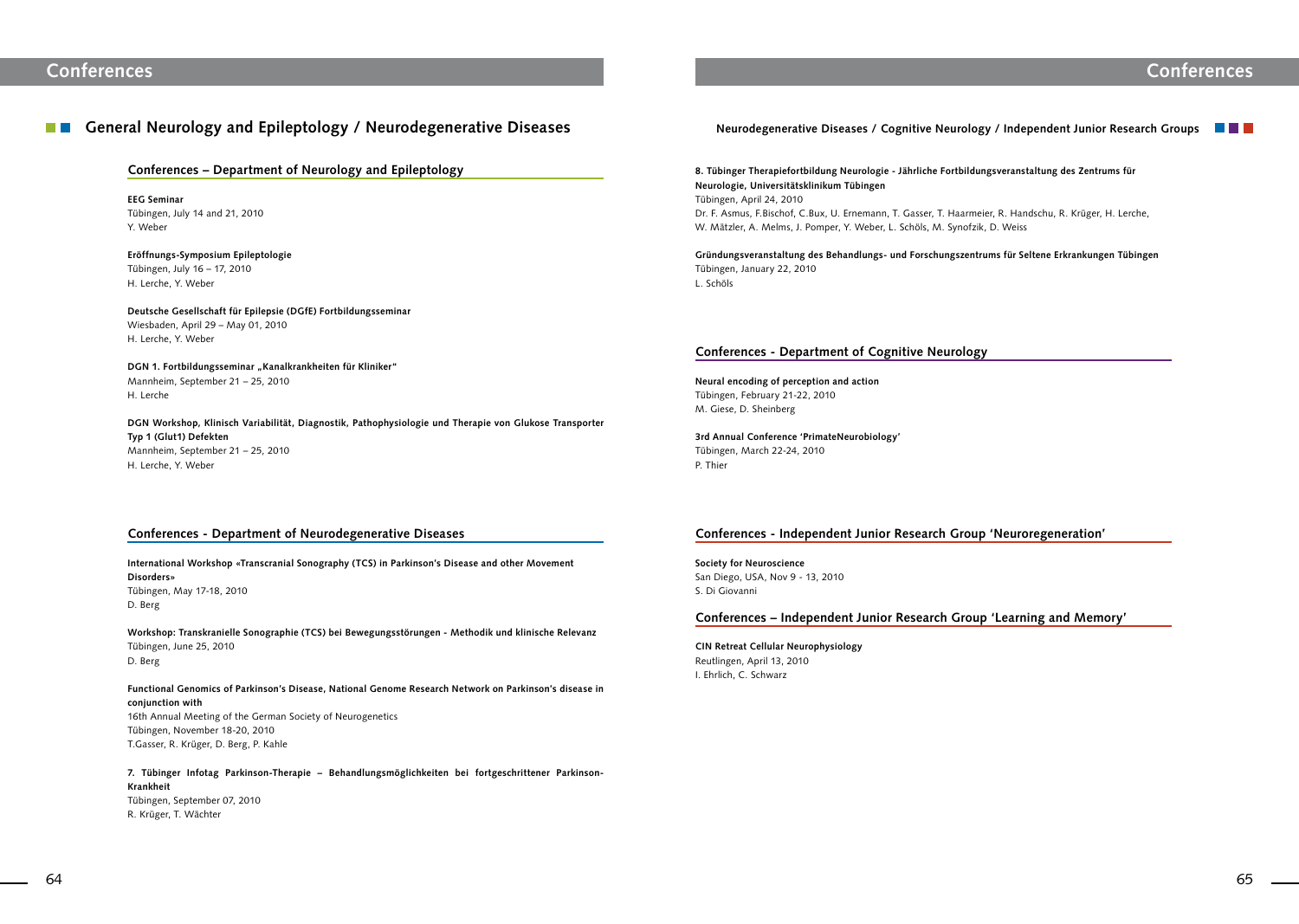# **Student Training Student Training**

### **Lectures**

### **Lectures - Summer Term 2010**

**Principles of Neurology** Medical School Prof. T. Gasser, Prof. H. Lerche, Prof. A. Melms

**Introduction to Clinical Neurology** Medical School Prof. D. Berg, Prof. Dr. T. Haarmeier

**Behaviour and Cognition: Neuropsychology** Graduate School of Neural and Behavioural Sciences Prof. H.-O. Karnath

**Fundamentals of Sensorimotor Integration** Faculty of Biology and Graduate School for Neural and Behavioural Sciences Prof. U. Ilg

**Motor Systems** Graduate School of Neural and Behavioural Sciences Prof. P. Thier

**Neurodegenerative Disorders** Contribution to interdisciplinary lecture series: "Medicine of aging" Medical School Prof. T. Gasser

### **Drosophila Genetics and Neurobiology**

Graduate School of Cellular & MolecularNeuroscience, University of Tübingen Contribution to lecture series "Model Organisms in Neurobiology" Dr. T. Rasse

**Microscopy-Cell Imaging Techniques** Graduate School of Cellular & MolecularNeuroscience, University of Tübingen Dr. T. Rasse

**Drosophila as Model Organism for Cell-Biology and Biochemistry** Interfakultäres Institut für Biochemie, University of Tübingen Contribution to lecture series "Cell Biochemistry in Model Organisms" Dr. T. Rasse

**Molecular and Cellular Basis of Learning and Memory**

Graduate School of Cellular and Molecular Neuroscience and Graduate School of Neural and Behavioural Sciences, Uni Tuebingen Dr. I. Ehrlich



### **Lectures - Winter Term 2010/2011**

**Principles of Neurology** Medical School Prof. T. Gasser, Prof. H. Lerche, Prof. A. Melms

**Neurodegenerative Disorders** Contribution to interdisciplinary lecture series: "Medicine of aging" Medical School Prof. T. Gasser

**Introduction to Clinical Neurology** Medical School Prof. D. Berg, Prof. T. Haarmeier

**Genetic and Molecular Basis of Neural Disease** Graduate School of Cellular and Molecular Neurosciences Prof. M. Jucker, Dr. F. Baumann, Prof. T. Gasser, Prof. L. Schöls, Prof. H. Lerche, Dr. S. Maljevic

**Neurochemistry and Neurotransmitters** Graduate School of Cellular and Molecular Neuroscience Prof. P. Kahle

**Biochemie IV (Block "Hormone und Signaltranduktion" 5x2 Doppelstunden)** Interfakultäres Institut für Biochemie Prof. P. Kahle

### **Neurophysiology**

Graduate School of Neural and Behavioural Sciences and Graduate School of Cellular and Molecular Neuroscience Prof. Dr. C. Schwarz, Dr. C. Pedroarena

**Neurohistology and Quantitative Neuromorphology** Graduate School of Cellular and Molecular Neuroscience Prof. M. Jucker, Prof. H. Wolburg

**Methods in Neuropsychology** Graduate School of Neural and Behavioural Sciences Dr. M. Himmelbach

**Advanced topics in machine learning** Faculty for Informatics and Graduate School for Neural and Behavioural Sciences Prof. M. Giese, Dr. D. Endres, Prof. C. Curio

**Nerve Regeneration and Repair** Graduate School of Cellular and Molecular Neuroscience Dr. S. Di Giovanni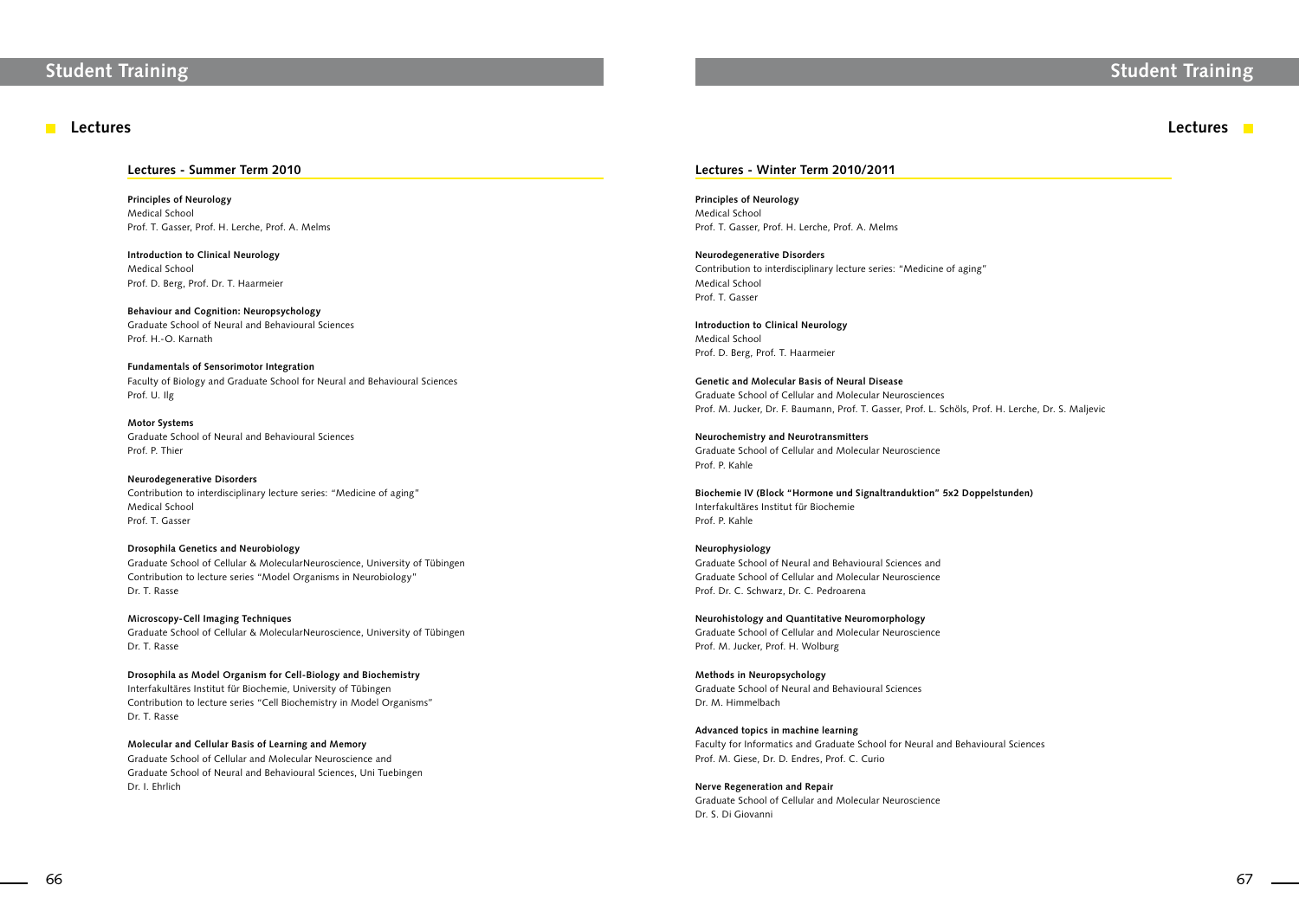### **Seminars and Courses**

# **Student Training Student Training**

### **Seminars and Courses - Summer Term 2010**

### **Neurological Examination**

Medical School Prof. T. Gasser, Prof. H. Lerche, Prof. T. Haarmeier, Prof. A. Melms, and staff of the Departments of General Neurology and Neurodegenerative Diseases

### **Neurology Seminar and Bedside Teaching**

Medical School Prof. D. Berg, PD Dr. F. Bischof, Prof. T. Haarmeier, Prof. R. Krüger, Prof. L. Schöls, PD Dr. Y. Weber, and staff of the Departments of General Neurology and Neurodegenerative Diseases

### **TüKliS"Intracranial Pressure"**

Medical School Prof. A. Melms, Dr. J. Erharhaghen, Prof. M. Meyermann, Prof. T. Nägele, PD Dr. B. Will

**TüKliF** "Neurogenetic Research" Medical School Prof. L. Schöls, Dr. T. Schmidt, Dr. P. Bauer

### **Contributions to i-KliC " Infectious Diseases, Clinical Oncology and Emergency Medicine "**

Medical School Prof. A. Melms

**Lunch Conference: Critical Care Neurology** Medical School Dr. J. Erharhaghen, Prof. Dr. T. Haarmeier

### **TüKliS** "Treatment of Neurological Disorders"

Medical School Dr. F. Asmus, Prof. D. Berg, PD Dr. Bischof, Prof. T. Haarmeier, Prof. R. Krüger, Prof. A. Melms, Prof. L. Schöls, PD Dr. Y. Weber

### **TüKliS "Bedside Teaching"**

Medical School Prof. A. Melms

**TüKliS "Dr House – neurological cases"** Medical School Dr. F. Asmus

**TüKliS "Advanced neurological examination"** Medical School Prof. L. Schöls, Prof. D.Berg, Prof. T. Gasser

## **Seminars and Courses**

**Current Trends in Neuro-oncology** Medical School PD Dr. U. Naumann

**Neuroscience Lecture Series** Medical School Prof. T. Gasser, Prof. T. Haarmeier, Prof. H. Lerche, Prof. A. Melms, Prof. P. Thier

**Clinical Neuropathology QB5 (in cooperation with the Department of Neuropathology)** Medical School Prof. A. Melms, Prof. R. Meyermann, PD Dr. Will

**Research Seminar Functional Neurogenomics** Medical School Prof. Dr. R Krüger

**Deep Brain Stimulation in neurological movement disorders** Medical School Prof. Dr. R. Krüger, Dr. T. Wächter, Dr. F. Asmus, Dr. D. Weiss

**Journal Club** Graduate School Prof. Dr. R. Krüger

**Neurobiologisches Montagskolloquium** Medical School Prof. U. Ilg, Prof. P. Thier

**Current Problems of Sensorimotor Integration** Medical School Prof. U. Ilg, Prof. C. Schwarz, Prof. P. Thier

**Current Problems in Neuropsychology** Medical School Prof. H.-O. Karnath

**Neurobiology of the Cerebellum** Medical School Dr. P. Dicke, Prof. C. Schwarz, Prof. P. Thier

**Clinical Neuropsychology** Medical School Prof. H.-O. Karnath

**PERACT Colloquium** Medical School Prof. H.-O. Karnath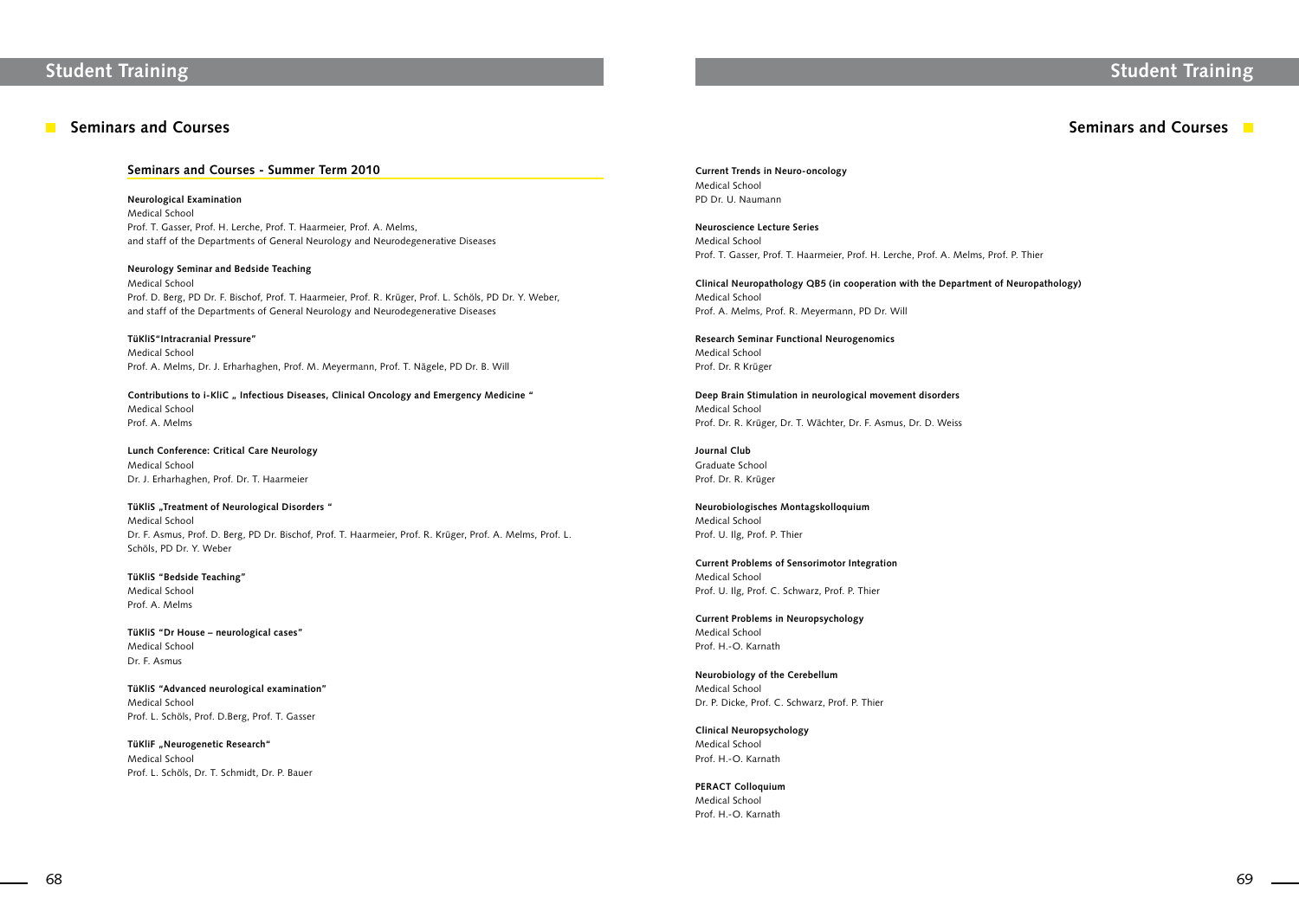# **Student Training Student Training**

### **Seminars and Courses**

**Neurokolloquium Tübingen**

Hertie Institute for Clinical Brain Research, MPI for Biological Cybernetics, Graduate School of Neural and Behavioural Sciences, Centre for Integrative Neuroscience Prof. P. Thier

**Tierphysiologischer Kurs Bioinformatik** Faculty of Biology Prof. U. Ilg

**Neurophysiology Lab Practical** Graduate School of Neural and Behavioural Sciences Prof. C. Schwarz, Dr. C. Pedroarena

**Pharmacotherapy of Parkinson's Disease** Contribution to interdisciplinary lecture series: "Pharmacology" Prof. L. Schöls

**Cell Biochemistry in Model Organisms** 1 week practical laboratory course as contribution to interdisciplinary laboratory course Dr. T. Rasse

**Microscopy-Cell Imaging Techniques** Practical Course as part of the lecture series Microscopy-Cell Imaging Techniques Graduate School of Cellular & MolecularNeuroscience, University of Tübingen Dr. T. Rasse

### **Summer Academy Learning**

Interdisciplinary Seminar and Lecture Course (4 days) Forum Scientiarium, University of Tuebingen in cooperation with Centre for Integrative Neuroscience Dr. I. Ehrlich

### **Networks Symposium and Seminar**

Tutor at graduate student seminar (3 days) Graduate School of Cellular and Molecular Neuroscience and Neural and Behavioural Sciences, Tuebingen in cooperation with GRK 1123 "Learning and Memory", Berlin and Graduate School of Systemic Neurosciences, LMU Munich Dr. I. Ehrlich

### **Seminars and Courses - Winter Term 2010/2011**

**Neurological Examination** Medical School Prof. T. Gasser, Prof. H. Lerche, Prof. T. Haarmeier, Prof. A. Melms, and staff of the Departments of General Neurology, Neurodegenerative Diseases and Epileptology

## **Seminars and Courses**

## **Neurology Seminar and Bedside Teaching** Medical School

Prof. D. Berg, PD Dr. F. Bischof, Prof. T. Haarmeier, Prof. R. Krüger, Prof. L. Schöls, PD Dr. Y. Weber, and staff of the Departments of General Neurology and Neurodegenerative Diseases

**Research Seminar Functional Neurogenomics** Medical School Prof. Dr. R. Krüger

**Deep Brain Stimulation in neurological movement disorders** Medical School Prof. R. Krüger, Dr. T. Wächter, Dr. F. Asmus, Dr. D. Weiss

**Journal Club** Graduate School Prof. R. Krüger

**TüKliS "Intracranial Pressure"** Medical School Dr. J. Erharhaghen, Prof. A. Melms, Prof. M. Meyermann, PD Dr. B. Will

**Treatment of Neurological Disorders** Medical School Prof. D. Berg, PD Dr. Bischof, Prof. T. Haarmeier, Prof. R. Krüger, Prof. A. Melms, Prof. L.Schöls, PD Dr. Y. Weber, Prof. T. Gasser, Prof. H. Lerche, Prof. A. Melms, Prof. H.-O. Karnath

**Lunch Conference: Critical Care Neurology** Medical School Dr. J. Erharhaghen, Prof. T. Haarmeier

**TüKliS "Bedside Teaching"**

Medical School Prof. A. Melms

**TüKliS "Advanced neurological examination"** Medical School Prof. L. Schöls, PD. Dr. W. Maetzler, Prof. T. Gasser

**Current Trends in Neuro-Oncology** Medical School PD Dr. U. Naumann

**Clinical Neuropathology (in cooperation with the Institute for Brain Research)** Medical School Prof. A. Melms, Prof. R. Meyermann, PD Dr. Will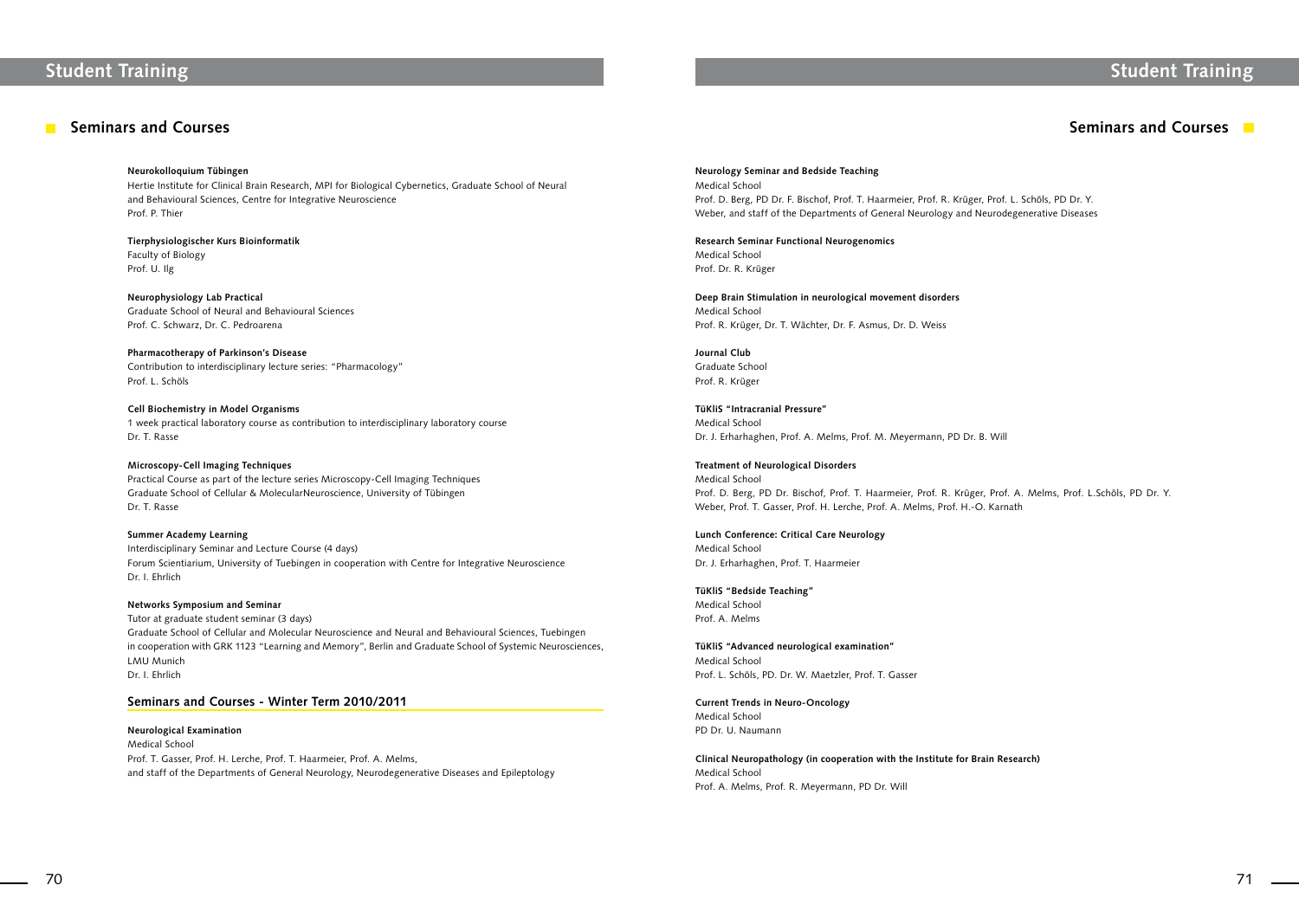### **Seminars and Courses**

# **Student Training Student Training**

**Neuroscience Lecture Series** Medical School Prof. T. Gasser, Prof. T. Haarmeier, Prof. H. Lerche, Prof. A. Melms, Prof. P. Thier

**Neuropathological Case Presentation (in cooperation with the Institute for Brain Research)** Medical School C. Braun, Prof. A. Melms, Prof. R. Meyermann

**Clinical Neuropathology QB5 (in cooperation with the Institute for Brain Research)** Medical School Prof. A. Melms, Prof. R. Meyermann, PD Dr. Will

**Neurobiologisches Montagskolloquium** Medical School Prof. U. Ilg, Prof. P. Thier

### **Current Problems of Sensorimotor Integration** Medical School

Prof. U. Ilg, Prof. C. Schwarz, Prof. P. Thier

**Current Problems in Neuropsychology** Medical School Prof. H.-O. Karnath

**Neurobiology of the Cerebellum** Medical School Dr. P. Dicke, Prof. C. Schwarz, Prof. P. Thier

**Clinical Neuropsychology** Medical School Prof. H.-O. Karnath

### **Neurokolloquium Tübingen**

Hertie Institute for Clinical Brain Research, MPI for Biological Cybernetics, Graduate School of Neural and Behavioural Sciences, Centre for Integrative Neuroscience Bernstein Center for Computational Neuroscience Prof. P. Thier

### **Current Concepts in Oculomotor Function** Faculty of Biology

Prof. U. Ilg

### **Pharmacotherapy of Parkinson's Disease**

Contribution to interdisciplinary lecture series: "Pharmacology" Prof. L. Schöls

## **Seminars and Courses**

### **Lab Rotations - Summer Term 2010**

**Graduate School of Neural and Behavioural Sciences** Dr. M. Himmelbach, Prof. H.-O. Karnath, Dr. A. Lindner, Prof. C. Schwarz, Prof. P. Thier

**Graduate School of Cellular and Molecular Neuroscience** Prof. M. Jucker, Prof. P. Kahle, Dr. S. Di Giovanni, Prof. R. Krüger, Prof. L. Schöls, Prof. T. Gasser, Dr. I. Ehrlich

**Ferienakademie -Schülernachmittag der Ferienakademie** Prof. T. Gasser, Prof. A. Melms, Prof. P. Thier, Prof. H. Lerche, Dr. U. Naumann, Dr. A. Oehmig, Dr. U. Hedrich, Dr. U. Ilg

### **Lab Rotations - Winter Term 2010/2011**

**Graduate School of Neural and Behavioural Sciences** Prof. P. Thier, Prof. H.-O. Karnath, Prof. Dr. C. Schwarz, Dr. A. Lindner, Dr. M. Himmelbach

### **Graduate School of Molecular and Cellular Neuroscience**

Prof. M. Jucker, Prof. R. Krüger, Prof. P. Kahle, Prof. L. Schöls, Dr. S. Di Giovanni, Dr. T. Rasse, Dr. F. Baumann, Prof. H. Lerche, Dr. S. Maljevic